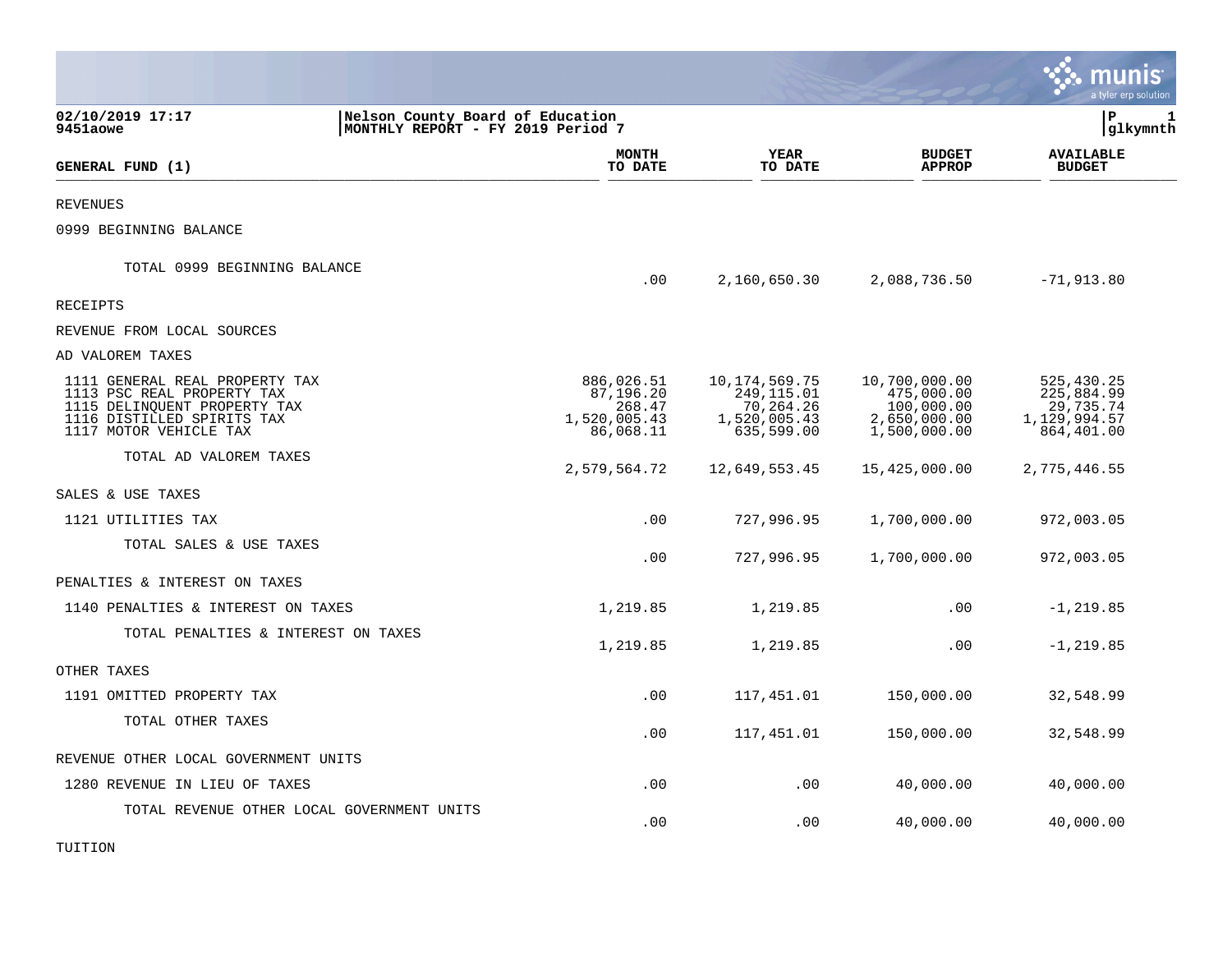

#### **02/10/2019 17:17 |Nelson County Board of Education |P 2 9451aowe |MONTHLY REPORT - FY 2019 Period 7 |glkymnth**

| GENERAL FUND (1)                                                                                                                                                                                                                                                                                        | <b>MONTH</b><br>TO DATE                                                               | <b>YEAR</b><br>TO DATE                                                                         | <b>BUDGET</b><br><b>APPROP</b>                                                      | <b>AVAILABLE</b><br><b>BUDGET</b>                                                                          |
|---------------------------------------------------------------------------------------------------------------------------------------------------------------------------------------------------------------------------------------------------------------------------------------------------------|---------------------------------------------------------------------------------------|------------------------------------------------------------------------------------------------|-------------------------------------------------------------------------------------|------------------------------------------------------------------------------------------------------------|
| 1310 TUITION FROM INDIVIDUALS<br>1310 INTERSESSION TUITION<br>1310 TUITION REIMBURSEMENT                                                                                                                                                                                                                | .00<br>.00<br>.00                                                                     | .00<br>275.00<br>.00                                                                           | .00<br>.00<br>.00                                                                   | .00<br>$-275.00$<br>.00                                                                                    |
| TOTAL TUITION                                                                                                                                                                                                                                                                                           | .00                                                                                   | 275.00                                                                                         | .00                                                                                 | $-275.00$                                                                                                  |
| TRANSPORTATION                                                                                                                                                                                                                                                                                          |                                                                                       |                                                                                                |                                                                                     |                                                                                                            |
| 1442 TRANSPORT FRM FISCAL COURT                                                                                                                                                                                                                                                                         | .00                                                                                   | .00                                                                                            | 90,000.00                                                                           | 90,000.00                                                                                                  |
| TOTAL TRANSPORTATION                                                                                                                                                                                                                                                                                    | .00                                                                                   | .00                                                                                            | 90,000.00                                                                           | 90,000.00                                                                                                  |
| EARNINGS ON INVESTMENTS                                                                                                                                                                                                                                                                                 |                                                                                       |                                                                                                |                                                                                     |                                                                                                            |
| 1510 INTEREST ON INVESTMENTS<br>1510 TRAN PROGAM PROCEEDS                                                                                                                                                                                                                                               | 17,919.29<br>.00                                                                      | 54,091.63<br>.00                                                                               | 71,263.50<br>.00                                                                    | 17,171.87<br>.00                                                                                           |
| TOTAL EARNINGS ON INVESTMENTS                                                                                                                                                                                                                                                                           | 17,919.29                                                                             | 54,091.63                                                                                      | 71,263.50                                                                           | 17,171.87                                                                                                  |
| FOOD SERVICE                                                                                                                                                                                                                                                                                            |                                                                                       |                                                                                                |                                                                                     |                                                                                                            |
| 1690 FOOD SERVICE REBATES                                                                                                                                                                                                                                                                               | .00                                                                                   | .00                                                                                            | .00                                                                                 | .00                                                                                                        |
| TOTAL FOOD SERVICE                                                                                                                                                                                                                                                                                      | .00                                                                                   | .00                                                                                            | .00                                                                                 | .00                                                                                                        |
| STUDENT ACTIVITIES                                                                                                                                                                                                                                                                                      |                                                                                       |                                                                                                |                                                                                     |                                                                                                            |
| 1740 FAMILY RESOURCE - STUDENT FEES<br>1750 DONATIONS (ACTIVITY FND)                                                                                                                                                                                                                                    | .00<br>.00                                                                            | .00<br>.00                                                                                     | .00<br>.00                                                                          | .00<br>.00                                                                                                 |
| TOTAL STUDENT ACTIVITIES                                                                                                                                                                                                                                                                                | .00                                                                                   | .00                                                                                            | .00                                                                                 | .00                                                                                                        |
| OTHER REVENUE FROM LOCAL SOURCES                                                                                                                                                                                                                                                                        |                                                                                       |                                                                                                |                                                                                     |                                                                                                            |
| 1911 BUILDING RENTAL<br>1912 BUS RENTAL<br>1919 OTHER RENTALS<br>1920 CONTRIBUTIONS/DONATIONS<br>1942 TEXTBOOK RENTALS<br>1980 REFUND OF PRIOR YR EXPENDITURE<br>1993 LOCAL MISCELLANEOUS REVENUE<br>1994 RETURN FOR INSUFFICIENT FUNDS<br>1997 OTHER REIMBURSEMENTS<br>1999 MICELLANEOUS LOCAL REVENUE | 1,750.00<br>.00<br>.00<br>.00<br>.00<br>.00<br>.00<br>242.00<br>17,049.49<br>5,362.10 | 8,500.00<br>.00<br>.00<br>.00<br>.00<br>10,572.89<br>113.65<br>129.00<br>41,661.71<br>4,182.48 | 10,000.00<br>.00<br>.00<br>.00<br>.00<br>6,712.74<br>.00<br>.00<br>.00<br>20,000.00 | 1,500.00<br>.00<br>.00<br>.00<br>.00<br>$-3,860.15$<br>$-113.65$<br>$-129.00$<br>$-41,661.71$<br>15,817.52 |
| TOTAL OTHER REVENUE FROM LOCAL SOURCES                                                                                                                                                                                                                                                                  | 24,403.59                                                                             | 65, 159. 73                                                                                    | 36,712.74                                                                           | $-28, 446.99$                                                                                              |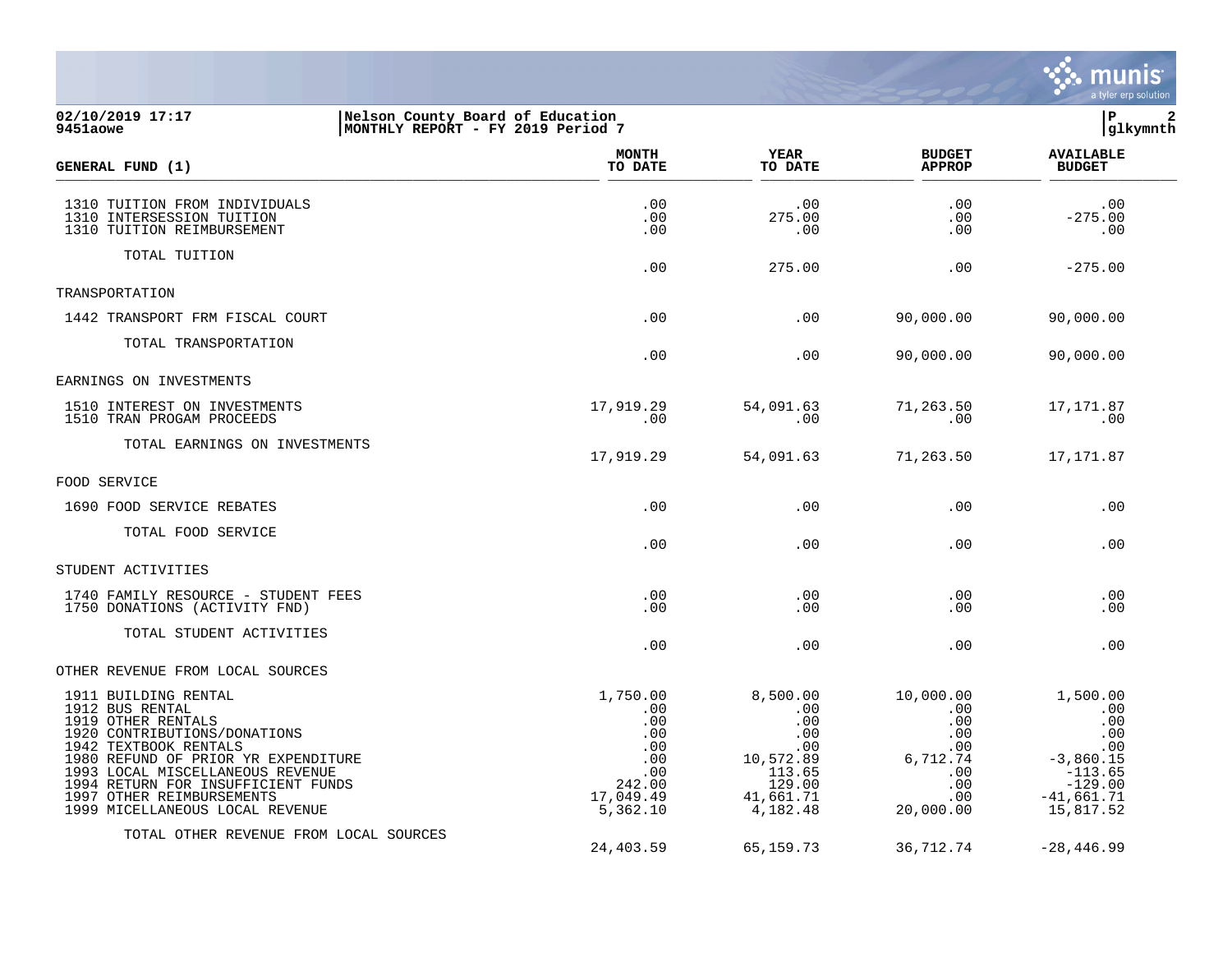|                                                                                                                                                                                                                                                                               |                                                                       |                                                      |                                                                  | unis<br>a tyler erp solution                                     |
|-------------------------------------------------------------------------------------------------------------------------------------------------------------------------------------------------------------------------------------------------------------------------------|-----------------------------------------------------------------------|------------------------------------------------------|------------------------------------------------------------------|------------------------------------------------------------------|
| 02/10/2019 17:17<br>9451aowe                                                                                                                                                                                                                                                  | Nelson County Board of Education<br>MONTHLY REPORT - FY 2019 Period 7 |                                                      |                                                                  | lР<br>3<br> glkymnth                                             |
| GENERAL FUND (1)                                                                                                                                                                                                                                                              | MONTH<br>TO DATE                                                      | <b>YEAR</b><br>TO DATE                               | <b>BUDGET</b><br><b>APPROP</b>                                   | <b>AVAILABLE</b><br><b>BUDGET</b>                                |
| TOTAL REVENUE FROM LOCAL SOURCES                                                                                                                                                                                                                                              | 2,623,107.45                                                          | 13,615,747.62                                        | 17,512,976.24                                                    | 3,897,228.62                                                     |
| REVENUE FROM STATE SOURCES                                                                                                                                                                                                                                                    |                                                                       |                                                      |                                                                  |                                                                  |
| STATE PROGRAM                                                                                                                                                                                                                                                                 |                                                                       |                                                      |                                                                  |                                                                  |
| 3111 SEEK PROGRAM                                                                                                                                                                                                                                                             | 1,092,705.00                                                          | 7,734,237.00                                         | 13,300,000.00                                                    | 5,565,763.00                                                     |
| TOTAL STATE PROGRAM                                                                                                                                                                                                                                                           | 1,092,705.00                                                          | 7,734,237.00                                         | 13,300,000.00                                                    | 5,565,763.00                                                     |
| OTHER STATE FUNDING                                                                                                                                                                                                                                                           |                                                                       |                                                      |                                                                  |                                                                  |
| 3122 VOCATIONAL TRANSPORTATION<br>3123 STATE VOCATIONAL SCHOOL<br>3125 BUS DRVR TRAINING REIMB<br>3126 SUB SALARY REIMB (STATE)<br>3126 CKEC SUB SALARY REIMBURSEMENT<br>3127 FLEXIBLE SPENDING REIMBURSEMEN<br>3128 AUDIT REIMBURSEMENT<br>3129 KSB/KSD TRANSP REIMBURSEMENT | .00<br>.00<br>.00<br>.00<br>.00<br>.00<br>.00<br>.00                  | .00<br>.00<br>.00<br>.00<br>.00<br>.00<br>.00<br>.00 | 15,000.00<br>90,000.00<br>.00<br>.00<br>.00<br>.00<br>.00<br>.00 | 15,000.00<br>90,000.00<br>.00<br>.00<br>.00<br>.00<br>.00<br>.00 |
| TOTAL OTHER STATE FUNDING                                                                                                                                                                                                                                                     | .00                                                                   | .00                                                  | 105,000.00                                                       | 105,000.00                                                       |
| EXPENDITURE REIMBURSEMENTS                                                                                                                                                                                                                                                    |                                                                       |                                                      |                                                                  |                                                                  |
| 3130 NATL BD CERT REIMB<br>3131 REIMBURSEMENT                                                                                                                                                                                                                                 | .00<br>.00                                                            | .00<br>.00                                           | .00<br>.00                                                       | .00<br>.00                                                       |
| TOTAL EXPENDITURE REIMBURSEMENTS                                                                                                                                                                                                                                              | .00                                                                   | .00                                                  | .00                                                              | .00                                                              |
| RESTRICTED                                                                                                                                                                                                                                                                    |                                                                       |                                                      |                                                                  |                                                                  |
| 3200 RESTRICTED STATE REVENUE                                                                                                                                                                                                                                                 | 12,361.26                                                             | 73,990.08                                            | 95,918.00                                                        | 21,927.92                                                        |
| TOTAL RESTRICTED                                                                                                                                                                                                                                                              | 12,361.26                                                             | 73,990.08                                            | 95,918.00                                                        | 21,927.92                                                        |
| REVENUE IN LIEU OF TAXES/STATE                                                                                                                                                                                                                                                |                                                                       |                                                      |                                                                  |                                                                  |
| 3800 REVENUE IN LIEU OF TAX STATE                                                                                                                                                                                                                                             | 3,785.72                                                              | 26,343.15                                            | 45,000.00                                                        | 18,656.85                                                        |
| TOTAL REVENUE IN LIEU OF TAXES/STATE                                                                                                                                                                                                                                          | 3,785.72                                                              | 26, 343. 15                                          | 45,000.00                                                        | 18,656.85                                                        |
| REVENUE ON BEHALF PAYMENTS                                                                                                                                                                                                                                                    |                                                                       |                                                      |                                                                  |                                                                  |
| 3900 REVENUE ON BEHALF PAYEMENTS<br>TOTAL REVENUE ON BEHALF PAYMENTS                                                                                                                                                                                                          | .00                                                                   | .00                                                  | 7,590,000.00                                                     | 7,590,000.00                                                     |

and the contract of the contract of the contract of the contract of the contract of the contract of the contract of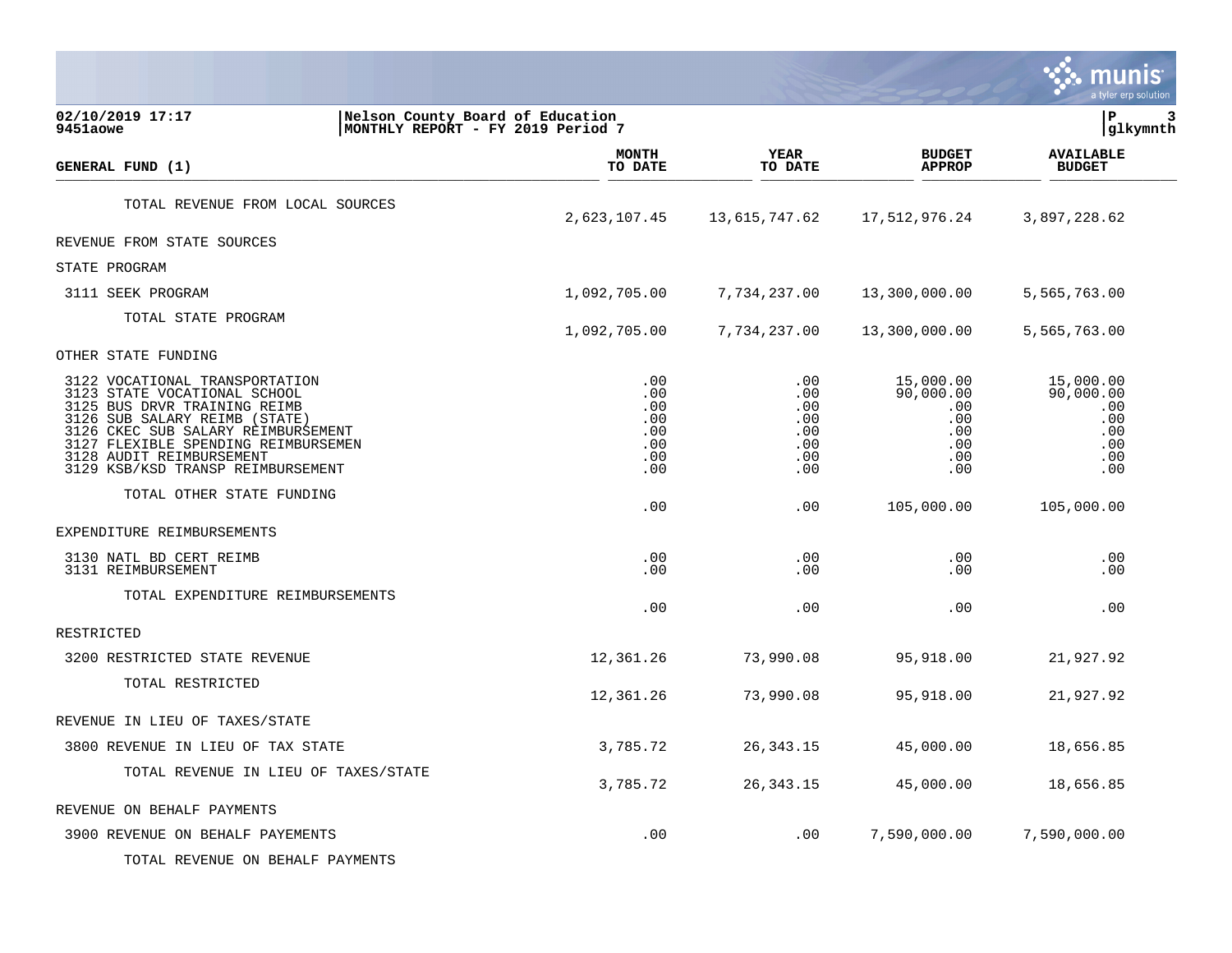|                                                                                                                                                                                                 |                                                                        |                                           |                                        | a tyler erp solution                         |
|-------------------------------------------------------------------------------------------------------------------------------------------------------------------------------------------------|------------------------------------------------------------------------|-------------------------------------------|----------------------------------------|----------------------------------------------|
| 02/10/2019 17:17<br>9451aowe                                                                                                                                                                    | Nelson County Board of Education<br> MONTHLY REPORT - FY 2019 Period 7 |                                           |                                        | lР<br> glkymnth                              |
| GENERAL FUND (1)                                                                                                                                                                                | <b>MONTH</b><br>TO DATE                                                | <b>YEAR</b><br>TO DATE                    | <b>BUDGET</b><br><b>APPROP</b>         | <b>AVAILABLE</b><br><b>BUDGET</b>            |
|                                                                                                                                                                                                 | .00                                                                    | .00                                       | 7,590,000.00                           | 7,590,000.00                                 |
| TOTAL REVENUE FROM STATE SOURCES                                                                                                                                                                | 1,108,851.98                                                           | 7,834,570.23                              | 21, 135, 918.00                        | 13,301,347.77                                |
| REVENUE FROM FEDERAL SOURCES                                                                                                                                                                    |                                                                        |                                           |                                        |                                              |
| RESTRICTED THROUGH THE STATE                                                                                                                                                                    |                                                                        |                                           |                                        |                                              |
| 4500 RESTRICTED FED THRU STATE                                                                                                                                                                  | .00                                                                    | .00                                       | .00                                    | .00                                          |
| TOTAL RESTRICTED THROUGH THE STATE                                                                                                                                                              | .00                                                                    | .00                                       | .00                                    | .00                                          |
| THROUGH INTERMEDIATE AGENCIES                                                                                                                                                                   |                                                                        |                                           |                                        |                                              |
| 4700 FEDERAL REV THRU INTERMED SRC                                                                                                                                                              | .00                                                                    | .00                                       | .00                                    | .00                                          |
| TOTAL THROUGH INTERMEDIATE AGENCIES                                                                                                                                                             | .00                                                                    | .00                                       | .00                                    | .00                                          |
| FEDERAL REIMBURSEMENT                                                                                                                                                                           |                                                                        |                                           |                                        |                                              |
| 4810 MEDICAID REIMBURSEMENT                                                                                                                                                                     | 6,231.26                                                               | 105,470.19                                | 110,000.00                             | 4,529.81                                     |
| TOTAL FEDERAL REIMBURSEMENT                                                                                                                                                                     | 6,231.26                                                               | 105,470.19                                | 110,000.00                             | 4,529.81                                     |
| TOTAL REVENUE FROM FEDERAL SOURCES                                                                                                                                                              | 6,231.26                                                               | 105,470.19                                | 110,000.00                             | 4,529.81                                     |
| OTHER RECEIPTS                                                                                                                                                                                  |                                                                        |                                           |                                        |                                              |
| INTERFUND TRANSFERS                                                                                                                                                                             |                                                                        |                                           |                                        |                                              |
| 5210 FUND TRANSFER<br>5220 INDIRECT COSTS TRANSFER                                                                                                                                              | .00<br>.00                                                             | .00<br>.00                                | 100,000.00<br>155,000.00               | 100,000.00<br>155,000.00                     |
| TOTAL INTERFUND TRANSFERS                                                                                                                                                                       | .00                                                                    | .00                                       | 255,000.00                             | 255,000.00                                   |
| SALE OR COMP FOR LOSS OF ASSETS                                                                                                                                                                 |                                                                        |                                           |                                        |                                              |
| 5311 SALE OF LAND & IMPROVEMENTS<br>5312 LOSS COMP - LAND & IMPROVEMNTS<br>5331 SALE OF BUILDINGS<br>5332 LOSS COMP - BUILDINGS<br>5341 SALE OF EQUIPMENT ETC<br>5342 LOSS COMP - EQUIPMENT ETC | .00<br>.00<br>.00<br>.00<br>.00<br>.00                                 | .00<br>.00<br>.00<br>.00<br>500.00<br>.00 | .00<br>.00<br>.00<br>.00<br>.00<br>.00 | .00<br>.00<br>.00<br>.00<br>$-500.00$<br>.00 |
| TOTAL SALE OR COMP FOR LOSS OF ASSETS                                                                                                                                                           | .00                                                                    | 500.00                                    | .00                                    | $-500.00$                                    |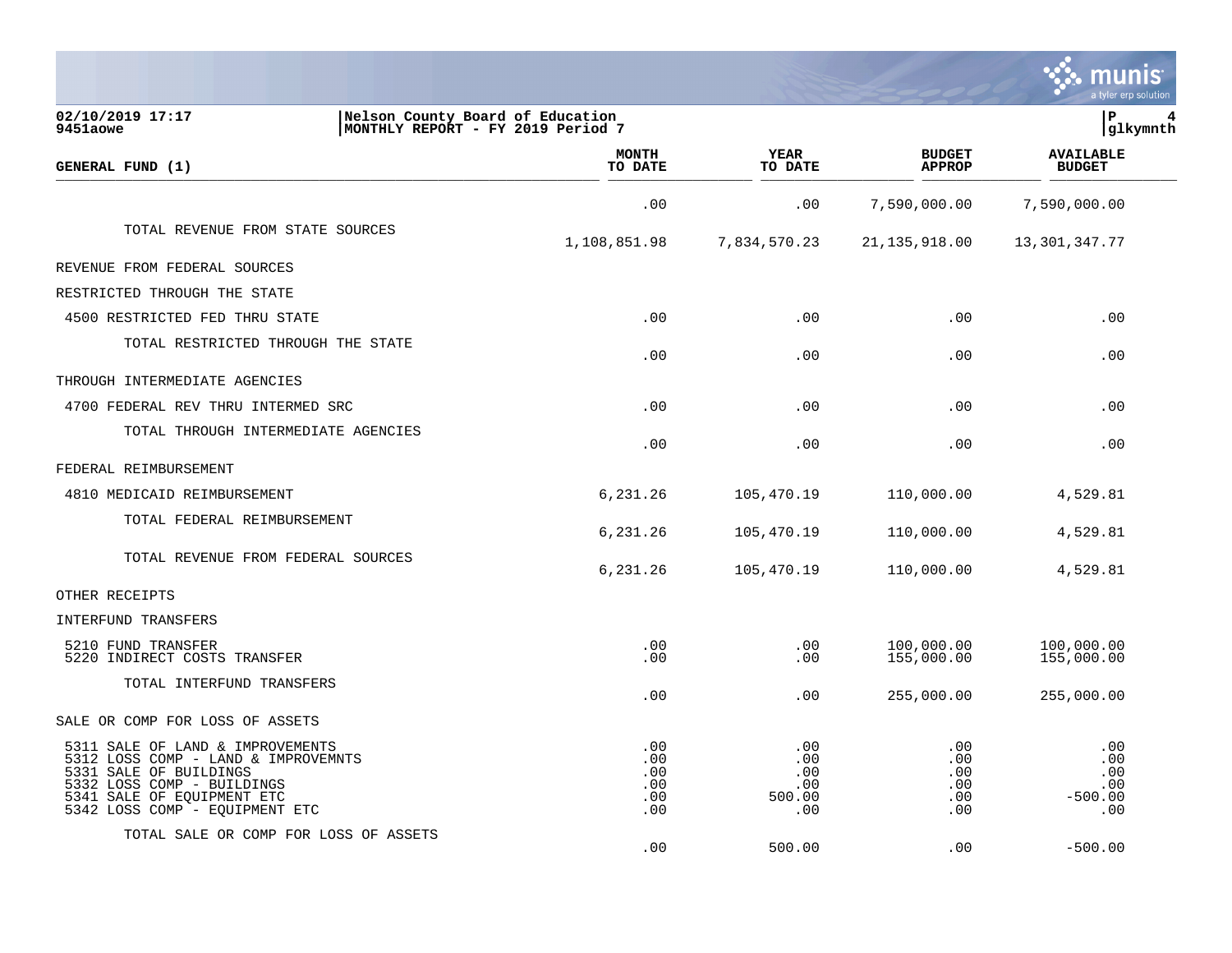|                              |                                                                       |                 |                                | <b>munis</b><br>a tyler erp solution |  |  |
|------------------------------|-----------------------------------------------------------------------|-----------------|--------------------------------|--------------------------------------|--|--|
| 02/10/2019 17:17<br>9451aowe | Nelson County Board of Education<br>MONTHLY REPORT - FY 2019 Period 7 |                 |                                |                                      |  |  |
| GENERAL FUND (1)             | <b>MONTH</b><br>TO DATE                                               | YEAR<br>TO DATE | <b>BUDGET</b><br><b>APPROP</b> | <b>AVAILABLE</b><br><b>BUDGET</b>    |  |  |
| CAPITAL LEASE PROCEEDS       |                                                                       |                 |                                |                                      |  |  |
| 5500 CAPITAL LEASE PROCEEDS  | .00                                                                   | .00             | .00                            | .00                                  |  |  |
| TOTAL CAPITAL LEASE PROCEEDS | .00                                                                   | .00             | .00                            | .00                                  |  |  |
| TOTAL OTHER RECEIPTS         | .00                                                                   | 500.00          | 255,000.00                     | 254,500.00                           |  |  |
| TOTAL RECEIPTS               | 3,738,190.69                                                          | 21,556,288.04   | 39,013,894.24                  | 17,457,606.20                        |  |  |
| TOTAL REVENUE                | 3,738,190.69                                                          | 23,716,938.34   | 41,102,630.74                  | 17,385,692.40                        |  |  |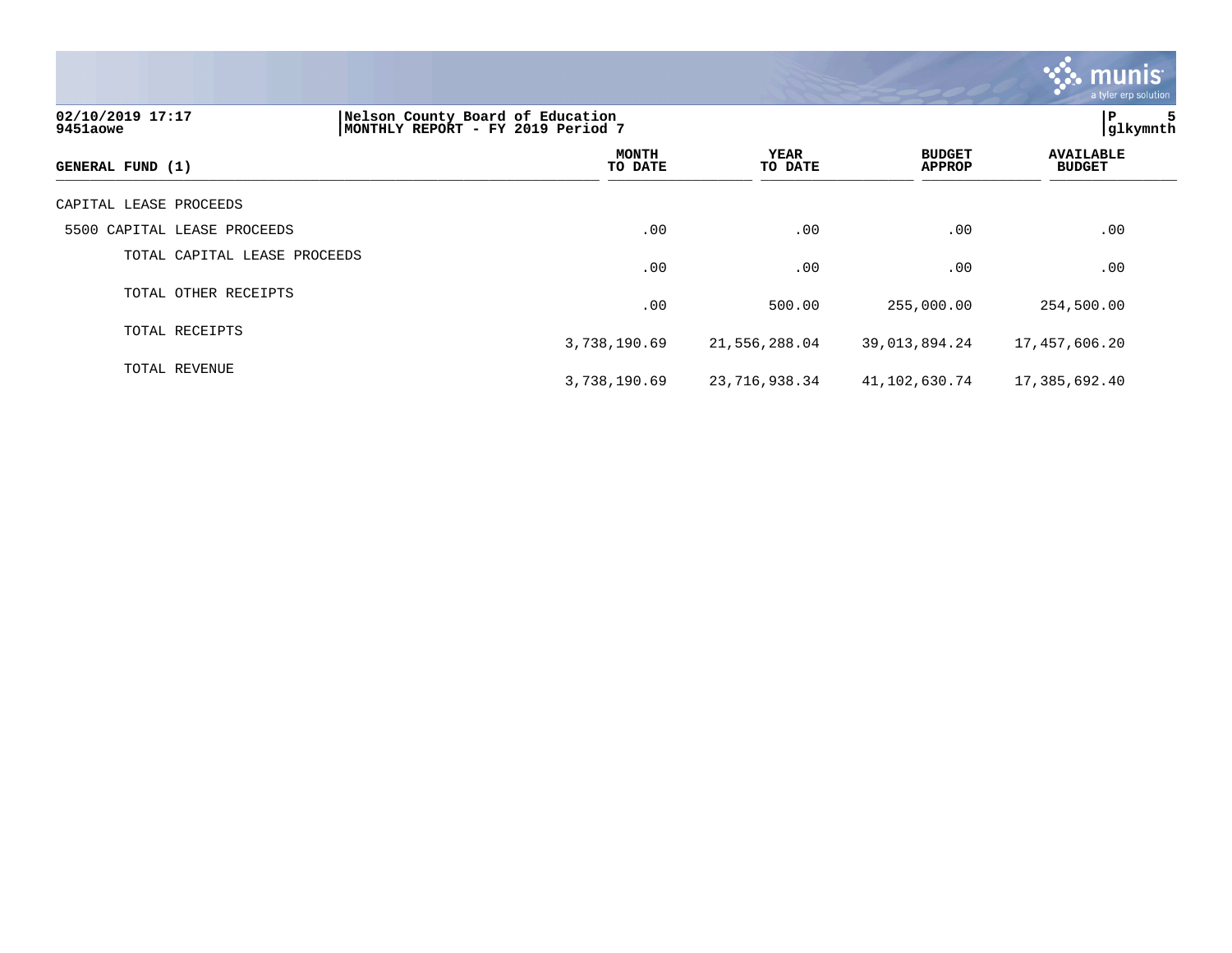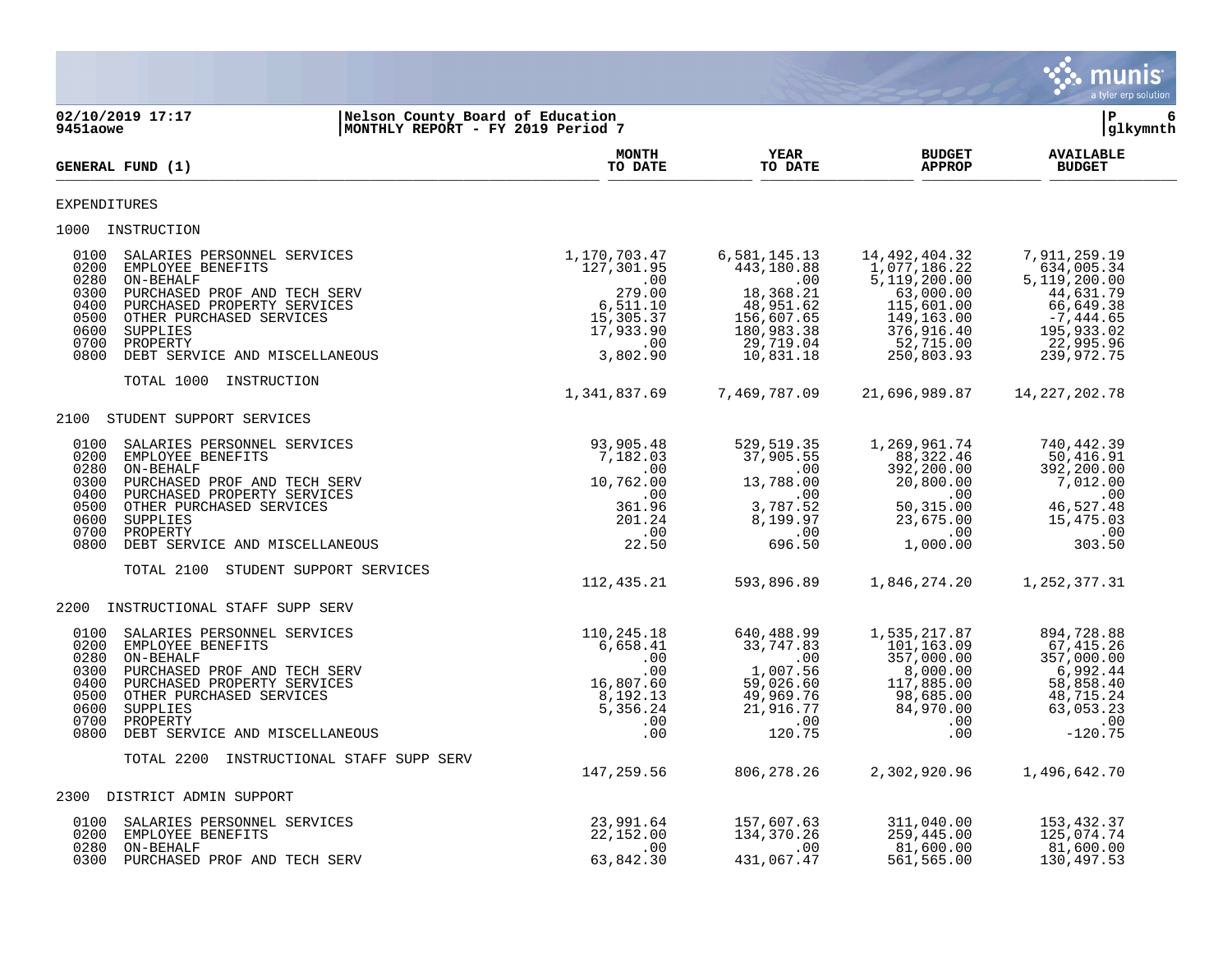

#### **02/10/2019 17:17 |Nelson County Board of Education |P 7 9451aowe |MONTHLY REPORT - FY 2019 Period 7 |glkymnth**

|                                                              | GENERAL FUND (1)                                                                                                                                                                                                                                                                                                                                                                                                                                   | <b>MONTH</b><br>TO DATE                                 | <b>YEAR</b><br>TO DATE                                                                                                                                                                                      | <b>BUDGET</b><br><b>APPROP</b>                                                                                                                                                                                                                                                           | <b>AVAILABLE</b><br><b>BUDGET</b>                                                                                            |  |
|--------------------------------------------------------------|----------------------------------------------------------------------------------------------------------------------------------------------------------------------------------------------------------------------------------------------------------------------------------------------------------------------------------------------------------------------------------------------------------------------------------------------------|---------------------------------------------------------|-------------------------------------------------------------------------------------------------------------------------------------------------------------------------------------------------------------|------------------------------------------------------------------------------------------------------------------------------------------------------------------------------------------------------------------------------------------------------------------------------------------|------------------------------------------------------------------------------------------------------------------------------|--|
| 0400<br>0500<br>0600<br>0700<br>0840                         | PURCHASED PROPERTY SERVICES<br>OTHER PURCHASED SERVICES<br>SUPPLIES<br>PROPERTY<br>0800 DEBT SERVICE AND MISCELLANEOUS<br>CONTINGENCY                                                                                                                                                                                                                                                                                                              | 3,334.57<br>1,490.11<br>9,877.54<br>.00<br>74.08<br>.00 | 15,593.01<br>65, 527.19<br>25, 975.28                                                                                                                                                                       | 37,000.00<br>106,860.00<br>$25,975.28$<br>$895.98$<br>$12,181.22$<br>$0$<br>$19,000.00$<br>$104$<br>$19,000.00$<br>$104$<br>$19,000.00$<br>$6,818$<br>$100$<br>$6,818$                                                                                                                   | 21,406.99<br>41,332.81<br>28, 114.72<br>104.02<br>6,818.78<br>.00                                                            |  |
|                                                              | TOTAL 2300 DISTRICT ADMIN SUPPORT                                                                                                                                                                                                                                                                                                                                                                                                                  | 124,762.24 843,218.04 1,431,600.00 588,381.96           |                                                                                                                                                                                                             |                                                                                                                                                                                                                                                                                          |                                                                                                                              |  |
| 2400                                                         | SCHOOL ADMIN SUPPORT                                                                                                                                                                                                                                                                                                                                                                                                                               |                                                         |                                                                                                                                                                                                             |                                                                                                                                                                                                                                                                                          |                                                                                                                              |  |
| 0100<br>0200<br>0280<br>0300<br>0400<br>0500<br>0600<br>0800 | ERVICES<br>ECH SERV<br>21,813.92<br>.00<br>ECH SERV<br>129.00<br>I29.00<br>ERVICES<br>ICES<br>127.80<br>CELLANEOUS<br>.00<br>.00<br>.00<br>.00<br>127.80<br>.00<br>.00<br>5,940.55<br>127.80<br>.00<br>SALARIES PERSONNEL SERVICES<br>EMPLOYEE BENEFITS<br>ON-BEHALF<br>PURCHASED PROF AND TECH SERV<br>PURCHASED PROPERTY SERVICES<br>OTHER PURCHASED SERVICES<br>SUPPLIES<br>0700 PROPERTY<br>DEBT SERVICE AND MISCELLANEOUS<br>0840 CONTINGENCY |                                                         | 16,465.62<br>24,428.94                                                                                                                                                                                      | 2,207,895.00<br>$\begin{array}{c} \text{75.100} \\ 615.65 \\ 65.62 \\ 24,428.94 \\ 0.00 \\ 309.90 \\ \end{array} \quad \begin{array}{c} \text{75.100} \\ \text{75.845.00} \\ \text{11,650.00} \\ 11,650.00 \\ 15,600.00 \\ 15,600.00 \\ 40,030.00 \\ 50.00 \\ 0.0 \\ 0.0 \\ \end{array}$ | 1,109,887.00<br>133,999.06<br>586,500.00<br>11,034.35<br>15,600.00<br>18,269.38<br>15,601.06<br>$-77.80$<br>.00<br>$-309.90$ |  |
|                                                              | TOTAL 2400<br>SCHOOL ADMIN SUPPORT                                                                                                                                                                                                                                                                                                                                                                                                                 | 212,688.82                                              | 1,259,801.85                                                                                                                                                                                                | 3,150,305.00                                                                                                                                                                                                                                                                             | 1,890,503.15                                                                                                                 |  |
|                                                              | 2500 BUSINESS SUPPORT SERVICES                                                                                                                                                                                                                                                                                                                                                                                                                     |                                                         |                                                                                                                                                                                                             |                                                                                                                                                                                                                                                                                          |                                                                                                                              |  |
| 0100<br>0200<br>0300<br>0400<br>0600<br>0800                 | USINESS SUPPORT SERVICES<br>SALARIES PERSONNEL SERVICES<br>EMPLOYEE BENEFITS<br>ON-BEHALF<br>PURCHASED PROF AND TECH SERV<br>PURCHASED PROPERTY SERVICES<br>OTHER PURCHASED SERVICES<br>SUPPLIES<br>OF AND MISCELLANEOUS<br>DEBT SERVICE AND MIS<br>0280 ON-BEHALF<br>0500 OTHER PURCHASED SERVICES<br>0700 PROPERTY                                                                                                                               |                                                         | 477,945.58<br>$75,155.61$<br>$7,637.11$<br>$25,442.32$<br>$255,442.32$<br>$00$<br>$651.00$<br>$82,264.63$<br>$7,637.11$<br>$2,819.97$<br>$255,442.32$<br>$651$<br>$651$<br>$651$<br>$651$<br>$652$<br>$652$ | 853,030.00<br>172,515.00<br>275,000.00<br>122,000.00<br>5,000.00<br>281,170.00<br>291,635.00<br>$-100$<br>2,500.00                                                                                                                                                                       | 375,084.42<br>90,250.37<br>275,000.00<br>46,844.39<br>$-2,637.11$<br>278,350.03<br>36,192.68<br>.00<br>1,849.00              |  |
|                                                              | TOTAL 2500<br>BUSINESS SUPPORT SERVICES                                                                                                                                                                                                                                                                                                                                                                                                            | 118,654.90                                              | 901,916.22                                                                                                                                                                                                  | 2,002,850.00                                                                                                                                                                                                                                                                             | 1,100,933.78                                                                                                                 |  |
| 2600                                                         | PLANT OPERATIONS AND MAINTENANCE                                                                                                                                                                                                                                                                                                                                                                                                                   |                                                         |                                                                                                                                                                                                             |                                                                                                                                                                                                                                                                                          |                                                                                                                              |  |
| 0100<br>0200<br>0280<br>0300<br>0400<br>0500<br>0600         | 0700 PROPERTY<br>0800 DEBT SERVICE AND MISCELLANEOUS                                                                                                                                                                                                                                                                                                                                                                                               |                                                         | 414,864.66<br>130,367.95<br>00<br>57,047.60<br>1,035,323.25<br>174,858.74<br>174,858.74<br>174,858.74<br>625,101<br>625,494.15<br>21, 149. 36<br>.00                                                        | 750,338.63<br>187, 312.89<br>270, 300.00<br>142,850.00<br>1,403,759.48<br>160,990.00<br>1,222,364.00<br>35,000.00<br>5,000.00                                                                                                                                                            | 335, 473.97<br>56,944.94<br>270, 300.00<br>85,802.40<br>368,436.23<br>$-13,868.74$<br>596,869.85<br>13,850.64<br>5,000.00    |  |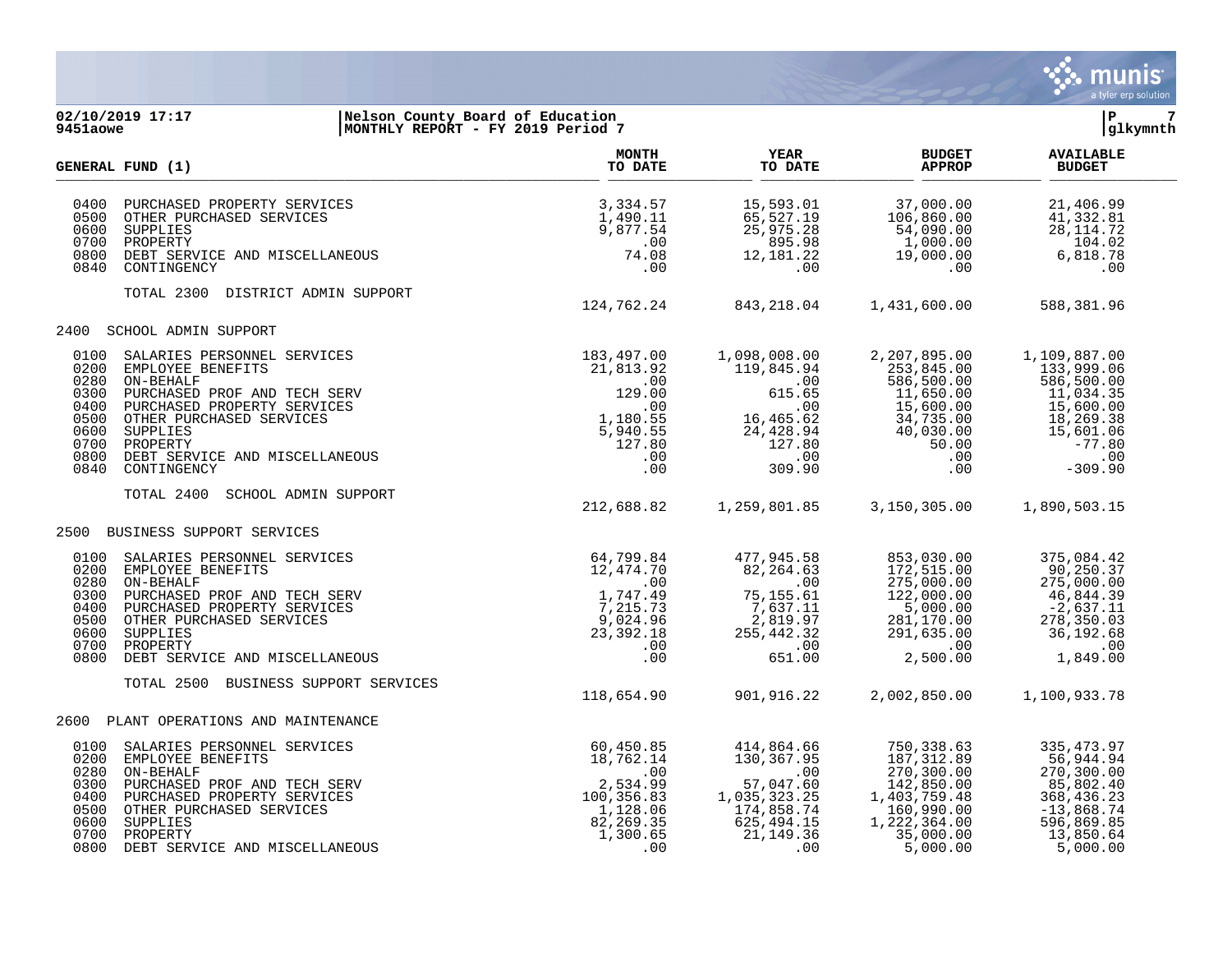

02/10/2019 17:17 **12.17** Nelson County Board of Education<br> **02/10/2019 17:17** Now MONTHLY REPORT - FY 2019 Period 7 **MONTHLY REPORT - FY 2019 Period 7 MONTH AVAILABLE YEAR BUDGET** AVAILABLE **GENERAL FUND (1) TO DATE TO DATE APPROP BUDGET**   $\frac{10 \text{ Bheb}}{10 \text{ Bheb}}$ TOTAL 2600 PLANT OPERATIONS AND MAINTENANCE 266,802.87 2,459,105.71 4,177,915.00 1,718,809.29 2700 STUDENT TRANSPORTATION 0100 SALARIES PERSONNEL SERVICES (115,414.89 680,726.45 1,491,476.81 810,750.36<br>0200 EMPLOYEE BENEFITS (136.30 37,004.58 219,639.49 177,503.19 -42,136.30 0200 EMPLOYEE BENEFITS 37,004.58 219,639.49 177,503.19 -42,136.30 0280 ON-BEHALF .00 .00 418,200.00 418,200.00 0300 PURCHASED PROF AND TECH SERV 663.96 663.96 9,235.92 3,500.00 -5,735.92<br>0400 PURCHASED PROPERTY SERVICES 1,361.05 8,188.99 16,000.00 7,811.01<br>0500 OTHER PURCHASED SERVICES -485.50 113,844.88 75,500.00 -38,344.88 0400 PURCHASED PROPERTY SERVICES 1,361.05 8,188.99 16,000.00 7,811.01 0500 OTHER PURCHASED SERVICES -485.50 -485.50 113,844.88 75,500.00 -38,344.88<br>194.245.91 598.500.00 -404.254.09 194.245.91 598.500.00 404.254.09 0600 SUPPLIES 21,547.80 194,245.91 598,500.00 404,254.09 0700 PROPERTY .00 .00 615,000.00 615,000.00 0800 DEBT SERVICE AND MISCELLANEOUS **.00** .00 .00 .00 .00 1,500.00 1,500.00 TOTAL 2700 STUDENT TRANSPORTATION 175,506.78 1,225,881.64 3,397,180.00 2,171,298.36 3100 FOOD SERVICE OPERATION 0100 SALARIES PERSONNEL SERVICES .00 2,704.32 21,635.00 18,930.68 0200 EMPLOYEE BENEFITS .00 791.74 6,670.00 5,878.26 0300 PURCHASED PROF AND TECH SERV .00 .00 .00 .00 0400 PURCHASED PROPERTY SERVICES .00 .00 .00 .00 0500 OTHER PURCHASED SERVICES .00 .00 .00 .00 0600 SUPPLIES .00 .00 .00 .00 0700 PROPERTY .00 .00 .00 .00 TOTAL 3100 FOOD SERVICE OPERATION .00 3,496.06 28,305.00 24,808.94 3300 COMMUNITY SERVICES 0100 SALARIES PERSONNEL SERVICES (4,188.47 11,183.67 2,725.00 -8,458.67 -8,458.67 )<br>0200 EMPLOYEE BENEFITS (4,065.08 3,118.68 145.00 -2,973.68 0200 EMPLOYEE BENEFITS 1,065.08 3,118.68 145.00 -2,973.68 0300 PURCHASED PROF AND TECH SERV 215.00 215.00 1,500.00 1,285.00 0500 OTHER PURCHASED SERVICES .00 120.24 1,500.00 1,379.76 0600 SUPPLIES .00 .00 2,000.00 2,000.00 TOTAL 3300 COMMUNITY SERVICES 5,468.55 14,637.59 7,870.00 -6,767.59 5100 DEBT SERVICE 0800 DEBT SERVICE AND MISCELLANEOUS .00 48,415.00 .00 -48,415.00 TOTAL 5100 DEBT SERVICE .00 48,415.00 .00 -48,415.00 5200 FUND TRANSFERS 0900 OTHER ITEMS .00 119,446.44 500,673.00 381,226.56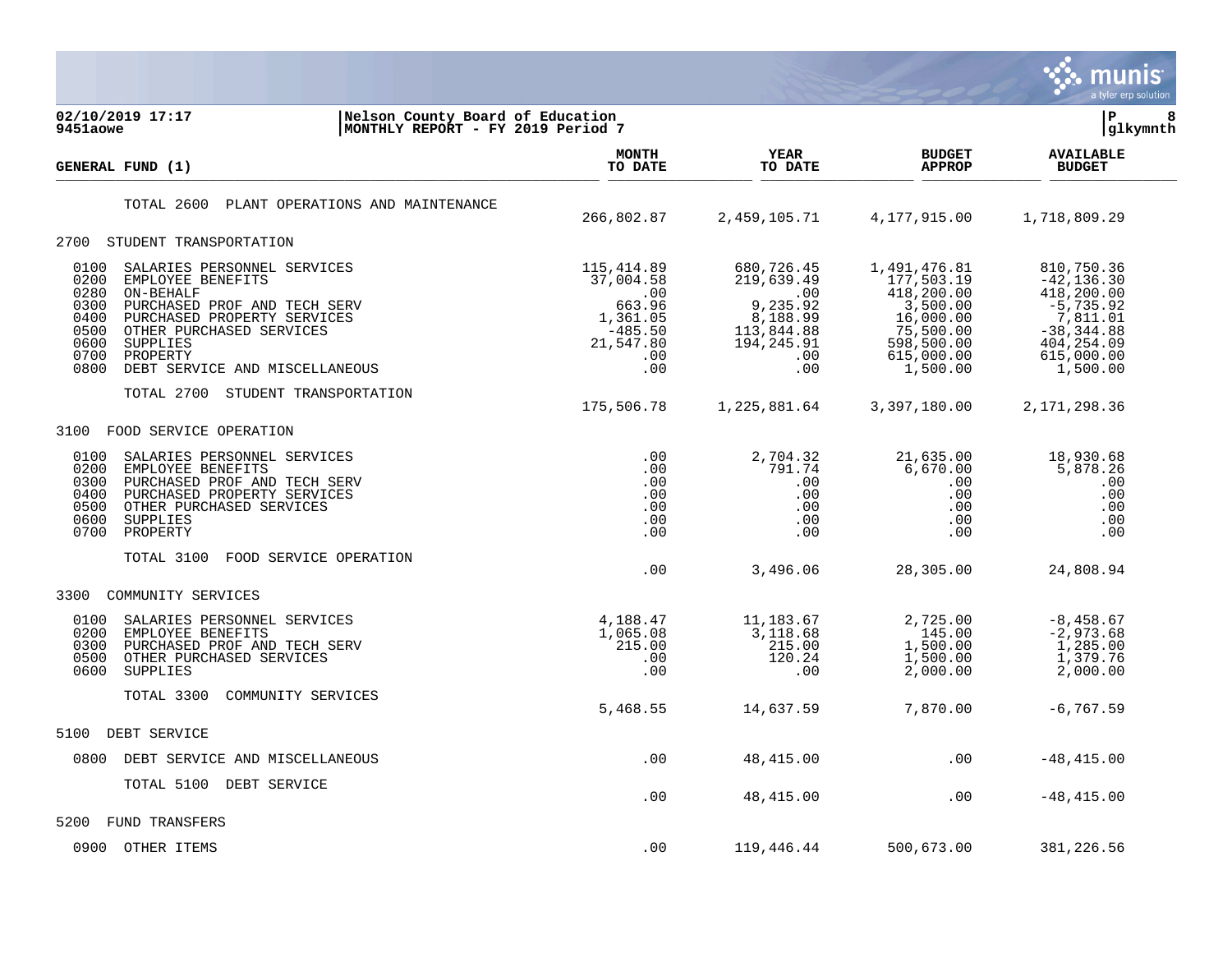

# **02/10/2019 17:17 |Nelson County Board of Education |P 9 9451aowe |MONTHLY REPORT - FY 2019 Period 7 |glkymnth MONTH AVAILABLE YEAR BUDGET** AVAILABLE **GENERAL FUND (1) TO DATE TO DATE APPROP BUDGET**   $\frac{10 \text{ Bheb}}{10 \text{ Bheb}}$ TOTAL 5200 FUND TRANSFERS .00 119,446.44 500,673.00 381,226.56 5300 CONTINGENCY 0840 CONTINGENCY .00 .00 1,803,156.96 1,803,156.96 TOTAL 5300 CONTINGENCY .00 .00 1,803,156.96 1,803,156.96 TOTAL EXPENDITURES 2,505,416.62 15,745,880.79 42,346,039.99 26,600,159.20 TOTAL FOR GENERAL FUND (1) 1,232,774.07 7,971,057.55 -1,243,409.25 -9,214,466.80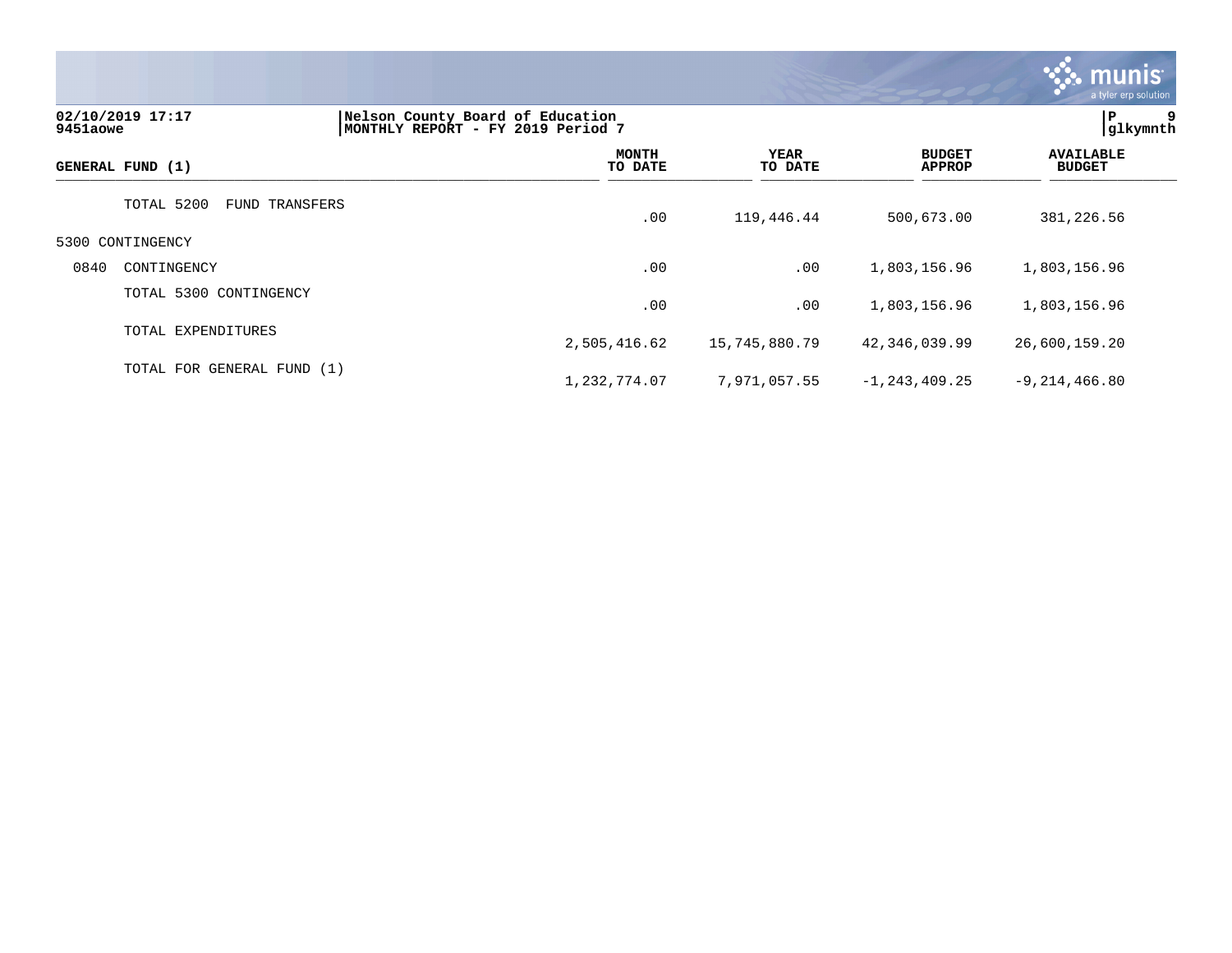|                                                                                                        |                             |                                 |                                | munis<br>a tyler erp solution     |
|--------------------------------------------------------------------------------------------------------|-----------------------------|---------------------------------|--------------------------------|-----------------------------------|
| 02/10/2019 17:17<br>Nelson County Board of Education<br>9451aowe<br> MONTHLY REPORT - FY 2019 Period 7 |                             |                                 |                                | lР<br>10<br> glkymnth             |
| SPECIAL REVENUE (2)                                                                                    | <b>MONTH</b><br>TO DATE     | <b>YEAR</b><br>TO DATE          | <b>BUDGET</b><br><b>APPROP</b> | <b>AVAILABLE</b><br><b>BUDGET</b> |
| REVENUES                                                                                               |                             |                                 |                                |                                   |
| 0999 BEGINNING BALANCE                                                                                 |                             |                                 |                                |                                   |
| TOTAL 0999 BEGINNING BALANCE                                                                           | .00                         | .00                             | .00                            | .00                               |
| RECEIPTS                                                                                               |                             |                                 |                                |                                   |
| REVENUE FROM LOCAL SOURCES                                                                             |                             |                                 |                                |                                   |
| TUITION                                                                                                |                             |                                 |                                |                                   |
| 1310 TUITION FROM INDIVIDUALS                                                                          | 6,145.50                    | 49,709.06                       | .00                            | $-49,709.06$                      |
| TOTAL TUITION                                                                                          | 6,145.50                    | 49,709.06                       | .00                            | $-49,709.06$                      |
| EARNINGS ON INVESTMENTS                                                                                |                             |                                 |                                |                                   |
| 1510 INTEREST ON INVESTMENTS                                                                           | .00                         | .00                             | .00                            | .00                               |
| TOTAL EARNINGS ON INVESTMENTS                                                                          | .00                         | .00                             | .00                            | .00                               |
| STUDENT ACTIVITIES                                                                                     |                             |                                 |                                |                                   |
| 1740 STUDENT FEES                                                                                      | .00                         | .00                             | .00                            | .00                               |
| TOTAL STUDENT ACTIVITIES                                                                               | .00                         | .00                             | .00                            | .00                               |
| OTHER REVENUE FROM LOCAL SOURCES                                                                       |                             |                                 |                                |                                   |
| 1920 CONTRIBUTIONS/DONATIONS<br>1980 REFUND OF PRIOR YR EXPENDITURE<br>1990 MISCELLANEOUS REVENUE      | 4,098.00<br>.00<br>1,100.00 | 202, 319.40<br>.00<br>11,100.00 | .00<br>.00<br>11,100.00        | $-202, 319.40$<br>.00<br>.00      |
| 1999 MICELLANEOUS LOCAL REVENUE<br>TOTAL OTHER REVENUE FROM LOCAL SOURCES                              | 18,305.50<br>23,503.50      | 142,340.63<br>355,760.03        | 24,550.00<br>35,650.00         | $-117,790.63$<br>$-320, 110.03$   |
| TOTAL REVENUE FROM LOCAL SOURCES                                                                       | 29,649.00                   | 405,469.09                      | 35,650.00                      | $-369, 819.09$                    |
| REVENUE FROM STATE SOURCES                                                                             |                             |                                 |                                |                                   |
| RESTRICTED                                                                                             |                             |                                 |                                |                                   |
| 3200 RESTRICTED STATE REVENUE                                                                          | .00                         | 718,658.96                      | 1,698,133.50                   | 979, 474.54                       |
| TOTAL RESTRICTED                                                                                       |                             |                                 |                                |                                   |

 $\mathcal{L}$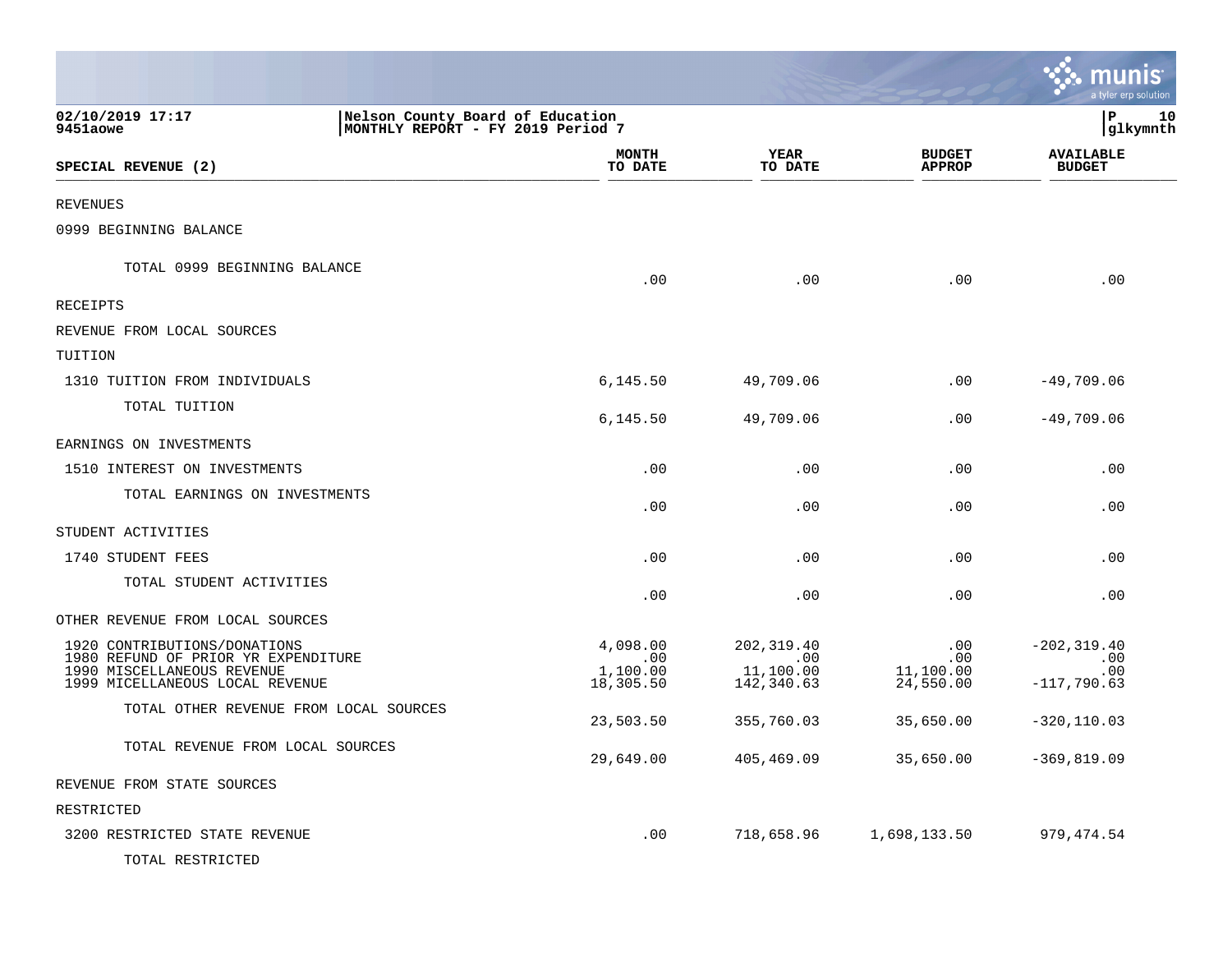

| 02/10/2019 17:17<br>9451aowe                                                                                         | Nelson County Board of Education<br>MONTHLY REPORT - FY 2019 Period 7 | P<br>11<br> glkymnth     |                          |                                |                                   |  |
|----------------------------------------------------------------------------------------------------------------------|-----------------------------------------------------------------------|--------------------------|--------------------------|--------------------------------|-----------------------------------|--|
| SPECIAL REVENUE (2)                                                                                                  |                                                                       | <b>MONTH</b><br>TO DATE  | <b>YEAR</b><br>TO DATE   | <b>BUDGET</b><br><b>APPROP</b> | <b>AVAILABLE</b><br><b>BUDGET</b> |  |
|                                                                                                                      |                                                                       | .00                      | 718,658.96               | 1,698,133.50                   | 979, 474.54                       |  |
| REVENUE ON BEHALF PAYMENTS                                                                                           |                                                                       |                          |                          |                                |                                   |  |
| 3900 REVENUE ON BEHALF PAYEMENTS                                                                                     |                                                                       | .00                      | .00                      | .00                            | .00                               |  |
| TOTAL REVENUE ON BEHALF PAYMENTS                                                                                     |                                                                       | .00                      | .00                      | .00                            | .00                               |  |
| TOTAL REVENUE FROM STATE SOURCES                                                                                     |                                                                       | .00                      | 718,658.96               | 1,698,133.50                   | 979,474.54                        |  |
| REVENUE FROM FEDERAL SOURCES                                                                                         |                                                                       |                          |                          |                                |                                   |  |
| RESTRICTED DIRECT                                                                                                    |                                                                       |                          |                          |                                |                                   |  |
| 4300 RESTRICTED DIRECT FEDERAL                                                                                       |                                                                       | .00                      | .00                      | .00                            | .00                               |  |
| TOTAL RESTRICTED DIRECT                                                                                              |                                                                       | .00                      | .00                      | .00                            | .00                               |  |
| RESTRICTED THROUGH THE STATE                                                                                         |                                                                       |                          |                          |                                |                                   |  |
| 4500 RESTRICTED FED THRU STATE                                                                                       |                                                                       | $-49,022.00$             | 1,258,404.47             | 2,007,758.00                   | 749, 353.53                       |  |
| TOTAL RESTRICTED THROUGH THE STATE                                                                                   |                                                                       | $-49,022.00$             | 1,258,404.47             | 2,007,758.00                   | 749,353.53                        |  |
| THROUGH INTERMEDIATE AGENCIES                                                                                        |                                                                       |                          |                          |                                |                                   |  |
| 4700 FEDERAL REV THRU INTERMED SRC                                                                                   |                                                                       | .00                      | .00                      | .00                            | .00                               |  |
| TOTAL THROUGH INTERMEDIATE AGENCIES                                                                                  |                                                                       | .00                      | .00                      | .00                            | .00                               |  |
| FEDERAL REIMBURSEMENT                                                                                                |                                                                       |                          |                          |                                |                                   |  |
| 4810 MEDICAID REIMBURSEMENT                                                                                          |                                                                       | .00                      | 22,416.93                | .00                            | $-22, 416.93$                     |  |
| TOTAL FEDERAL REIMBURSEMENT                                                                                          |                                                                       | .00                      | 22,416.93                | .00                            | $-22, 416.93$                     |  |
| TOTAL REVENUE FROM FEDERAL SOURCES                                                                                   |                                                                       | $-49,022.00$             | 1,280,821.40             | 2,007,758.00                   | 726,936.60                        |  |
| OTHER RECEIPTS                                                                                                       |                                                                       |                          |                          |                                |                                   |  |
| INTERFUND TRANSFERS                                                                                                  |                                                                       |                          |                          |                                |                                   |  |
| 5210 FUND TRANSFER<br>5220 INDIRECT COSTS TRANSFER<br>5231 TRANSFER FROM TEACHER QUALITY<br>5241 TRANSFER TO TITLE I |                                                                       | .00<br>.00<br>.00<br>.00 | .00<br>.00<br>.00<br>.00 | 75,000.00<br>.00<br>.00<br>.00 | 75,000.00<br>.00<br>.00<br>.00    |  |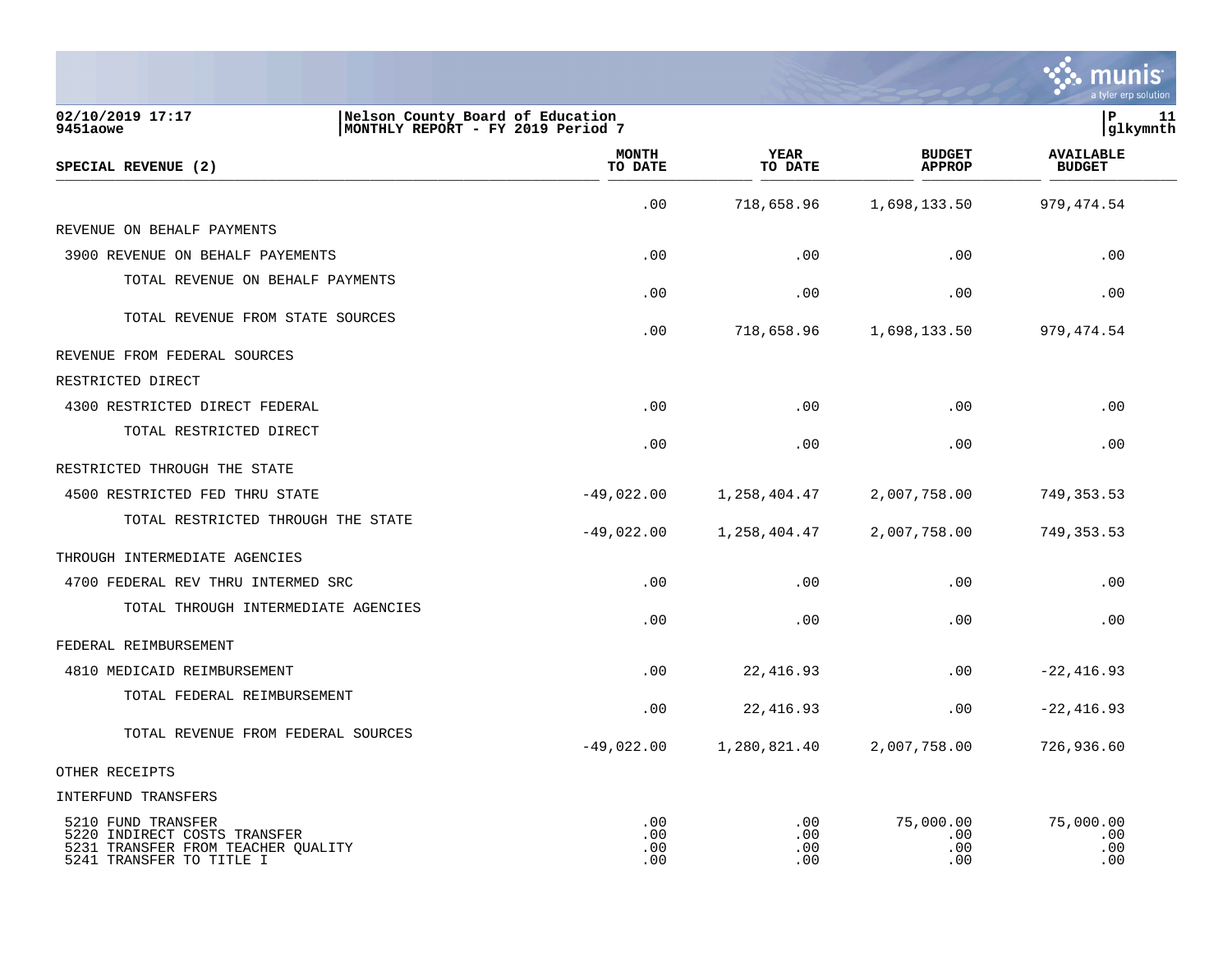|                              |                                                                       |                        |                                | <b>Munis</b><br>a tyler erp solution |
|------------------------------|-----------------------------------------------------------------------|------------------------|--------------------------------|--------------------------------------|
| 02/10/2019 17:17<br>9451aowe | Nelson County Board of Education<br>MONTHLY REPORT - FY 2019 Period 7 |                        |                                | P.<br>12<br>glkymnth                 |
| SPECIAL REVENUE (2)          | <b>MONTH</b><br>TO DATE                                               | <b>YEAR</b><br>TO DATE | <b>BUDGET</b><br><b>APPROP</b> | <b>AVAILABLE</b><br><b>BUDGET</b>    |
| TOTAL INTERFUND TRANSFERS    | .00                                                                   | .00                    | 75,000.00                      | 75,000.00                            |
| TOTAL OTHER RECEIPTS         | .00                                                                   | .00                    | 75,000.00                      | 75,000.00                            |
| TOTAL RECEIPTS               | $-19,373.00$                                                          | 2,404,949.45           | 3,816,541.50                   | 1,411,592.05                         |
| TOTAL REVENUE                | $-19,373.00$                                                          | 2,404,949.45           | 3,816,541.50                   | 1,411,592.05                         |

 $\mathcal{L}$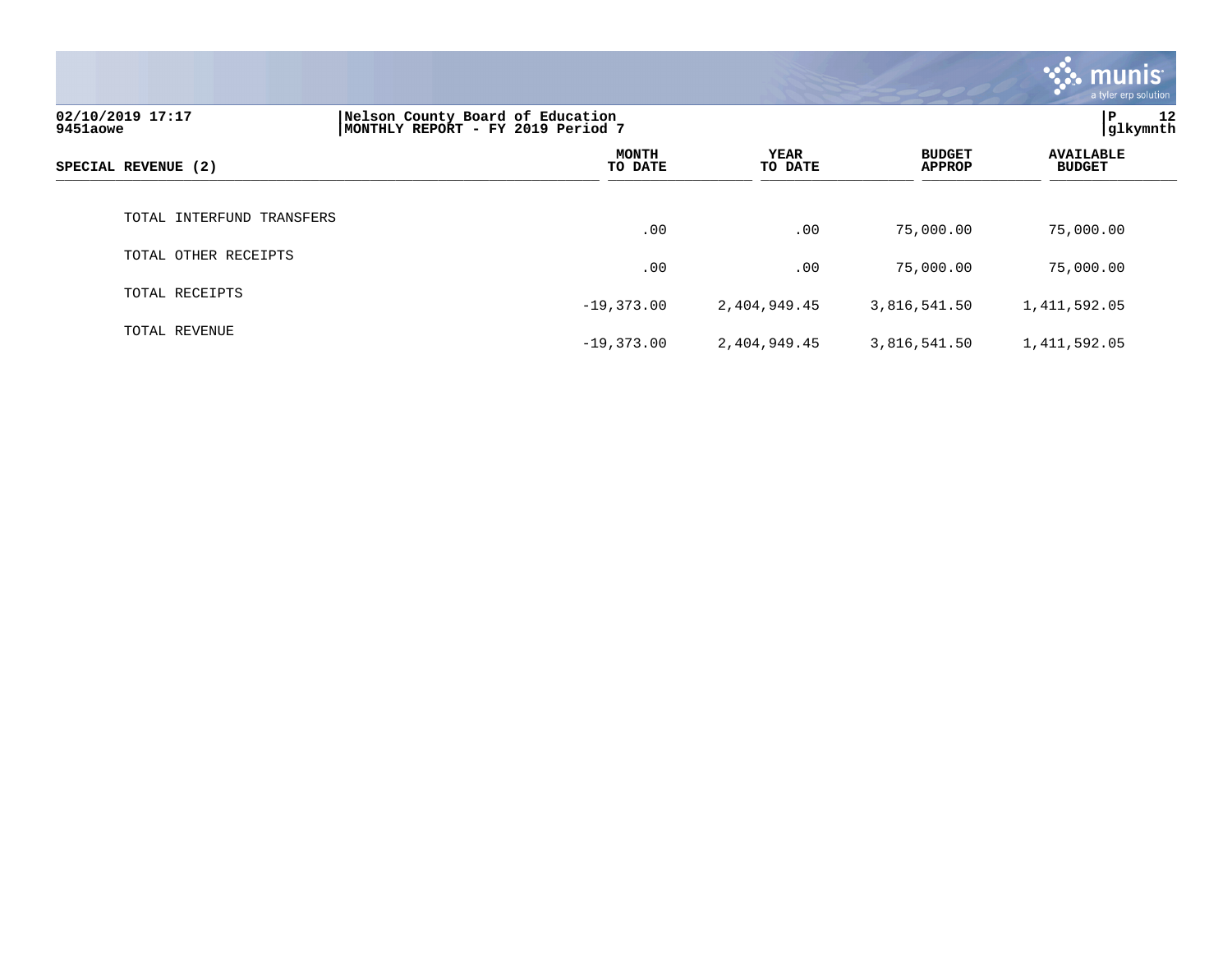|                                                                                                                              |                                                                                                                                                                                                                                                                                                                                                                                                                                           |                                                                                                                                                                          |                                                                                                                                                                                           |                                                                                                                                                                                        | munis<br>a tyler erp solution                                                                                                                                                                                 |
|------------------------------------------------------------------------------------------------------------------------------|-------------------------------------------------------------------------------------------------------------------------------------------------------------------------------------------------------------------------------------------------------------------------------------------------------------------------------------------------------------------------------------------------------------------------------------------|--------------------------------------------------------------------------------------------------------------------------------------------------------------------------|-------------------------------------------------------------------------------------------------------------------------------------------------------------------------------------------|----------------------------------------------------------------------------------------------------------------------------------------------------------------------------------------|---------------------------------------------------------------------------------------------------------------------------------------------------------------------------------------------------------------|
| 9451aowe                                                                                                                     | 02/10/2019 17:17<br>Nelson County Board of Education<br>MONTHLY REPORT - FY 2019 Period 7                                                                                                                                                                                                                                                                                                                                                 |                                                                                                                                                                          |                                                                                                                                                                                           |                                                                                                                                                                                        | l P<br>13<br> glkymnth                                                                                                                                                                                        |
|                                                                                                                              | SPECIAL REVENUE (2)                                                                                                                                                                                                                                                                                                                                                                                                                       | <b>MONTH</b><br>TO DATE                                                                                                                                                  | YEAR<br>TO DATE                                                                                                                                                                           | <b>BUDGET</b><br><b>APPROP</b>                                                                                                                                                         | <b>AVAILABLE</b><br><b>BUDGET</b>                                                                                                                                                                             |
| <b>EXPENDITURES</b>                                                                                                          |                                                                                                                                                                                                                                                                                                                                                                                                                                           |                                                                                                                                                                          |                                                                                                                                                                                           |                                                                                                                                                                                        |                                                                                                                                                                                                               |
| 0000                                                                                                                         | RESTRICT TO REV & BAL SHT ONLY                                                                                                                                                                                                                                                                                                                                                                                                            |                                                                                                                                                                          |                                                                                                                                                                                           |                                                                                                                                                                                        |                                                                                                                                                                                                               |
| 0500<br>0600                                                                                                                 | OTHER PURCHASED SERVICES<br>SUPPLIES                                                                                                                                                                                                                                                                                                                                                                                                      | .00<br>.00                                                                                                                                                               | .00<br>.00                                                                                                                                                                                | .00<br>.00                                                                                                                                                                             | .00<br>.00                                                                                                                                                                                                    |
|                                                                                                                              | TOTAL 0000<br>RESTRICT TO REV & BAL SHT ONLY                                                                                                                                                                                                                                                                                                                                                                                              | .00                                                                                                                                                                      | .00                                                                                                                                                                                       | .00                                                                                                                                                                                    | .00                                                                                                                                                                                                           |
| 1000                                                                                                                         | INSTRUCTION                                                                                                                                                                                                                                                                                                                                                                                                                               |                                                                                                                                                                          |                                                                                                                                                                                           |                                                                                                                                                                                        |                                                                                                                                                                                                               |
| 0100<br>0200<br>0280<br>0300<br>0400<br>0500<br>0600<br>0700<br>0800<br>0900<br>2100<br>0100<br>0200<br>0300<br>0400<br>0500 | SALARIES PERSONNEL SERVICES<br>EMPLOYEE BENEFITS<br>ON-BEHALF<br>PURCHASED PROF AND TECH SERV<br>PURCHASED PROPERTY SERVICES<br>OTHER PURCHASED SERVICES<br>SUPPLIES<br>PROPERTY<br>DEBT SERVICE AND MISCELLANEOUS<br>OTHER ITEMS<br>TOTAL 1000<br>INSTRUCTION<br>STUDENT SUPPORT SERVICES<br>SALARIES PERSONNEL SERVICES<br>EMPLOYEE BENEFITS<br>PURCHASED PROF AND TECH SERV<br>PURCHASED PROPERTY SERVICES<br>OTHER PURCHASED SERVICES | 162,109.22<br>41,438.53<br>.00<br>2,860.00<br>.00<br>$-12,625.90$<br>29,028.59<br>3,609.86<br>35.00<br>.00<br>226,455.30<br>18,080.72<br>6,481.22<br>.00<br>.00<br>27.50 | 885,072.64<br>216,220.47<br>.00<br>49,808.81<br>1,372.55<br>54,980.62<br>214,468.14<br>64,906.82<br>406.25<br>.00<br>1,487,236.30<br>100,404.81<br>33,463.19<br>1,137.51<br>.00<br>151.25 | 1,779,647.30<br>398,734.00<br>.00<br>174,000.00<br>9,500.00<br>104,879.41<br>295,524.30<br>74,759.00<br>5,800.00<br>.00<br>2,842,844.01<br>86,600.00<br>27,415.00<br>.00<br>.00<br>.00 | 894,574.66<br>182, 513.53<br>.00<br>124, 191. 19<br>8,127.45<br>49,898.79<br>81,056.16<br>9,852.18<br>5,393.75<br>.00<br>1,355,607.71<br>$-13,804.81$<br>$-6,048.19$<br>$-1, 137.51$<br>$\,$ .00<br>$-151.25$ |
| 0600<br>0700<br>0800                                                                                                         | SUPPLIES<br>PROPERTY<br>DEBT SERVICE AND MISCELLANEOUS                                                                                                                                                                                                                                                                                                                                                                                    | 689.90<br>.00<br>.00                                                                                                                                                     | 3,229.48<br>.00<br>.00                                                                                                                                                                    | 17,719.99<br>2,325.00<br>.00                                                                                                                                                           | 14,490.51<br>2,325.00<br>.00                                                                                                                                                                                  |
|                                                                                                                              | TOTAL 2100<br>STUDENT SUPPORT SERVICES                                                                                                                                                                                                                                                                                                                                                                                                    | 25, 279.34                                                                                                                                                               | 138,386.24                                                                                                                                                                                | 134,059.99                                                                                                                                                                             | $-4, 326.25$                                                                                                                                                                                                  |
| 2200                                                                                                                         | INSTRUCTIONAL STAFF SUPP SERV                                                                                                                                                                                                                                                                                                                                                                                                             |                                                                                                                                                                          |                                                                                                                                                                                           |                                                                                                                                                                                        |                                                                                                                                                                                                               |
| 0100<br>0200<br>0300<br>0400<br>0500<br>0600<br>0700<br>0800<br>0840                                                         | SALARIES PERSONNEL SERVICES<br>EMPLOYEE BENEFITS<br>PURCHASED PROF AND TECH SERV<br>PURCHASED PROPERTY SERVICES<br>OTHER PURCHASED SERVICES<br>SUPPLIES<br>PROPERTY<br>DEBT SERVICE AND MISCELLANEOUS<br>CONTINGENCY                                                                                                                                                                                                                      | 4,357.50<br>768.43<br>100.00<br>.00<br>710.19<br>.00<br>.00<br>.00<br>.00                                                                                                | 13,042.50<br>2,820.80<br>1,695.00<br>$\overline{\phantom{0}}$ .00<br>1,868.27<br>3,223.07<br>.00<br>.00<br>.00                                                                            | 78,050.00<br>10,600.00<br>20,400.00<br>.00<br>14,200.00<br>9,240.00<br>.00<br>.00<br>.00                                                                                               | 65,007.50<br>7,779.20<br>18,705.00<br>$\sim 00$<br>12,331.73<br>6,016.93<br>.00<br>.00<br>.00                                                                                                                 |

TOTAL 2200 INSTRUCTIONAL STAFF SUPP SERV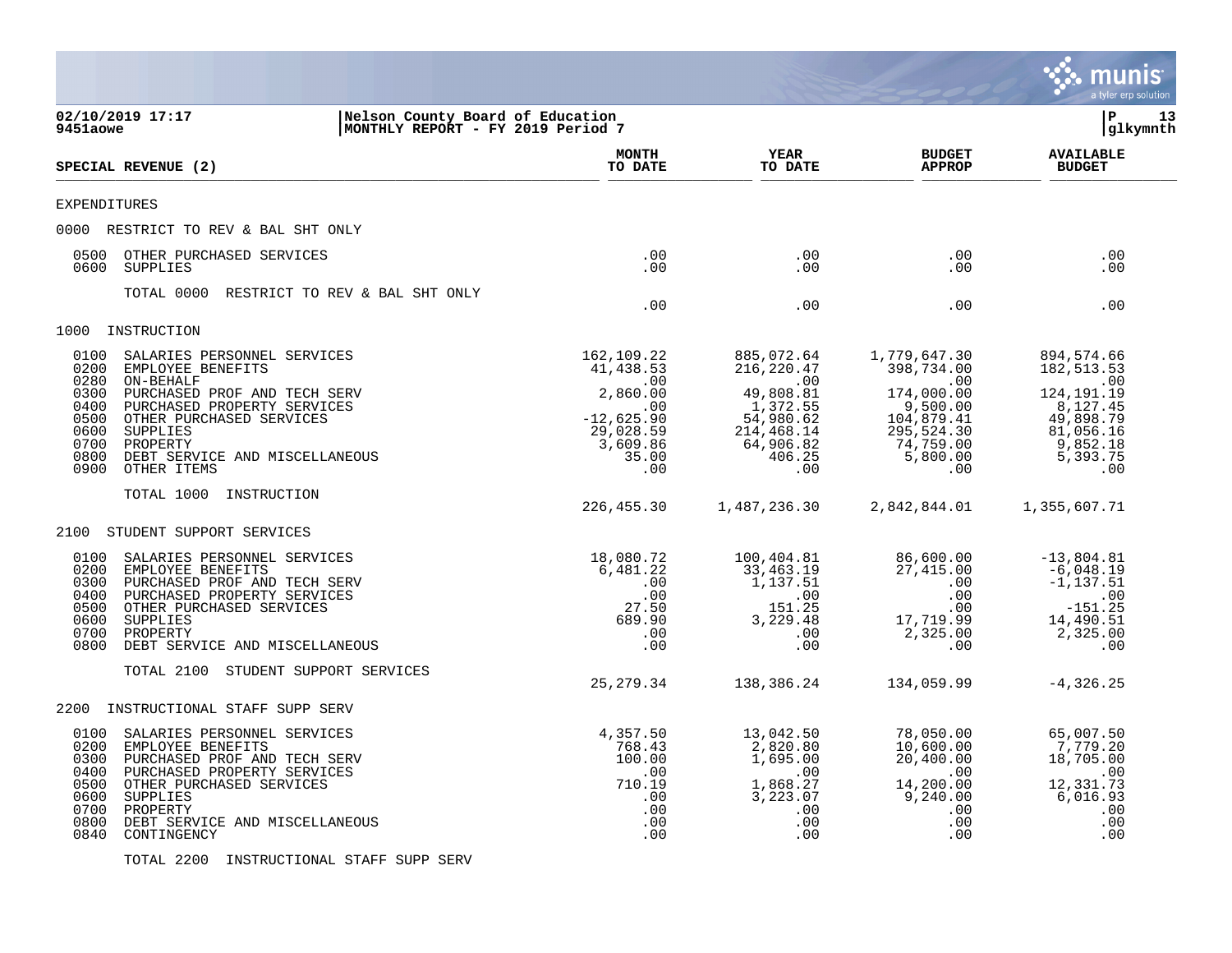

| 02/10/2019 17:17<br>Nelson County Board of Education<br>MONTHLY REPORT - FY 2019 Period 7<br>9451aowe                                                                                                                                                                 |                                                           |                                                                      |                                                             | lР<br>14<br> glkymnth                                                           |
|-----------------------------------------------------------------------------------------------------------------------------------------------------------------------------------------------------------------------------------------------------------------------|-----------------------------------------------------------|----------------------------------------------------------------------|-------------------------------------------------------------|---------------------------------------------------------------------------------|
| SPECIAL REVENUE (2)                                                                                                                                                                                                                                                   | <b>MONTH</b><br>TO DATE                                   | <b>YEAR</b><br>TO DATE                                               | <b>BUDGET</b><br><b>APPROP</b>                              | <b>AVAILABLE</b><br><b>BUDGET</b>                                               |
|                                                                                                                                                                                                                                                                       | 5,936.12                                                  | 22,649.64                                                            | 132,490.00                                                  | 109,840.36                                                                      |
| 2300 DISTRICT ADMIN SUPPORT                                                                                                                                                                                                                                           |                                                           |                                                                      |                                                             |                                                                                 |
| 0500<br>OTHER PURCHASED SERVICES<br>0600<br>SUPPLIES                                                                                                                                                                                                                  | .00<br>.00                                                | .00<br>.00                                                           | .00<br>.00                                                  | .00<br>.00                                                                      |
| TOTAL 2300 DISTRICT ADMIN SUPPORT                                                                                                                                                                                                                                     | .00                                                       | .00                                                                  | .00                                                         | .00                                                                             |
| 2400<br>SCHOOL ADMIN SUPPORT                                                                                                                                                                                                                                          |                                                           |                                                                      |                                                             |                                                                                 |
| 0100<br>SALARIES PERSONNEL SERVICES<br>0200<br>EMPLOYEE BENEFITS<br>OTHER PURCHASED SERVICES<br>0500                                                                                                                                                                  | .00<br>.00<br>.00                                         | .00<br>.00<br>.00                                                    | .00<br>.00<br>.00                                           | .00<br>.00<br>.00                                                               |
| TOTAL 2400 SCHOOL ADMIN SUPPORT                                                                                                                                                                                                                                       | .00                                                       | .00                                                                  | .00                                                         | .00                                                                             |
| BUSINESS SUPPORT SERVICES<br>2500                                                                                                                                                                                                                                     |                                                           |                                                                      |                                                             |                                                                                 |
| 0100<br>SALARIES PERSONNEL SERVICES<br>0200<br>EMPLOYEE BENEFITS<br>0300<br>PURCHASED PROF AND TECH SERV<br>PURCHASED PROPERTY SERVICES<br>0400<br>0500<br>OTHER PURCHASED SERVICES<br>0600<br>SUPPLIES<br>0700<br>PROPERTY<br>0800<br>DEBT SERVICE AND MISCELLANEOUS | .00<br>.00<br>.00<br>.00<br>.00<br>.00<br>.00<br>.00      | .00<br>.00<br>189.00<br>.00<br>.00<br>18,363.01<br>131,447.99<br>.00 | .00<br>.00<br>.00<br>.00<br>.00<br>.00<br>150,000.00<br>.00 | .00<br>.00<br>$-189.00$<br>$\ldots$<br>.00<br>$-18, 363.01$<br>18,552.01<br>.00 |
| TOTAL 2500 BUSINESS SUPPORT SERVICES                                                                                                                                                                                                                                  | .00                                                       | 150,000.00                                                           | 150,000.00                                                  | .00                                                                             |
| PLANT OPERATIONS AND MAINTENANCE<br>2600                                                                                                                                                                                                                              |                                                           |                                                                      |                                                             |                                                                                 |
| 0100<br>SALARIES PERSONNEL SERVICES<br>0200<br>EMPLOYEE BENEFITS<br>0300<br>PURCHASED PROF AND TECH SERV<br>0500<br>OTHER PURCHASED SERVICES<br>0600<br>SUPPLIES                                                                                                      | 3,718.60<br>1,625.89<br>$\overline{00}$<br>47.74<br>27.99 | 20,452.30<br>6,769.20<br>$-00$<br>47.74<br>3,665.90                  | 44,625.00<br>19,365.00<br>$\sim 00$<br>1,000.00<br>7,288.00 | 24,172.70<br>12,595.80<br>$\sim$ 00<br>952.26<br>3,622.10                       |
| TOTAL 2600 PLANT OPERATIONS AND MAINTENANCE                                                                                                                                                                                                                           | 5,420.22                                                  | 30,935.14                                                            | 72,278.00                                                   | 41,342.86                                                                       |
| 2700<br>STUDENT TRANSPORTATION                                                                                                                                                                                                                                        |                                                           |                                                                      |                                                             |                                                                                 |
| 0100<br>SALARIES PERSONNEL SERVICES<br>0200<br>EMPLOYEE BENEFITS<br>0600<br>SUPPLIES<br>0700<br>PROPERTY<br>0800<br>DEBT SERVICE AND MISCELLANEOUS                                                                                                                    | 5,774.93<br>4,651.80<br>.00<br>.00<br>.00                 | 32,537.04<br>26,800.54<br>.00<br>.00<br>.00                          | 70,500.00<br>46,995.00<br>.00<br>.00<br>.00                 | 37,962.96<br>20,194.46<br>.00<br>.00<br>.00                                     |

TOTAL 2700 STUDENT TRANSPORTATION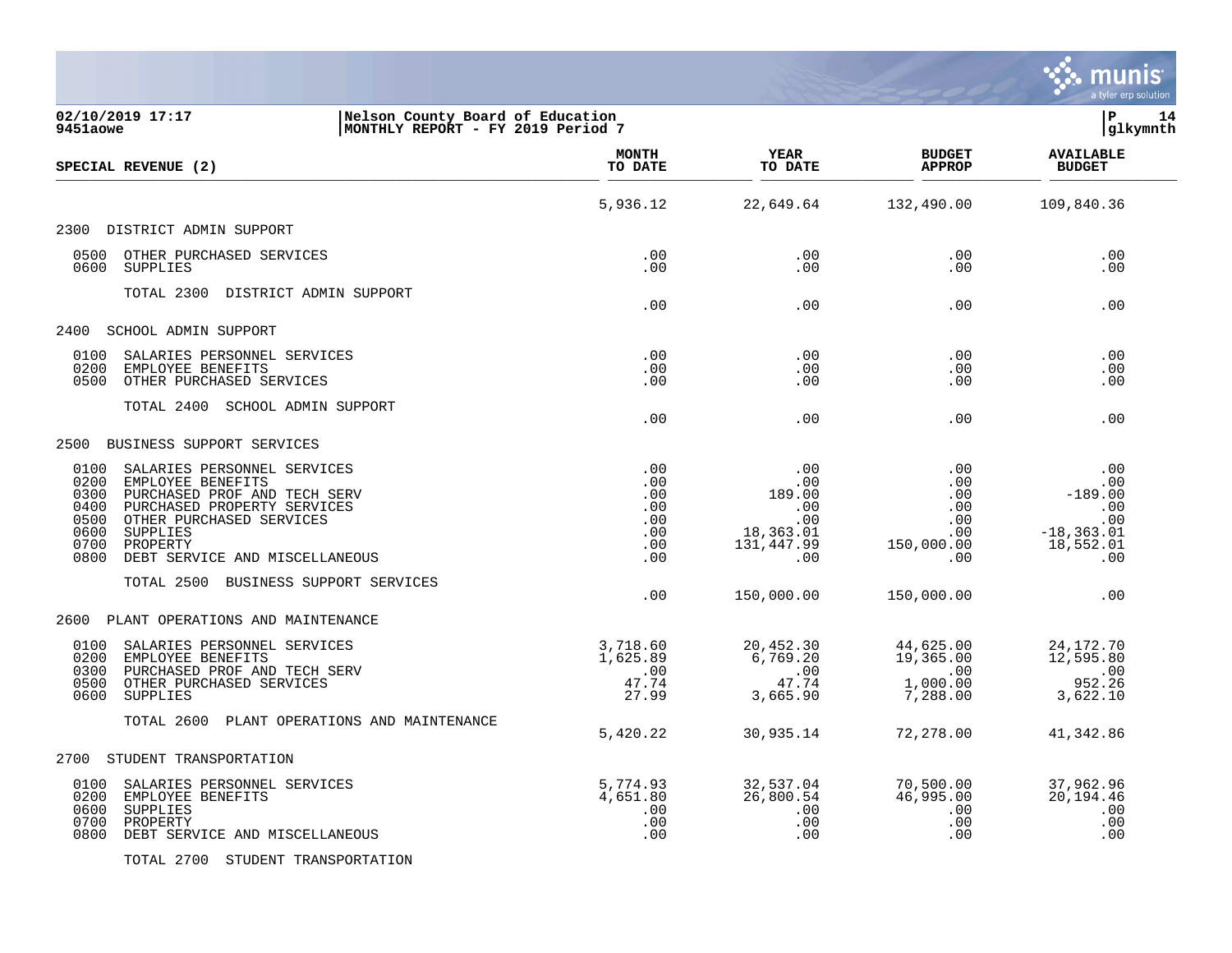

### **02/10/2019 17:17 |Nelson County Board of Education |P 15 9451aowe |MONTHLY REPORT - FY 2019 Period 7 |glkymnth**

| SPECIAL REVENUE (2)                                                                                                                                                                                                                                                          | <b>MONTH</b><br>TO DATE                                                       | <b>YEAR</b><br>TO DATE                                                                    | <b>BUDGET</b><br><b>APPROP</b>                                                            | <b>AVAILABLE</b><br><b>BUDGET</b>                                                        |
|------------------------------------------------------------------------------------------------------------------------------------------------------------------------------------------------------------------------------------------------------------------------------|-------------------------------------------------------------------------------|-------------------------------------------------------------------------------------------|-------------------------------------------------------------------------------------------|------------------------------------------------------------------------------------------|
|                                                                                                                                                                                                                                                                              | 10,426.73                                                                     | 59, 337.58                                                                                | 117,495.00                                                                                | 58, 157. 42                                                                              |
| 3300<br>COMMUNITY SERVICES                                                                                                                                                                                                                                                   |                                                                               |                                                                                           |                                                                                           |                                                                                          |
| 0100<br>SALARIES PERSONNEL SERVICES<br>0200<br>EMPLOYEE BENEFITS<br>0300<br>PURCHASED PROF AND TECH SERV<br>0400<br>PURCHASED PROPERTY SERVICES<br>0500<br>OTHER PURCHASED SERVICES<br>0600<br><b>SUPPLIES</b><br>0700<br>PROPERTY<br>0800<br>DEBT SERVICE AND MISCELLANEOUS | 22,542.47<br>4,455.58<br>445.00<br>.00<br>219.49<br>2,897.82<br>.00<br>762.49 | 124,776.83<br>21,470.51<br>3,588.00<br>.00<br>2,777.90<br>17,867.61<br>588.00<br>1,355.49 | 284,546.10<br>37, 212.84<br>8,945.00<br>.00<br>4,899.89<br>27, 297. 73<br>.00<br>1,438.67 | 159,769.27<br>15,742.33<br>5,357.00<br>.00<br>2,121.99<br>9,430.12<br>$-588.00$<br>83.18 |
| TOTAL 3300<br>COMMUNITY SERVICES                                                                                                                                                                                                                                             | 31, 322.85                                                                    | 172,424.34                                                                                | 364, 340.23                                                                               | 191,915.89                                                                               |
| 5200<br>FUND TRANSFERS                                                                                                                                                                                                                                                       |                                                                               |                                                                                           |                                                                                           |                                                                                          |
| 0900<br>OTHER ITEMS                                                                                                                                                                                                                                                          | .00                                                                           | .00                                                                                       | 3,034.27                                                                                  | 3,034.27                                                                                 |
| TOTAL 5200<br><b>FUND TRANSFERS</b>                                                                                                                                                                                                                                          | .00                                                                           | .00                                                                                       | 3,034.27                                                                                  | 3,034.27                                                                                 |
| TOTAL EXPENDITURES                                                                                                                                                                                                                                                           | 304,840.56                                                                    | 2,060,969.24                                                                              | 3,816,541.50                                                                              | 1,755,572.26                                                                             |
| TOTAL FOR SPECIAL REVENUE (2)                                                                                                                                                                                                                                                | $-324, 213.56$                                                                | 343,980.21                                                                                | .00                                                                                       | $-343,980.21$                                                                            |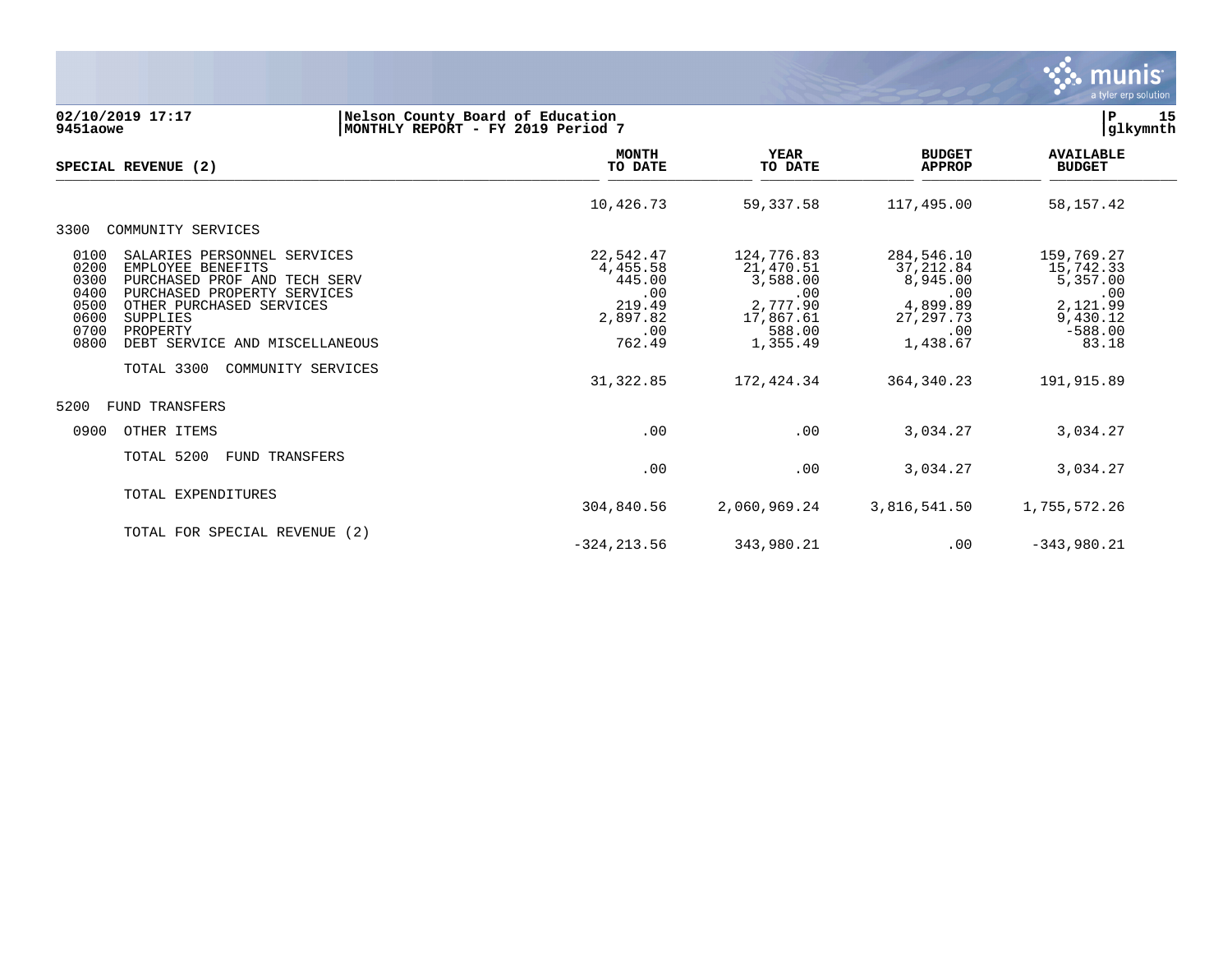|                                                                                                                                                                                |                                                                       |                                               |                                               |                                               | munis<br>a tyler erp solution                 |
|--------------------------------------------------------------------------------------------------------------------------------------------------------------------------------|-----------------------------------------------------------------------|-----------------------------------------------|-----------------------------------------------|-----------------------------------------------|-----------------------------------------------|
| 02/10/2019 17:17<br>9451aowe                                                                                                                                                   | Nelson County Board of Education<br>MONTHLY REPORT - FY 2019 Period 7 |                                               |                                               |                                               | lР<br>16<br> glkymnth                         |
| SPECIAL REVENUE DAF(ANNUAL) (2                                                                                                                                                 |                                                                       | <b>MONTH</b><br>TO DATE                       | <b>YEAR</b><br>TO DATE                        | <b>BUDGET</b><br><b>APPROP</b>                | <b>AVAILABLE</b><br><b>BUDGET</b>             |
| <b>REVENUES</b>                                                                                                                                                                |                                                                       |                                               |                                               |                                               |                                               |
| <b>RECEIPTS</b>                                                                                                                                                                |                                                                       |                                               |                                               |                                               |                                               |
| REVENUE FROM LOCAL SOURCES                                                                                                                                                     |                                                                       |                                               |                                               |                                               |                                               |
| TUITION                                                                                                                                                                        |                                                                       |                                               |                                               |                                               |                                               |
| 1310 TUITION FROM INDIVIDUALS                                                                                                                                                  |                                                                       | .00                                           | .00                                           | .00                                           | .00                                           |
| TOTAL TUITION                                                                                                                                                                  |                                                                       | .00                                           | .00                                           | .00                                           | .00                                           |
| STUDENT ACTIVITIES                                                                                                                                                             |                                                                       |                                               |                                               |                                               |                                               |
| 1710 ADMISSIONS<br>1720 BOOKSTORE SALES<br>1730 ORGANIZATION DUES & FEES<br>1740 FEES<br>1750 ENTERPRISE ACTIVITIES<br>1760 BOARD CONTRIBUTIONS<br>1790 OTHER STUDENT ACTIVITY |                                                                       | .00<br>.00<br>.00<br>.00<br>.00<br>.00<br>.00 | .00<br>.00<br>.00<br>.00<br>.00<br>.00<br>.00 | .00<br>.00<br>.00<br>.00<br>.00<br>.00<br>.00 | .00<br>.00<br>.00<br>.00<br>.00<br>.00<br>.00 |
| TOTAL STUDENT ACTIVITIES                                                                                                                                                       |                                                                       | .00                                           | .00                                           | .00                                           | .00                                           |
| OTHER REVENUE FROM LOCAL SOURCES                                                                                                                                               |                                                                       |                                               |                                               |                                               |                                               |
| 1920 CONTRIBUTIONS/DONATIONS                                                                                                                                                   |                                                                       | .00                                           | .00                                           | .00                                           | .00                                           |
| TOTAL OTHER REVENUE FROM LOCAL SOURCES                                                                                                                                         |                                                                       | .00                                           | .00                                           | .00                                           | .00                                           |
| TOTAL REVENUE FROM LOCAL SOURCES                                                                                                                                               |                                                                       | .00                                           | .00                                           | .00                                           | .00                                           |
| OTHER RECEIPTS                                                                                                                                                                 |                                                                       |                                               |                                               |                                               |                                               |
| INTERFUND TRANSFERS                                                                                                                                                            |                                                                       |                                               |                                               |                                               |                                               |
| 5210 FUND TRANSFER                                                                                                                                                             |                                                                       | .00                                           | .00                                           | .00                                           | .00                                           |
| TOTAL INTERFUND TRANSFERS                                                                                                                                                      |                                                                       | .00                                           | .00                                           | .00                                           | .00                                           |
| TOTAL OTHER RECEIPTS                                                                                                                                                           |                                                                       | .00                                           | .00                                           | .00                                           | .00                                           |
| TOTAL RECEIPTS                                                                                                                                                                 |                                                                       | .00                                           | .00                                           | .00                                           | .00                                           |
| TOTAL REVENUE                                                                                                                                                                  |                                                                       | .00                                           | .00                                           | .00                                           | .00                                           |

**The State**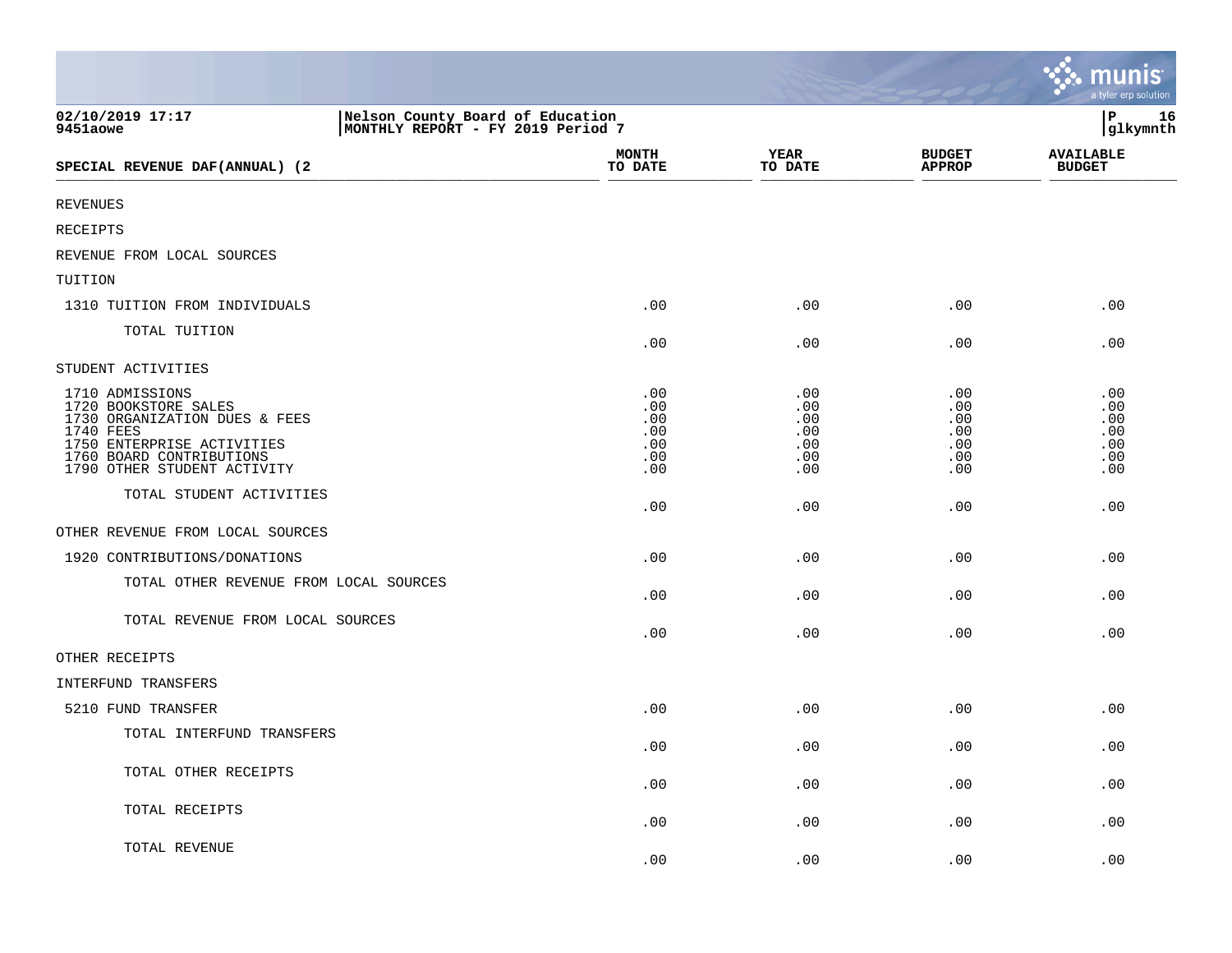|                                 |                                                                       |                         |                 |                                | a tyler erp solution              |
|---------------------------------|-----------------------------------------------------------------------|-------------------------|-----------------|--------------------------------|-----------------------------------|
| 02/10/2019 17:17<br>9451aowe    | Nelson County Board of Education<br>MONTHLY REPORT - FY 2019 Period 7 |                         |                 |                                | 17<br> glkymnth                   |
| SPECIAL REVENUE DAF(ANNUAL) (2) |                                                                       | <b>MONTH</b><br>TO DATE | YEAR<br>TO DATE | <b>BUDGET</b><br><b>APPROP</b> | <b>AVAILABLE</b><br><b>BUDGET</b> |
|                                 | TOTAL FOR SPECIAL REVENUE DAF(ANNUAL) (21)                            | .00                     | .00             | .00                            | .00                               |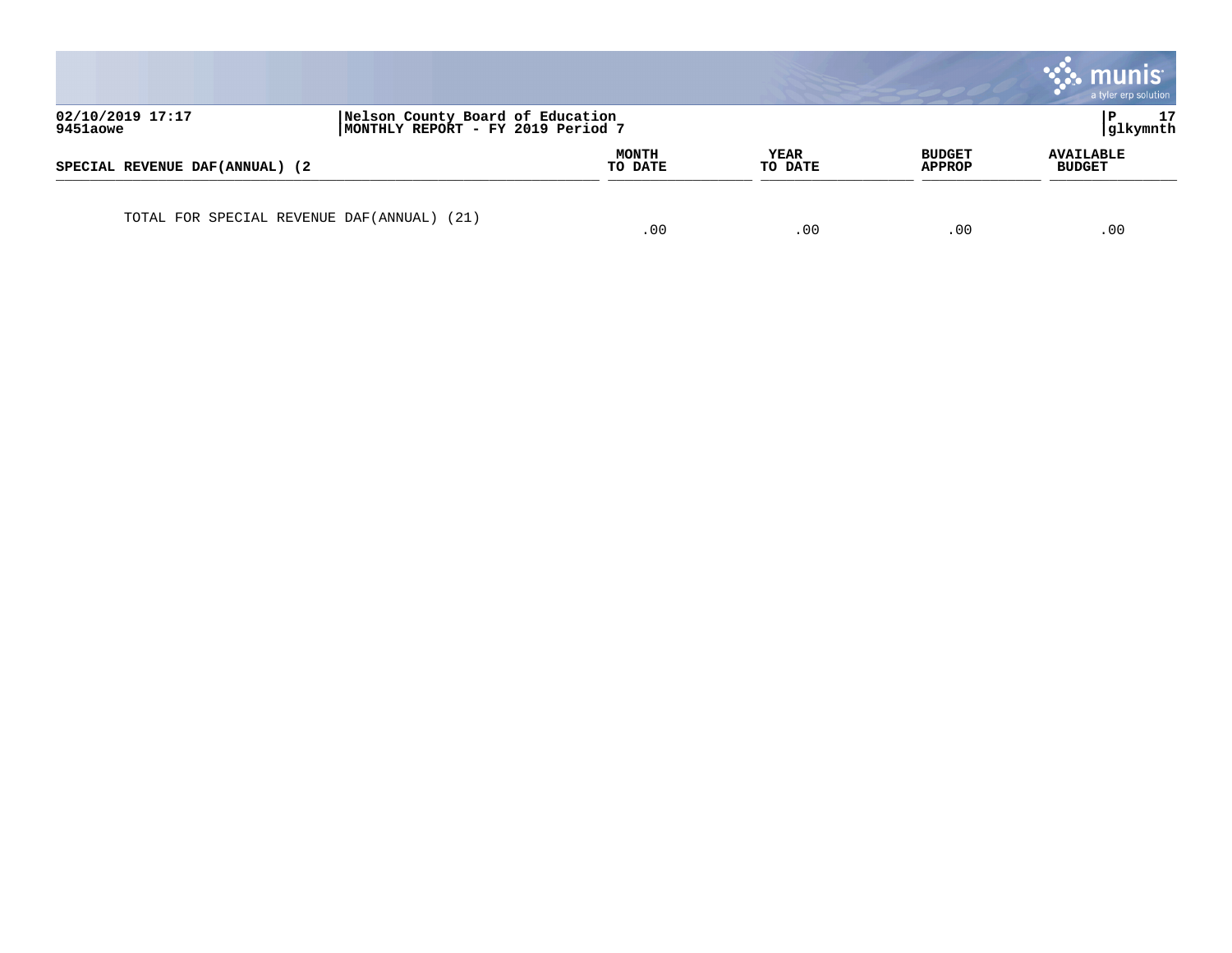|                                  |                                                                       |                        |                                | ः munis<br>a tyler erp solution   |
|----------------------------------|-----------------------------------------------------------------------|------------------------|--------------------------------|-----------------------------------|
| 02/10/2019 17:17<br>9451aowe     | Nelson County Board of Education<br>MONTHLY REPORT - FY 2019 Period 7 |                        |                                | l P<br>18<br> glkymnth            |
| CAPITAL OUTLAY FUND (310)        | <b>MONTH</b><br>TO DATE                                               | <b>YEAR</b><br>TO DATE | <b>BUDGET</b><br><b>APPROP</b> | <b>AVAILABLE</b><br><b>BUDGET</b> |
| REVENUES                         |                                                                       |                        |                                |                                   |
| 0999 BEGINNING BALANCE           |                                                                       |                        |                                |                                   |
| TOTAL 0999 BEGINNING BALANCE     | .00                                                                   | .00                    | .00                            | .00                               |
| RECEIPTS                         |                                                                       |                        |                                |                                   |
| REVENUE FROM LOCAL SOURCES       |                                                                       |                        |                                |                                   |
| EARNINGS ON INVESTMENTS          |                                                                       |                        |                                |                                   |
| 1510 INTEREST ON INVESTMENTS     | .00                                                                   | .00                    | .00                            | .00                               |
| TOTAL EARNINGS ON INVESTMENTS    | .00                                                                   | .00                    | .00                            | .00                               |
| TOTAL REVENUE FROM LOCAL SOURCES | .00                                                                   | .00                    | .00                            | .00                               |
| REVENUE FROM STATE SOURCES       |                                                                       |                        |                                |                                   |
| RESTRICTED                       |                                                                       |                        |                                |                                   |
| 3200 RESTRICTED STATE REVENUE    | .00                                                                   | 200,000.00             | 394,600.00                     | 194,600.00                        |
| TOTAL RESTRICTED                 | .00                                                                   | 200,000.00             | 394,600.00                     | 194,600.00                        |
| TOTAL REVENUE FROM STATE SOURCES | .00                                                                   | 200,000.00             | 394,600.00                     | 194,600.00                        |
| OTHER RECEIPTS                   |                                                                       |                        |                                |                                   |
| INTERFUND TRANSFERS              |                                                                       |                        |                                |                                   |
| 5210 FUND TRANSFER               | .00                                                                   | .00                    | .00                            | .00                               |
| TOTAL INTERFUND TRANSFERS        | .00                                                                   | .00                    | .00                            | .00                               |
| TOTAL OTHER RECEIPTS             | .00                                                                   | .00                    | .00                            | .00                               |
| TOTAL RECEIPTS                   | .00                                                                   | 200,000.00             | 394,600.00                     | 194,600.00                        |
| TOTAL REVENUE                    | .00                                                                   | 200,000.00             | 394,600.00                     | 194,600.00                        |

and the contract of the contract of the contract of the contract of the contract of the contract of the contract of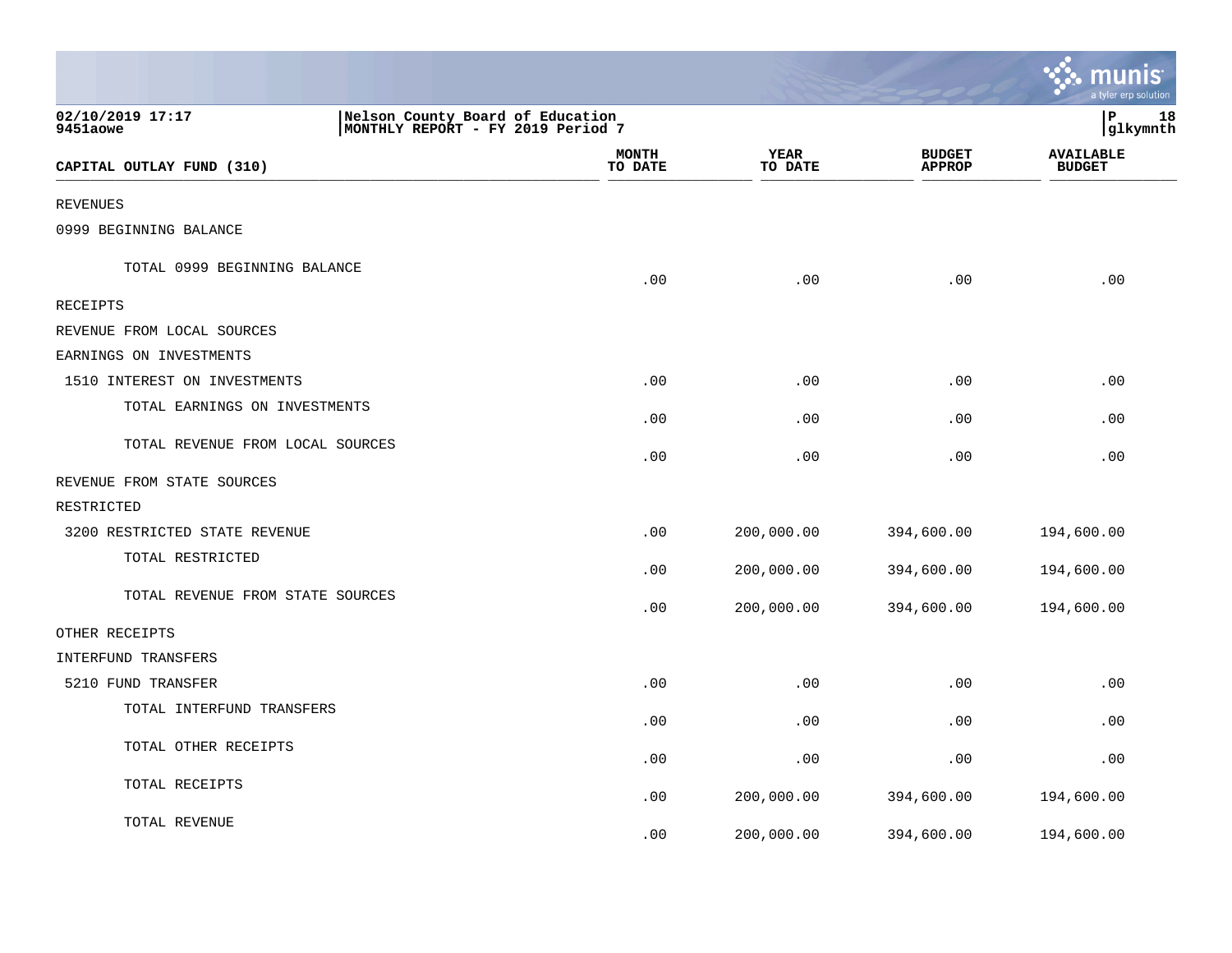

| 02/10/2019 17:17<br>9451aowe                                  |  | Nelson County Board of Education<br>MONTHLY REPORT - FY 2019 Period 7 |                        |                                | 19<br>${\bf P}$<br> glkymnth      |  |
|---------------------------------------------------------------|--|-----------------------------------------------------------------------|------------------------|--------------------------------|-----------------------------------|--|
| CAPITAL OUTLAY FUND (310)                                     |  | <b>MONTH</b><br>TO DATE                                               | <b>YEAR</b><br>TO DATE | <b>BUDGET</b><br><b>APPROP</b> | <b>AVAILABLE</b><br><b>BUDGET</b> |  |
| <b>EXPENDITURES</b>                                           |  |                                                                       |                        |                                |                                   |  |
| 5100<br>DEBT SERVICE                                          |  |                                                                       |                        |                                |                                   |  |
| 0800<br>DEBT SERVICE AND MISCELLANEOUS<br>0840<br>CONTINGENCY |  | .00<br>.00                                                            | .00<br>.00             | .00<br>374, 349.67             | .00<br>374, 349.67                |  |
| TOTAL 5100<br>DEBT SERVICE                                    |  | .00                                                                   | .00                    | 374, 349.67                    | 374,349.67                        |  |
| 5200<br>FUND TRANSFERS                                        |  |                                                                       |                        |                                |                                   |  |
| 0900<br>OTHER ITEMS                                           |  | .00                                                                   | .00                    | 20, 250. 33                    | 20,250.33                         |  |
| TOTAL 5200<br>FUND TRANSFERS                                  |  | .00                                                                   | .00                    | 20, 250. 33                    | 20,250.33                         |  |
| TOTAL EXPENDITURES                                            |  | .00                                                                   | .00                    | 394,600.00                     | 394,600.00                        |  |
| TOTAL FOR CAPITAL OUTLAY FUND (310)                           |  | .00                                                                   | 200,000.00             | .00                            | $-200,000.00$                     |  |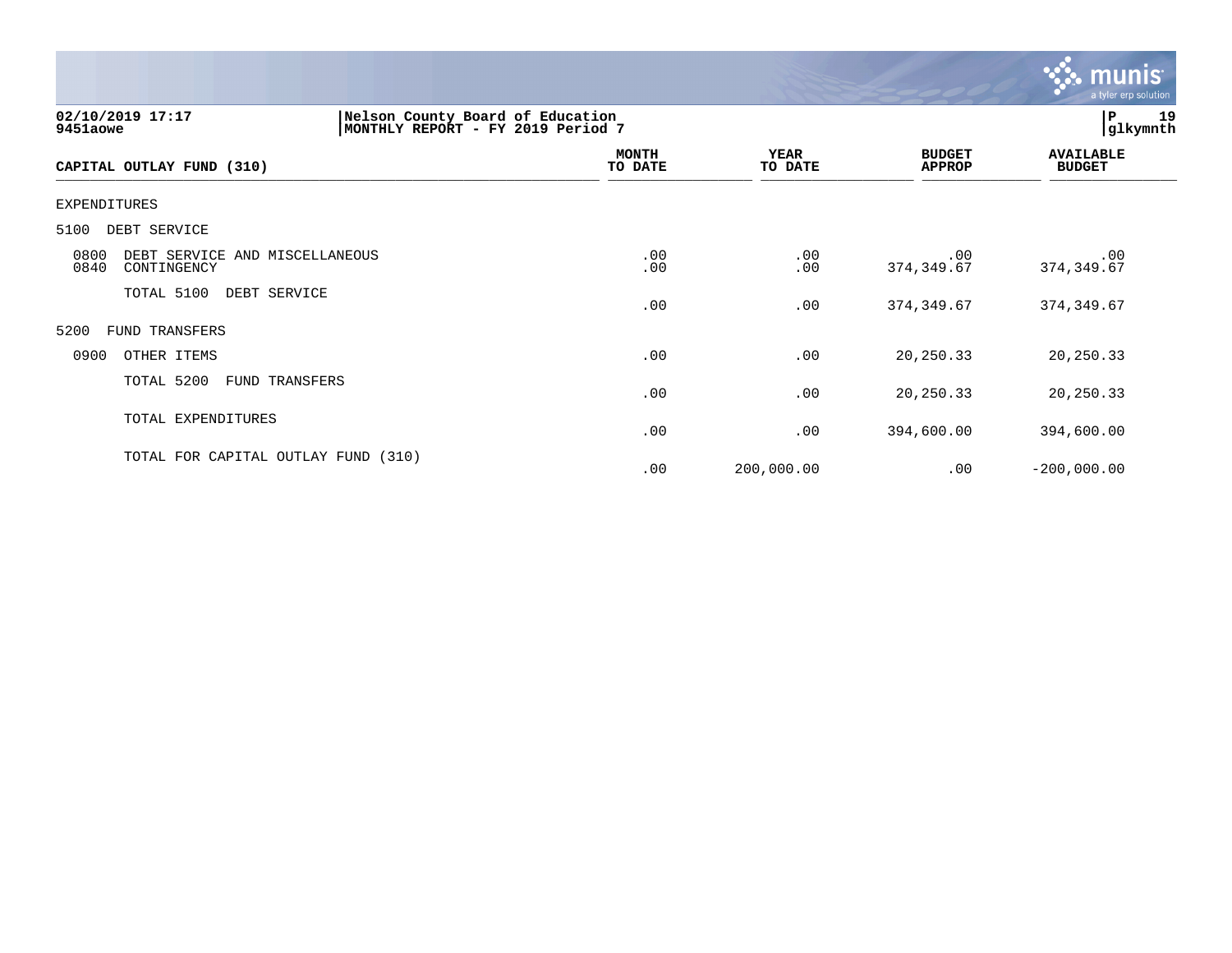|                                                                                                                                                                                   |                                                                       |                                                  |                                                           | munis<br>a tyler erp solution                |  |
|-----------------------------------------------------------------------------------------------------------------------------------------------------------------------------------|-----------------------------------------------------------------------|--------------------------------------------------|-----------------------------------------------------------|----------------------------------------------|--|
| 02/10/2019 17:17<br>9451aowe                                                                                                                                                      | Nelson County Board of Education<br>MONTHLY REPORT - FY 2019 Period 7 |                                                  |                                                           |                                              |  |
| BUILDING FUND (5 CENT LEVY) (3                                                                                                                                                    | MONTH<br>TO DATE                                                      | YEAR<br>TO DATE                                  | <b>BUDGET</b><br><b>APPROP</b>                            | <b>AVAILABLE</b><br><b>BUDGET</b>            |  |
| <b>REVENUES</b>                                                                                                                                                                   |                                                                       |                                                  |                                                           |                                              |  |
| 0999 BEGINNING BALANCE                                                                                                                                                            |                                                                       |                                                  |                                                           |                                              |  |
| TOTAL 0999 BEGINNING BALANCE                                                                                                                                                      | .00                                                                   | 233, 203.66                                      | .00                                                       | $-233, 203.66$                               |  |
| RECEIPTS                                                                                                                                                                          |                                                                       |                                                  |                                                           |                                              |  |
| REVENUE FROM LOCAL SOURCES                                                                                                                                                        |                                                                       |                                                  |                                                           |                                              |  |
| AD VALOREM TAXES                                                                                                                                                                  |                                                                       |                                                  |                                                           |                                              |  |
| 1111 GENERAL REAL PROPERTY TAX<br>1113 PSC REAL PROPERTY TAX<br>1115 DELINQUENT PROPERTY TAX<br>1116 DISTILLED SPIRITS TAX<br>1117 MOTOR VEHICLE TAX<br>1118 UNMINED MINERALS TAX | .00<br>.00<br>.00<br>.00<br>.00<br>.00                                | 4,002,804.00<br>.00.<br>.00<br>.00<br>.00<br>.00 | 4,002,345.00<br>$.00 \,$<br>.00<br>.00<br>.00<br>$.00 \,$ | $-459.00$<br>.00<br>.00<br>.00<br>.00<br>.00 |  |
| TOTAL AD VALOREM TAXES                                                                                                                                                            | .00                                                                   | 4,002,804.00                                     | 4,002,345.00                                              | $-459.00$                                    |  |
| PENALTIES & INTEREST ON TAXES                                                                                                                                                     |                                                                       |                                                  |                                                           |                                              |  |
| 1140 PENALTIES & INTEREST ON TAXES                                                                                                                                                | .00                                                                   | .00                                              | .00                                                       | .00                                          |  |
| TOTAL PENALTIES & INTEREST ON TAXES                                                                                                                                               | .00                                                                   | .00                                              | .00                                                       | .00                                          |  |
| OTHER TAXES                                                                                                                                                                       |                                                                       |                                                  |                                                           |                                              |  |
| 1191 OMITTED PROPERTY TAX<br>1192 EXCISE TAX                                                                                                                                      | .00<br>.00                                                            | .00<br>.00                                       | .00<br>.00                                                | .00<br>.00                                   |  |
| TOTAL OTHER TAXES                                                                                                                                                                 | .00                                                                   | .00                                              | .00                                                       | .00                                          |  |
| EARNINGS ON INVESTMENTS                                                                                                                                                           |                                                                       |                                                  |                                                           |                                              |  |
| 1510 INTEREST ON INVESTMENTS                                                                                                                                                      | .00                                                                   | .00                                              | .00                                                       | .00                                          |  |
| TOTAL EARNINGS ON INVESTMENTS                                                                                                                                                     | .00                                                                   | .00                                              | .00                                                       | .00                                          |  |
| TOTAL REVENUE FROM LOCAL SOURCES                                                                                                                                                  | .00                                                                   | 4,002,804.00                                     | 4,002,345.00                                              | $-459.00$                                    |  |
| REVENUE FROM STATE SOURCES                                                                                                                                                        |                                                                       |                                                  |                                                           |                                              |  |

RESTRICTED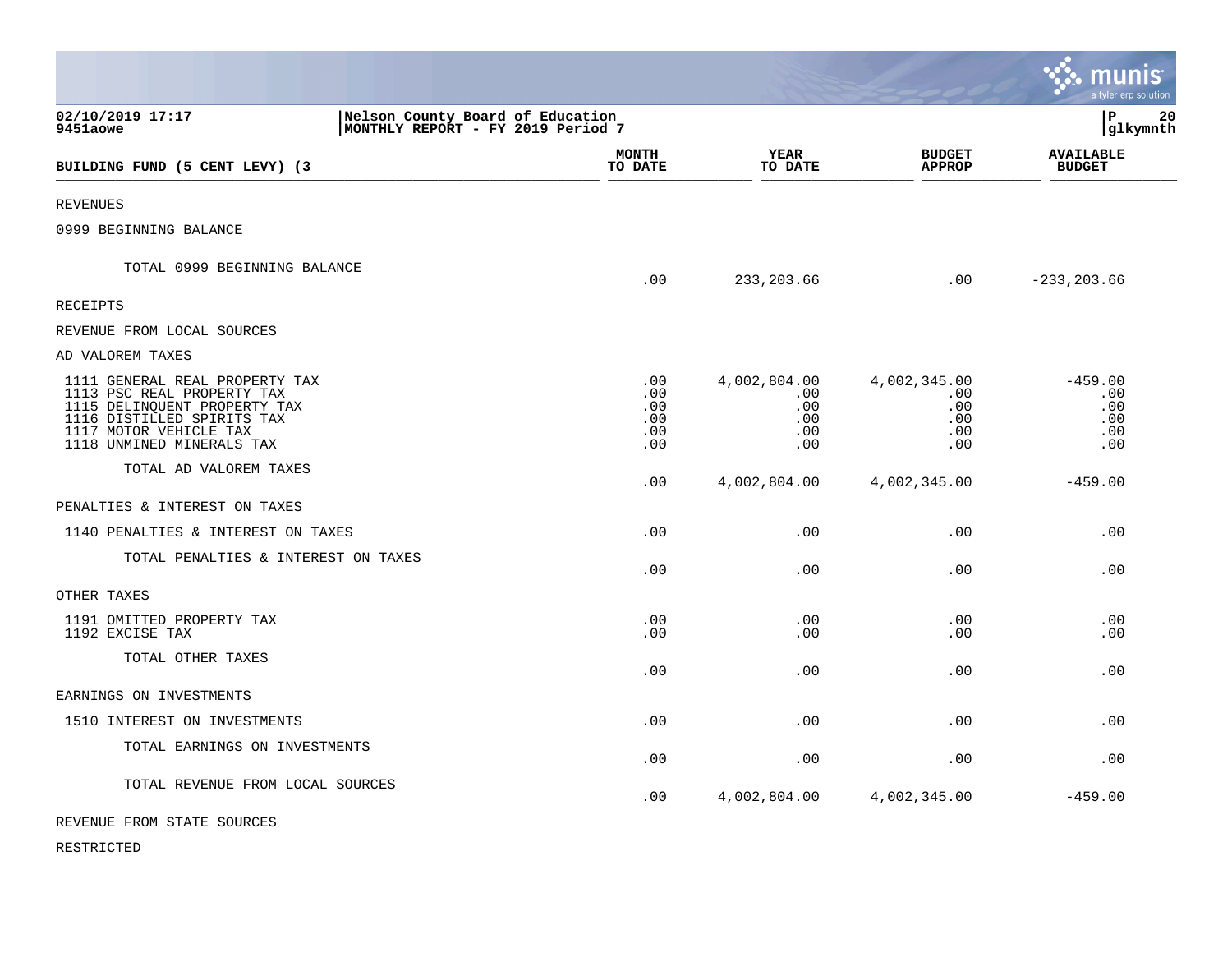|                                                                                                                                                                                                 |                                                                       |                                        |                                        |                                        | $\overline{\mathsf{m}}$ unis<br>a tyler erp solution |
|-------------------------------------------------------------------------------------------------------------------------------------------------------------------------------------------------|-----------------------------------------------------------------------|----------------------------------------|----------------------------------------|----------------------------------------|------------------------------------------------------|
| 02/10/2019 17:17<br>9451aowe                                                                                                                                                                    | Nelson County Board of Education<br>MONTHLY REPORT - FY 2019 Period 7 |                                        |                                        |                                        | lР<br>21<br>glkymnth                                 |
| BUILDING FUND (5 CENT LEVY) (3                                                                                                                                                                  |                                                                       | <b>MONTH</b><br>TO DATE                | <b>YEAR</b><br>TO DATE                 | <b>BUDGET</b><br><b>APPROP</b>         | <b>AVAILABLE</b><br><b>BUDGET</b>                    |
| 3200 RESTRICTED STATE REVENUE                                                                                                                                                                   |                                                                       | .00                                    | 320,500.00                             | 641,000.00                             | 320,500.00                                           |
| TOTAL RESTRICTED                                                                                                                                                                                |                                                                       | .00                                    | 320,500.00                             | 641,000.00                             | 320,500.00                                           |
| TOTAL REVENUE FROM STATE SOURCES                                                                                                                                                                |                                                                       | .00                                    | 320,500.00                             | 641,000.00                             | 320,500.00                                           |
| OTHER RECEIPTS                                                                                                                                                                                  |                                                                       |                                        |                                        |                                        |                                                      |
| <b>BOND ISSUANCE</b>                                                                                                                                                                            |                                                                       |                                        |                                        |                                        |                                                      |
| 5110 BOND PRINCIPAL PROCEEDS                                                                                                                                                                    |                                                                       | .00                                    | .00                                    | .00                                    | .00                                                  |
| TOTAL BOND ISSUANCE                                                                                                                                                                             |                                                                       | .00                                    | .00                                    | .00                                    | .00                                                  |
| INTERFUND TRANSFERS                                                                                                                                                                             |                                                                       |                                        |                                        |                                        |                                                      |
| 5210 FUND TRANSFER                                                                                                                                                                              |                                                                       | .00                                    | .00                                    | .00                                    | .00                                                  |
| TOTAL INTERFUND TRANSFERS                                                                                                                                                                       |                                                                       | .00                                    | .00                                    | .00                                    | .00                                                  |
| SALE OR COMP FOR LOSS OF ASSETS                                                                                                                                                                 |                                                                       |                                        |                                        |                                        |                                                      |
| 5311 SALE OF LAND & IMPROVEMENTS<br>5312 LOSS COMP - LAND & IMPROVEMNTS<br>5331 SALE OF BUILDINGS<br>5332 LOSS COMP - BUILDINGS<br>5341 SALE OF EQUIPMENT ETC<br>5342 LOSS COMP - EQUIPMENT ETC |                                                                       | .00<br>.00<br>.00<br>.00<br>.00<br>.00 | .00<br>.00<br>.00<br>.00<br>.00<br>.00 | .00<br>.00<br>.00<br>.00<br>.00<br>.00 | .00<br>.00<br>.00<br>.00<br>.00<br>.00               |
| TOTAL SALE OR COMP FOR LOSS OF ASSETS                                                                                                                                                           |                                                                       | .00                                    | .00                                    | .00                                    | .00                                                  |
| TOTAL OTHER RECEIPTS                                                                                                                                                                            |                                                                       | .00                                    | .00                                    | .00                                    | .00                                                  |
| TOTAL RECEIPTS                                                                                                                                                                                  |                                                                       | .00                                    | 4,323,304.00                           | 4,643,345.00                           | 320,041.00                                           |
| TOTAL REVENUE                                                                                                                                                                                   |                                                                       | .00                                    | 4,556,507.66                           | 4,643,345.00                           | 86,837.34                                            |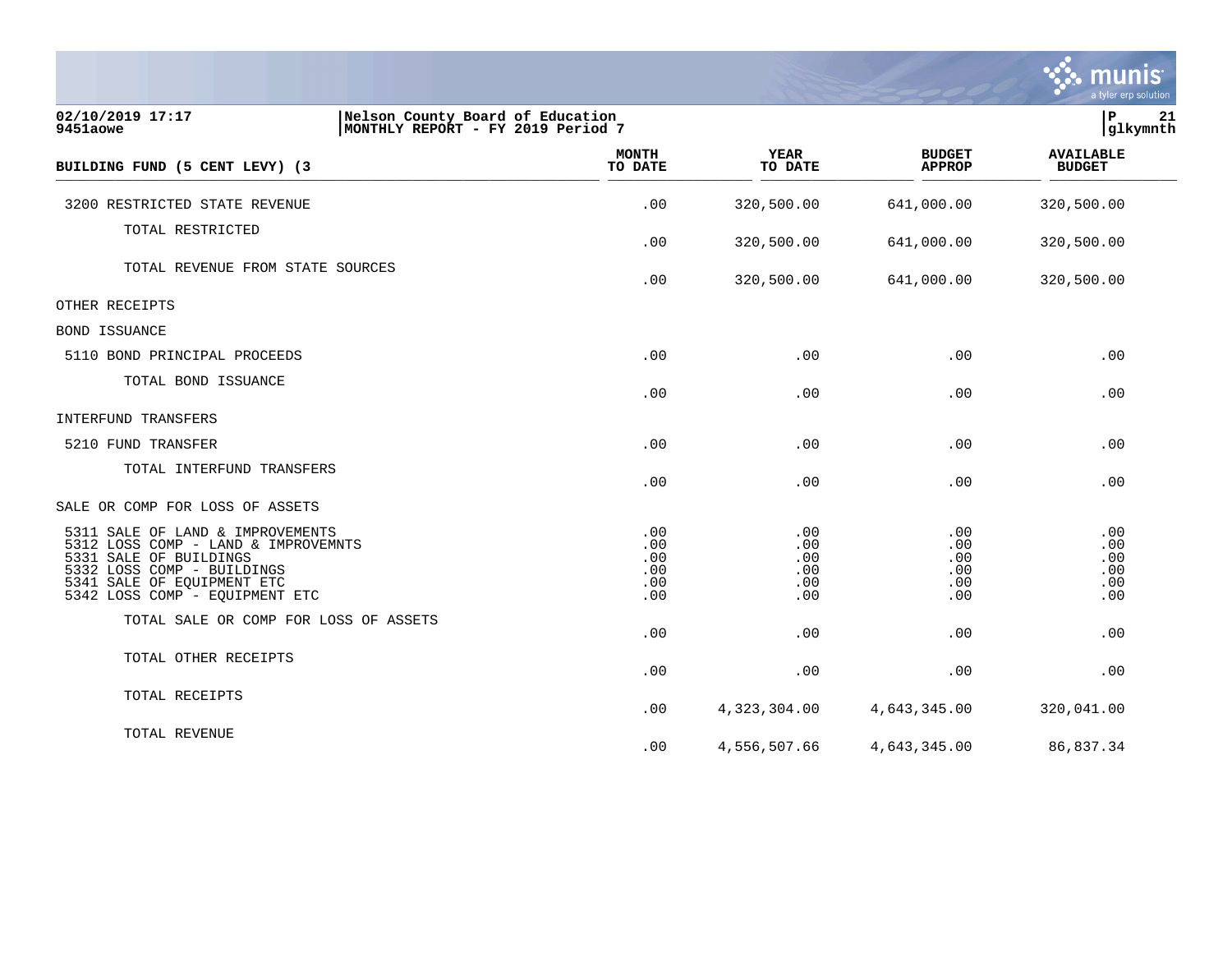

#### **02/10/2019 17:17 |Nelson County Board of Education |P 22 9451aowe |MONTHLY REPORT - FY 2019 Period 7 |glkymnth**

| BUILDING FUND (5 CENT LEVY) (3                                                       | <b>MONTH</b><br>TO DATE | <b>YEAR</b><br>TO DATE | <b>BUDGET</b><br><b>APPROP</b> | <b>AVAILABLE</b><br><b>BUDGET</b> |
|--------------------------------------------------------------------------------------|-------------------------|------------------------|--------------------------------|-----------------------------------|
| EXPENDITURES                                                                         |                         |                        |                                |                                   |
| 5100<br>DEBT SERVICE                                                                 |                         |                        |                                |                                   |
| 0800<br>DEBT SERVICE AND MISCELLANEOUS<br>0840<br>CONTINGENCY<br>0900<br>OTHER ITEMS | .00<br>.00<br>.00       | .00<br>.00<br>.00      | .00<br>.00<br>.00              | .00<br>.00<br>.00                 |
| TOTAL 5100<br>DEBT SERVICE                                                           | .00                     | .00                    | .00                            | .00                               |
| 5200<br>FUND TRANSFERS                                                               |                         |                        |                                |                                   |
| 0900<br>OTHER ITEMS                                                                  | 46,545.00               | 2,158,431.09           | 4,643,345.00                   | 2,484,913.91                      |
| TOTAL 5200<br>FUND TRANSFERS                                                         | 46,545.00               | 2,158,431.09           | 4,643,345.00                   | 2,484,913.91                      |
| TOTAL EXPENDITURES                                                                   | 46,545.00               | 2,158,431.09           | 4,643,345.00                   | 2,484,913.91                      |
| TOTAL FOR BUILDING FUND (5 CENT LEVY)<br>(320)                                       | $-46, 545.00$           | 2,398,076.57           | .00                            | $-2,398,076.57$                   |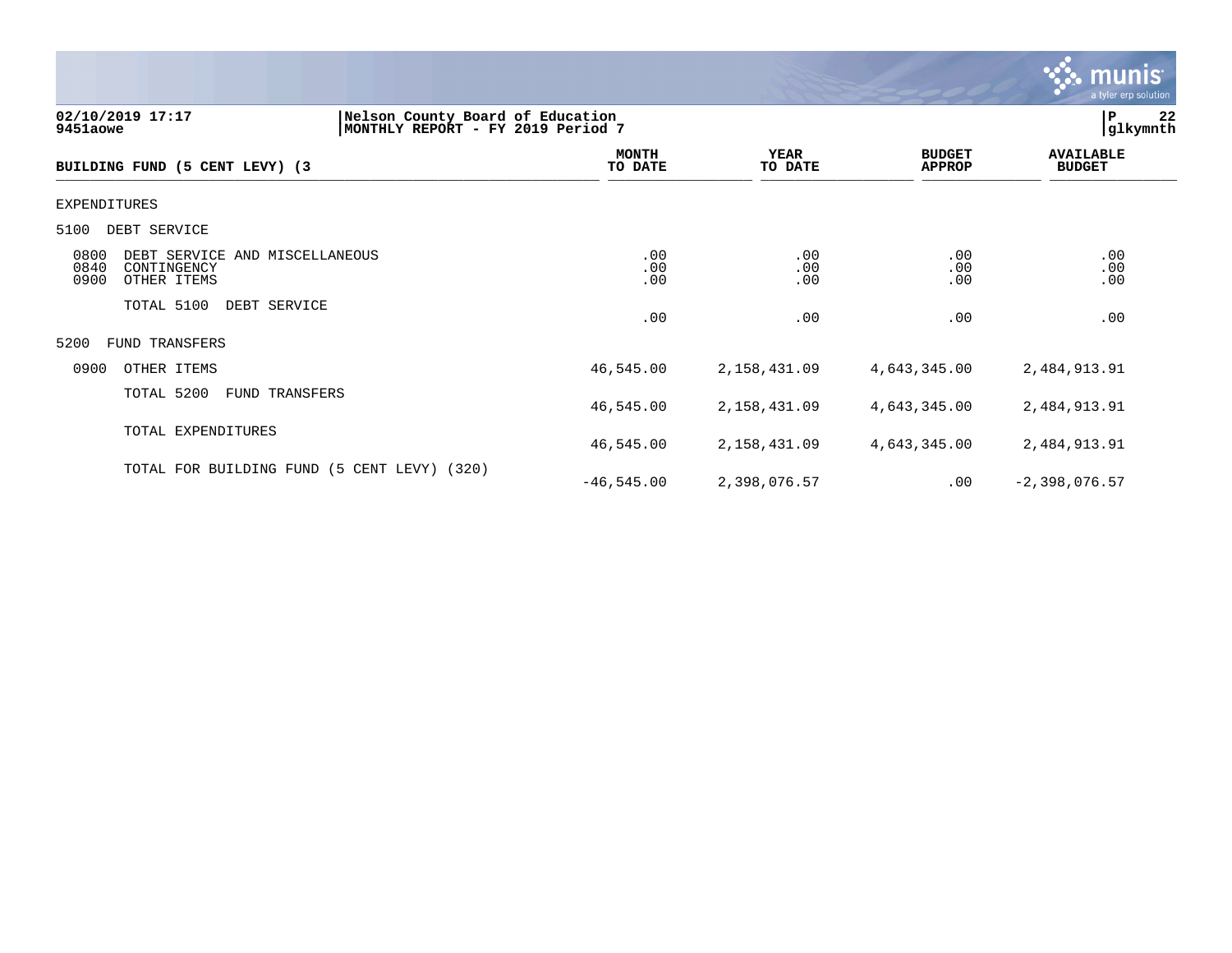|                                                                 |                                                                       |                 |                                | <u>munis</u><br>a tyler erp solution |
|-----------------------------------------------------------------|-----------------------------------------------------------------------|-----------------|--------------------------------|--------------------------------------|
| 02/10/2019 17:17<br>9451aowe                                    | Nelson County Board of Education<br>MONTHLY REPORT - FY 2019 Period 7 |                 |                                | l P<br>23<br>glkymnth                |
| CONSTRUCTION FUND (360)                                         | <b>MONTH</b><br>TO DATE                                               | YEAR<br>TO DATE | <b>BUDGET</b><br><b>APPROP</b> | <b>AVAILABLE</b><br><b>BUDGET</b>    |
| <b>REVENUES</b>                                                 |                                                                       |                 |                                |                                      |
| 0999 BEGINNING BALANCE                                          |                                                                       |                 |                                |                                      |
| TOTAL 0999 BEGINNING BALANCE                                    | .00                                                                   | .00             | .00                            | .00                                  |
| RECEIPTS                                                        |                                                                       |                 |                                |                                      |
| REVENUE FROM LOCAL SOURCES                                      |                                                                       |                 |                                |                                      |
| EARNINGS ON INVESTMENTS                                         |                                                                       |                 |                                |                                      |
| 1510 INTEREST ON INVESTMENTS                                    | .00                                                                   | .00             | .00                            | .00                                  |
| TOTAL EARNINGS ON INVESTMENTS                                   | .00                                                                   | .00             | .00                            | .00                                  |
| OTHER REVENUE FROM LOCAL SOURCES                                |                                                                       |                 |                                |                                      |
| 1920 CONTRIBUTIONS/DONATIONS<br>1999 MICELLANEOUS LOCAL REVENUE | .00<br>.00                                                            | .00<br>.00      | .00<br>.00                     | .00<br>.00                           |
| TOTAL OTHER REVENUE FROM LOCAL SOURCES                          | .00                                                                   | .00             | .00                            | .00                                  |
| TOTAL REVENUE FROM LOCAL SOURCES                                | .00                                                                   | .00             | .00                            | .00                                  |
| REVENUE FROM STATE SOURCES                                      |                                                                       |                 |                                |                                      |
| RESTRICTED                                                      |                                                                       |                 |                                |                                      |
| 3200 RESTRICTED STATE REVENUE                                   | .00                                                                   | .00             | .00                            | .00                                  |
| TOTAL RESTRICTED                                                | .00                                                                   | .00             | .00                            | .00                                  |
| TOTAL REVENUE FROM STATE SOURCES                                | .00                                                                   | .00             | .00                            | .00                                  |
| OTHER RECEIPTS                                                  |                                                                       |                 |                                |                                      |
| BOND ISSUANCE                                                   |                                                                       |                 |                                |                                      |
| 5110 BOND PRINCIPAL PROCEEDS                                    | .00                                                                   | .00             | .00                            | .00                                  |
| TOTAL BOND ISSUANCE                                             | .00                                                                   | .00             | .00                            | .00                                  |
| <b>INTERFUND TRANSFERS</b>                                      |                                                                       |                 |                                |                                      |

 $\mathcal{L}$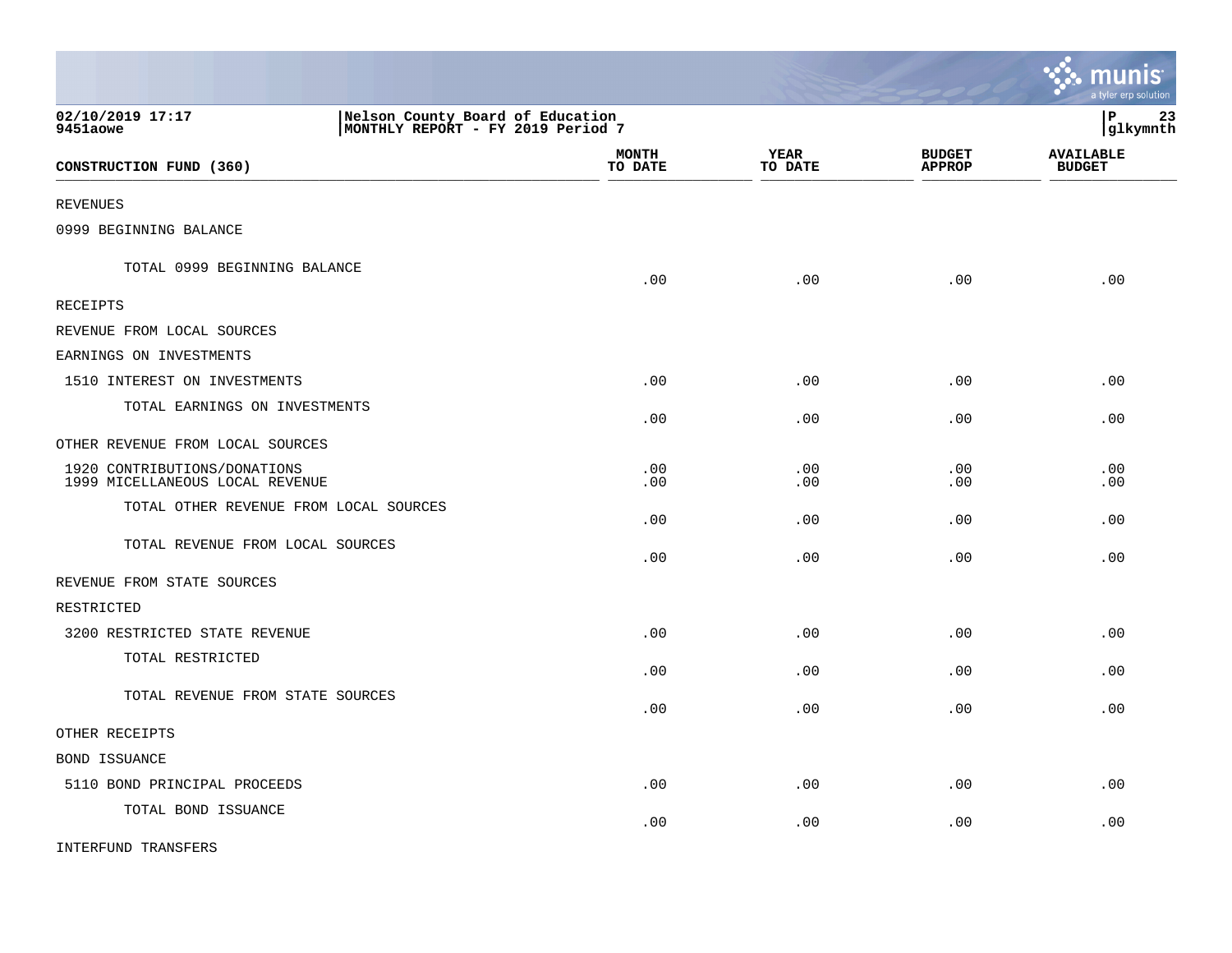

| 02/10/2019 17:17<br>9451aowe                                 | Nelson County Board of Education<br>MONTHLY REPORT - FY 2019 Period 7 |                         |                 |                                |                                   | 24<br>glkymnth |  |
|--------------------------------------------------------------|-----------------------------------------------------------------------|-------------------------|-----------------|--------------------------------|-----------------------------------|----------------|--|
| CONSTRUCTION FUND (360)                                      |                                                                       | <b>MONTH</b><br>TO DATE | YEAR<br>TO DATE | <b>BUDGET</b><br><b>APPROP</b> | <b>AVAILABLE</b><br><b>BUDGET</b> |                |  |
| 5210 FUND TRANSFER                                           |                                                                       | .00                     | .00             | .00                            | .00                               |                |  |
| TOTAL INTERFUND TRANSFERS                                    |                                                                       | .00                     | .00             | .00                            | .00                               |                |  |
| SALE OR COMP FOR LOSS OF ASSETS                              |                                                                       |                         |                 |                                |                                   |                |  |
| 5332 LOSS COMP - BUILDINGS<br>5342 LOSS COMP - EQUIPMENT ETC |                                                                       | .00<br>.00              | .00<br>.00      | .00<br>.00                     | .00<br>.00                        |                |  |
| TOTAL SALE OR COMP FOR LOSS OF ASSETS                        |                                                                       | .00                     | .00             | .00                            | .00                               |                |  |
| TOTAL OTHER RECEIPTS                                         |                                                                       | .00                     | .00             | .00                            | .00                               |                |  |
| TOTAL RECEIPTS                                               |                                                                       | .00                     | .00             | .00                            | .00                               |                |  |
| TOTAL REVENUE                                                |                                                                       | .00                     | .00             | .00                            | .00                               |                |  |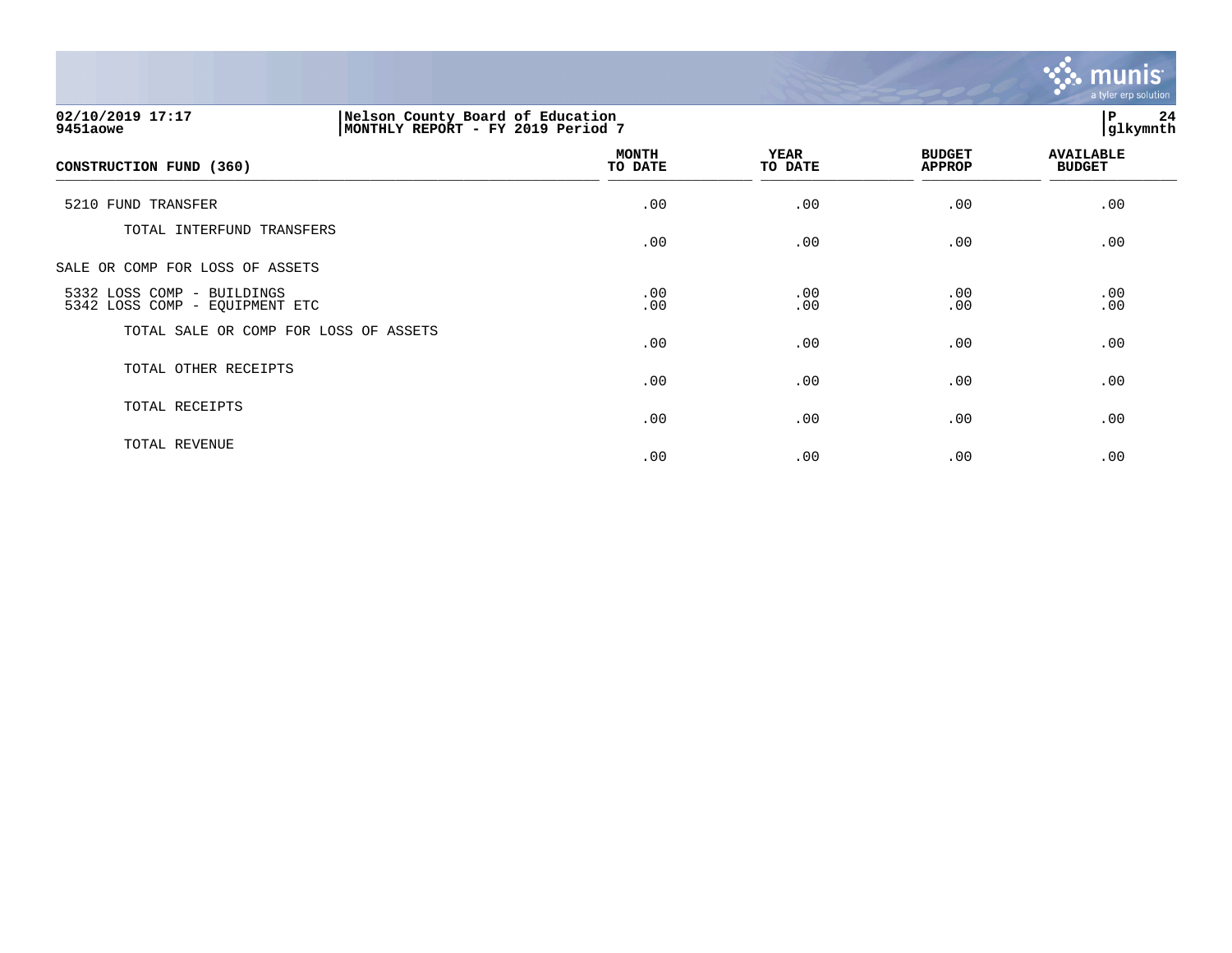

| 02/10/2019 17:17<br>Nelson County Board of Education<br>MONTHLY REPORT - FY 2019 Period 7<br>9451aowe                                                                                                                                                           |                                                           | lР<br>25<br>glkymnth                                      |                                                              |                                                      |
|-----------------------------------------------------------------------------------------------------------------------------------------------------------------------------------------------------------------------------------------------------------------|-----------------------------------------------------------|-----------------------------------------------------------|--------------------------------------------------------------|------------------------------------------------------|
| CONSTRUCTION FUND (360)                                                                                                                                                                                                                                         | <b>MONTH</b><br>TO DATE                                   | <b>YEAR</b><br>TO DATE                                    | <b>BUDGET</b><br><b>APPROP</b>                               | <b>AVAILABLE</b><br><b>BUDGET</b>                    |
| EXPENDITURES                                                                                                                                                                                                                                                    |                                                           |                                                           |                                                              |                                                      |
| 4500 BUILDING ACQUISTIONS & CONSTRUCTION                                                                                                                                                                                                                        |                                                           |                                                           |                                                              |                                                      |
| SALARIES PERSONNEL SERVICES<br>0100<br>0300<br>PURCHASED PROF AND TECH SERV<br>0400<br>PURCHASED PROPERTY SERVICES<br>OTHER PURCHASED SERVICES<br>0500<br>0600<br>SUPPLIES<br>0700<br>PROPERTY<br>0800<br>DEBT SERVICE AND MISCELLANEOUS<br>0900<br>OTHER ITEMS | .00<br>.00<br>.00<br>.00<br>$.00 \,$<br>.00<br>.00<br>.00 | .00<br>.00<br>.00<br>.00<br>$.00 \,$<br>.00<br>.00<br>.00 | .00<br>.00<br>.00<br>.00<br>$.00 \ \rm$<br>.00<br>.00<br>.00 | .00<br>.00<br>.00<br>.00<br>.00<br>.00<br>.00<br>.00 |
| TOTAL 4500 BUILDING ACQUISTIONS & CONSTRUCTION                                                                                                                                                                                                                  | .00                                                       | .00                                                       | .00                                                          | .00                                                  |
| 4700<br>BUILDING IMPROVEMENTS                                                                                                                                                                                                                                   |                                                           |                                                           |                                                              |                                                      |
| 0300<br>PURCHASED PROF AND TECH SERV<br>0400<br>PURCHASED PROPERTY SERVICES<br>0500<br>OTHER PURCHASED SERVICES<br>0600<br>SUPPLIES<br>0700<br>PROPERTY<br>0800<br>DEBT SERVICE AND MISCELLANEOUS<br>0900<br>OTHER ITEMS                                        | .00<br>.00<br>.00<br>.00<br>.00<br>.00<br>.00             | .00<br>.00<br>.00<br>.00<br>.00<br>$.00 \,$<br>.00        | .00<br>.00<br>.00<br>.00<br>.00<br>$.00 \,$<br>.00           | .00<br>.00<br>.00<br>.00<br>.00<br>.00<br>.00        |
| TOTAL 4700<br>BUILDING IMPROVEMENTS                                                                                                                                                                                                                             | .00                                                       | .00                                                       | .00                                                          | .00                                                  |
| 5100<br>DEBT SERVICE                                                                                                                                                                                                                                            |                                                           |                                                           |                                                              |                                                      |
| 0800<br>DEBT SERVICE AND MISCELLANEOUS<br>0900<br>OTHER ITEMS                                                                                                                                                                                                   | .00<br>.00                                                | .00<br>.00                                                | .00<br>.00                                                   | .00<br>.00                                           |
| TOTAL 5100 DEBT SERVICE                                                                                                                                                                                                                                         | .00                                                       | .00                                                       | .00                                                          | .00                                                  |
| 5200<br>FUND TRANSFERS                                                                                                                                                                                                                                          |                                                           |                                                           |                                                              |                                                      |
| OTHER ITEMS<br>0900                                                                                                                                                                                                                                             | .00                                                       | .00                                                       | .00                                                          | .00                                                  |
| TOTAL 5200<br>FUND TRANSFERS                                                                                                                                                                                                                                    | .00                                                       | .00                                                       | .00                                                          | .00                                                  |
| TOTAL EXPENDITURES                                                                                                                                                                                                                                              | .00                                                       | .00                                                       | .00                                                          | .00                                                  |
| TOTAL FOR CONSTRUCTION FUND (360)                                                                                                                                                                                                                               | .00                                                       | .00                                                       | .00                                                          | .00                                                  |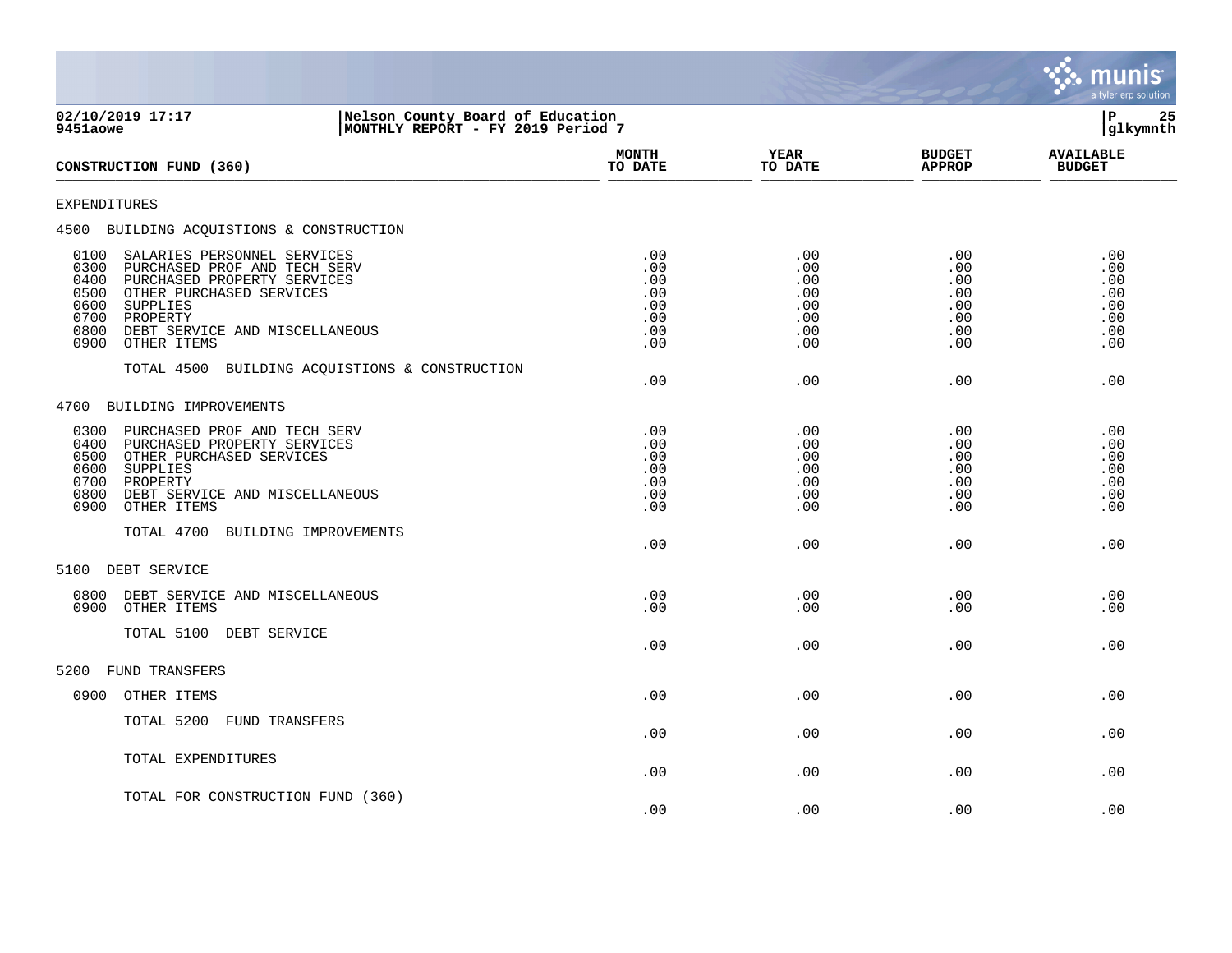|                                    |                                                                       |                        |                                | <u>େ munis</u><br>a tyler erp solution |
|------------------------------------|-----------------------------------------------------------------------|------------------------|--------------------------------|----------------------------------------|
| 02/10/2019 17:17<br>9451aowe       | Nelson County Board of Education<br>MONTHLY REPORT - FY 2019 Period 7 |                        |                                | l P<br>26<br> glkymnth                 |
| DEBT SERVICE FUND (400)            | <b>MONTH</b><br>TO DATE                                               | <b>YEAR</b><br>TO DATE | <b>BUDGET</b><br><b>APPROP</b> | <b>AVAILABLE</b><br><b>BUDGET</b>      |
| <b>REVENUES</b>                    |                                                                       |                        |                                |                                        |
| RECEIPTS                           |                                                                       |                        |                                |                                        |
| REVENUE FROM STATE SOURCES         |                                                                       |                        |                                |                                        |
| REVENUE ON BEHALF PAYMENTS         |                                                                       |                        |                                |                                        |
| 3900 REVENUE ON BEHALF PAYEMENTS   | .00                                                                   | .00                    | 593,032.33                     | 593,032.33                             |
| TOTAL REVENUE ON BEHALF PAYMENTS   | .00                                                                   | .00                    | 593,032.33                     | 593,032.33                             |
| TOTAL REVENUE FROM STATE SOURCES   | .00                                                                   | .00                    | 593,032.33                     | 593,032.33                             |
| REVENUE FROM FEDERAL SOURCES       |                                                                       |                        |                                |                                        |
| UNDEFINED REV TYPE                 |                                                                       |                        |                                |                                        |
| 4900 REVENUE ON-BEHALF FEDERAL     | .00                                                                   | .00                    | .00                            | .00                                    |
| TOTAL UNDEFINED REV TYPE           | .00                                                                   | .00                    | .00                            | .00                                    |
| TOTAL REVENUE FROM FEDERAL SOURCES | .00                                                                   | .00                    | .00                            | .00                                    |
| OTHER RECEIPTS                     |                                                                       |                        |                                |                                        |
| BOND ISSUANCE                      |                                                                       |                        |                                |                                        |
| 5110 BOND PRINCIPAL PROCEEDS       | .00                                                                   | .00                    | .00                            | .00                                    |
| TOTAL BOND ISSUANCE                | .00                                                                   | .00                    | .00                            | .00                                    |
| INTERFUND TRANSFERS                |                                                                       |                        |                                |                                        |
| 5210 FUND TRANSFER                 | 46,545.00                                                             | 2, 277, 877.53         | 4,993,350.33                   | 2,715,472.80                           |
| TOTAL INTERFUND TRANSFERS          | 46,545.00                                                             | 2, 277, 877.53         | 4,993,350.33                   | 2,715,472.80                           |
| TOTAL OTHER RECEIPTS               | 46,545.00                                                             | 2, 277, 877.53         | 4,993,350.33                   | 2,715,472.80                           |
| TOTAL RECEIPTS                     | 46,545.00                                                             | 2, 277, 877.53         | 5,586,382.66                   | 3,308,505.13                           |
| TOTAL REVENUE                      | 46,545.00                                                             | 2, 277, 877.53         | 5,586,382.66                   | 3,308,505.13                           |

and the contract of the contract of the contract of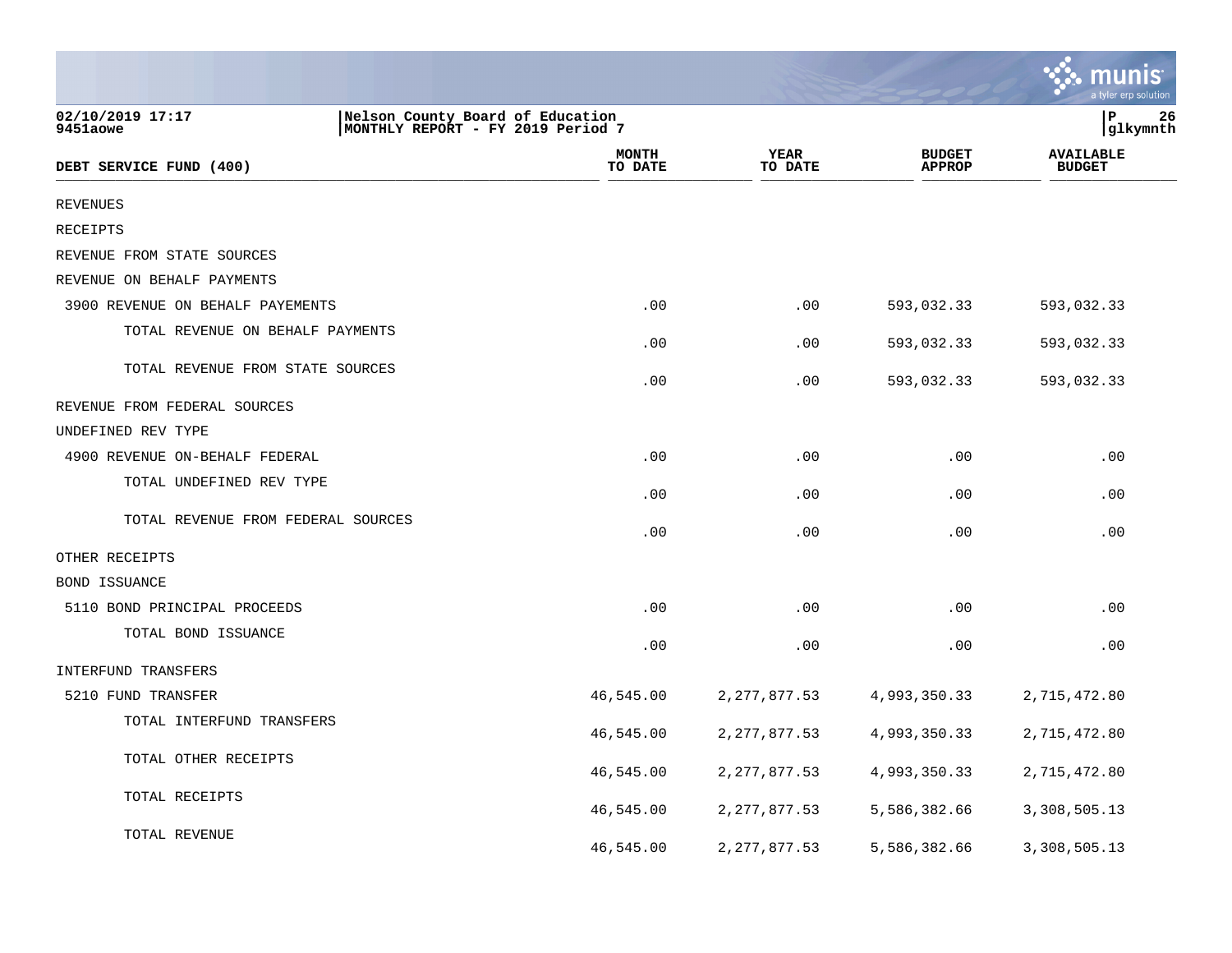|                                                                                                       |                         |                              |                                | <b>munis</b><br>a tyler erp solution |
|-------------------------------------------------------------------------------------------------------|-------------------------|------------------------------|--------------------------------|--------------------------------------|
| Nelson County Board of Education<br>02/10/2019 17:17<br>9451aowe<br>MONTHLY REPORT - FY 2019 Period 7 |                         |                              |                                | 27<br>P<br>glkymnth                  |
| DEBT SERVICE FUND (400)                                                                               | <b>MONTH</b><br>TO DATE | YEAR<br>TO DATE              | <b>BUDGET</b><br><b>APPROP</b> | <b>AVAILABLE</b><br><b>BUDGET</b>    |
| EXPENDITURES                                                                                          |                         |                              |                                |                                      |
| 0000<br>RESTRICT TO REV & BAL SHT ONLY                                                                |                         |                              |                                |                                      |
| 0900<br>OTHER ITEMS                                                                                   | .00                     | .00                          | .00                            | .00                                  |
| TOTAL 0000<br>RESTRICT TO REV & BAL SHT ONLY                                                          | .00                     | .00                          | .00                            | .00                                  |
| DEBT SERVICE<br>5100                                                                                  |                         |                              |                                |                                      |
| 0800<br>DEBT SERVICE AND MISCELLANEOUS<br>0840<br>CONTINGENCY<br>0900<br>OTHER ITEMS                  | 46,545.00<br>.00<br>.00 | 2, 277, 877.53<br>.00<br>.00 | 5,586,382.66<br>.00<br>.00     | 3,308,505.13<br>.00<br>.00           |
| TOTAL 5100<br>DEBT SERVICE                                                                            | 46,545.00               | 2, 277, 877.53               | 5,586,382.66                   | 3,308,505.13                         |
| 5200<br><b>FUND TRANSFERS</b>                                                                         |                         |                              |                                |                                      |
| 0900<br>OTHER ITEMS                                                                                   | .00                     | .00                          | .00                            | .00                                  |
| TOTAL 5200<br><b>FUND TRANSFERS</b>                                                                   | .00                     | .00                          | .00                            | .00                                  |
| TOTAL EXPENDITURES                                                                                    | 46,545.00               | 2, 277, 877.53               | 5,586,382.66                   | 3,308,505.13                         |
| TOTAL FOR DEBT SERVICE FUND<br>(400)                                                                  | .00                     | .00                          | .00                            | .00                                  |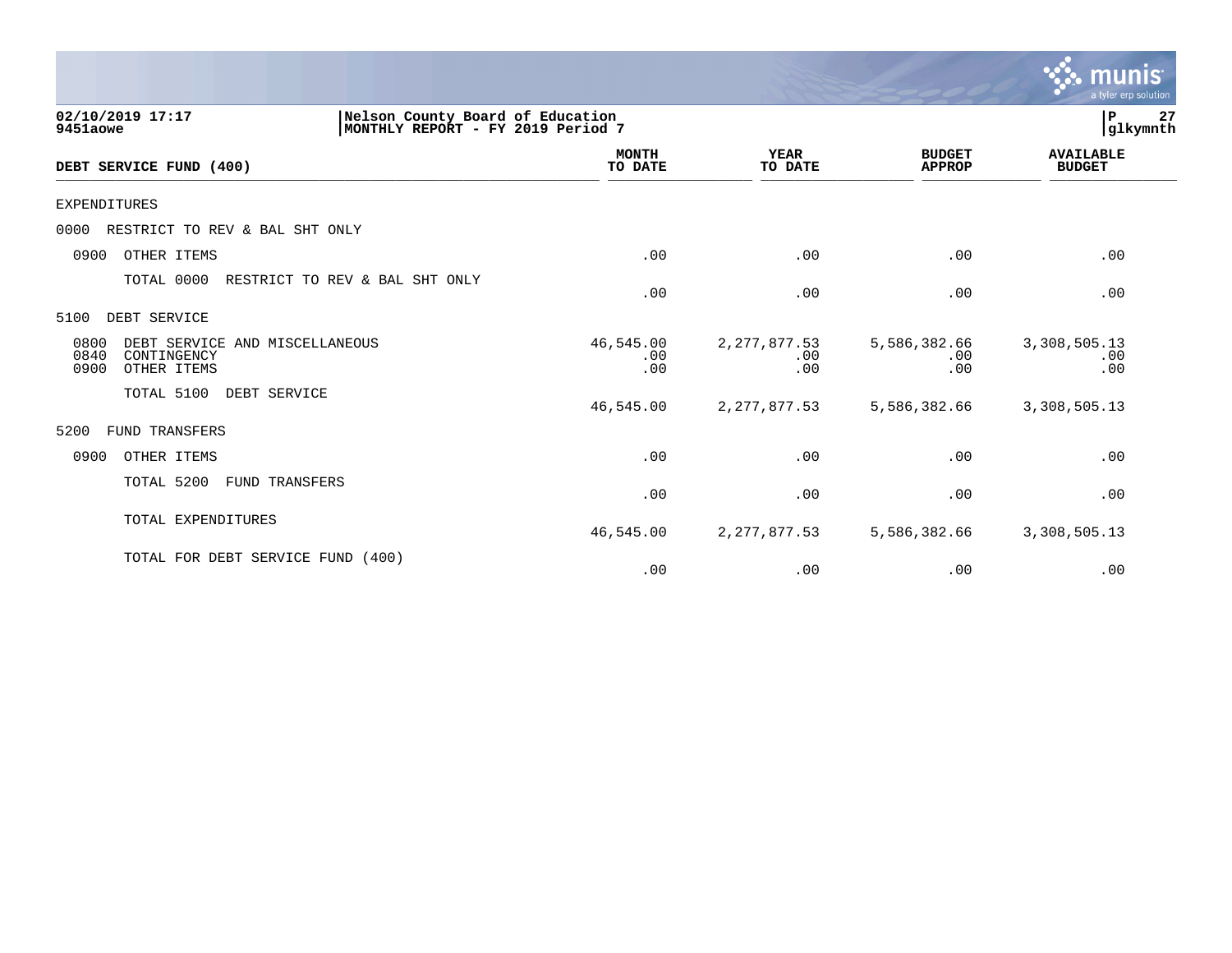|                                                                                                                                                                                                                                                                                                                                                                                 |                                                                                      |                                                                                                         |                                                                                                          | munis<br>a tyler erp solution                                                                         |
|---------------------------------------------------------------------------------------------------------------------------------------------------------------------------------------------------------------------------------------------------------------------------------------------------------------------------------------------------------------------------------|--------------------------------------------------------------------------------------|---------------------------------------------------------------------------------------------------------|----------------------------------------------------------------------------------------------------------|-------------------------------------------------------------------------------------------------------|
| 02/10/2019 17:17<br>Nelson County Board of Education<br>MONTHLY REPORT - FY 2019 Period 7<br>9451aowe                                                                                                                                                                                                                                                                           |                                                                                      |                                                                                                         |                                                                                                          | lР<br>28<br> glkymnth                                                                                 |
| FOOD SERVICE FUND (51)                                                                                                                                                                                                                                                                                                                                                          | MONTH<br>TO DATE                                                                     | YEAR<br>TO DATE                                                                                         | <b>BUDGET</b><br><b>APPROP</b>                                                                           | <b>AVAILABLE</b><br><b>BUDGET</b>                                                                     |
| <b>REVENUES</b>                                                                                                                                                                                                                                                                                                                                                                 |                                                                                      |                                                                                                         |                                                                                                          |                                                                                                       |
| 0999 BEGINNING BALANCE                                                                                                                                                                                                                                                                                                                                                          |                                                                                      |                                                                                                         |                                                                                                          |                                                                                                       |
| TOTAL 0999 BEGINNING BALANCE                                                                                                                                                                                                                                                                                                                                                    | .00                                                                                  | 587,807.20                                                                                              | 567,338.36                                                                                               | $-20, 468.84$                                                                                         |
| RECEIPTS                                                                                                                                                                                                                                                                                                                                                                        |                                                                                      |                                                                                                         |                                                                                                          |                                                                                                       |
| REVENUE FROM LOCAL SOURCES                                                                                                                                                                                                                                                                                                                                                      |                                                                                      |                                                                                                         |                                                                                                          |                                                                                                       |
| EARNINGS ON INVESTMENTS                                                                                                                                                                                                                                                                                                                                                         |                                                                                      |                                                                                                         |                                                                                                          |                                                                                                       |
| 1510 INTEREST ON INVESTMENTS                                                                                                                                                                                                                                                                                                                                                    | .00                                                                                  | .00                                                                                                     | .00                                                                                                      | .00                                                                                                   |
| TOTAL EARNINGS ON INVESTMENTS                                                                                                                                                                                                                                                                                                                                                   | .00                                                                                  | .00                                                                                                     | .00                                                                                                      | .00                                                                                                   |
| FOOD SERVICE                                                                                                                                                                                                                                                                                                                                                                    |                                                                                      |                                                                                                         |                                                                                                          |                                                                                                       |
| 1610 REIMBUSRSABLE PROGRAMS<br>1610 SCHOOL LUNCH REIMBURSEMENT<br>1611 REIMBURSABLE SCHOOL LUNCH PROG<br>1612 REIMBURSABLE SCH BREAKFAST PRG<br>1620 NON-REMB PROGRAMS<br>1621 NON-REIMBURSABLE LUNCH PROG<br>1624 NON-REIMBURSBLE A LA CARTE PRG<br>1629 NON-REIMBURSBLE OTHER FOOD PRG<br>1630 SPECIAL FUNCTIONS<br>1634 EXTENDED SCHOOL SERVICE<br>1690 FOOD SERVICE REBATES | 56,026.57<br>.00<br>.00<br>.00<br>8,782.84<br>.00<br>.00<br>.00<br>.00<br>.00<br>.00 | 262,043.47<br>$-20.50$<br>51,040.87<br>.00<br>61,703.65<br>.00<br>.00<br>.00<br>16,140.02<br>.00<br>.00 | 370,500.00<br>.00<br>156,750.00<br>.00<br>81,000.00<br>.00<br>.00<br>$.00 \,$<br>37,000.00<br>.00<br>.00 | 108,456.53<br>20.50<br>105,709.13<br>.00<br>19,296.35<br>.00<br>.00<br>.00<br>20,859.98<br>.00<br>.00 |
| TOTAL FOOD SERVICE                                                                                                                                                                                                                                                                                                                                                              | 64,809.41                                                                            | 390,907.51                                                                                              | 645,250.00                                                                                               | 254,342.49                                                                                            |
| OTHER REVENUE FROM LOCAL SOURCES                                                                                                                                                                                                                                                                                                                                                |                                                                                      |                                                                                                         |                                                                                                          |                                                                                                       |
| 1990 MISCELLANEOUS REVENUE<br>1994 RETURN FOR INSUFFICIENT FUNDS<br>1999 MICELLANEOUS LOCAL REVENUE                                                                                                                                                                                                                                                                             | .00<br>.00<br>.00                                                                    | .00<br>.00<br>.00                                                                                       | .00<br>.00<br>.00                                                                                        | .00<br>.00<br>.00                                                                                     |
| TOTAL OTHER REVENUE FROM LOCAL SOURCES                                                                                                                                                                                                                                                                                                                                          | .00                                                                                  | .00                                                                                                     | .00                                                                                                      | .00                                                                                                   |
| TOTAL REVENUE FROM LOCAL SOURCES                                                                                                                                                                                                                                                                                                                                                | 64,809.41                                                                            | 390,907.51                                                                                              | 645,250.00                                                                                               | 254,342.49                                                                                            |
| REVENUE FROM STATE SOURCES                                                                                                                                                                                                                                                                                                                                                      |                                                                                      |                                                                                                         |                                                                                                          |                                                                                                       |
| EXPENDITURE REIMBURSEMENTS                                                                                                                                                                                                                                                                                                                                                      |                                                                                      |                                                                                                         |                                                                                                          |                                                                                                       |
| 3131 REIMBURSEMENT                                                                                                                                                                                                                                                                                                                                                              | .00                                                                                  | .00                                                                                                     | .00                                                                                                      | .00                                                                                                   |

**Contract Contract Contract Contract Contract Contract Contract Contract Contract Contract Contract Contract Co**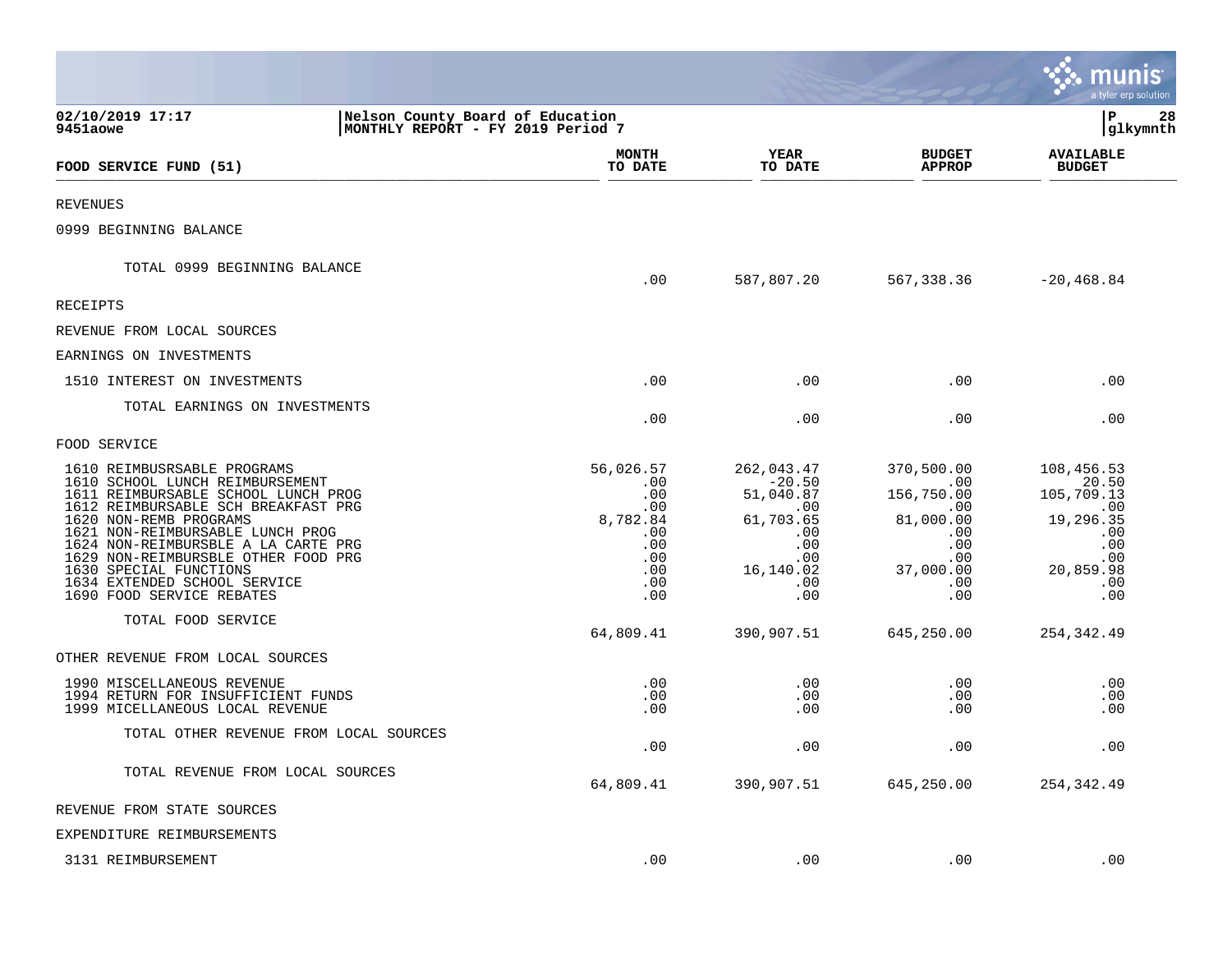|                                                                                                       |                         |                        |                                | a tyler erp solution              |
|-------------------------------------------------------------------------------------------------------|-------------------------|------------------------|--------------------------------|-----------------------------------|
| 02/10/2019 17:17<br>Nelson County Board of Education<br>MONTHLY REPORT - FY 2019 Period 7<br>9451aowe |                         |                        |                                | lР<br>29<br> glkymnth             |
| FOOD SERVICE FUND (51)                                                                                | <b>MONTH</b><br>TO DATE | <b>YEAR</b><br>TO DATE | <b>BUDGET</b><br><b>APPROP</b> | <b>AVAILABLE</b><br><b>BUDGET</b> |
| TOTAL EXPENDITURE REIMBURSEMENTS                                                                      | .00                     | .00                    | .00                            | .00                               |
| RESTRICTED                                                                                            |                         |                        |                                |                                   |
| 3200 RESTRICTED STATE REVENUE                                                                         | .00                     | .00                    | 25,000.00                      | 25,000.00                         |
| TOTAL RESTRICTED                                                                                      | .00                     | .00                    | 25,000.00                      | 25,000.00                         |
| REVENUE ON BEHALF PAYMENTS                                                                            |                         |                        |                                |                                   |
| 3900 REVENUE ON BEHALF PAYEMENTS                                                                      | .00                     | .00                    | 250,000.00                     | 250,000.00                        |
| TOTAL REVENUE ON BEHALF PAYMENTS                                                                      | .00                     | .00                    | 250,000.00                     | 250,000.00                        |
| TOTAL REVENUE FROM STATE SOURCES                                                                      | .00                     | .00                    | 275,000.00                     | 275,000.00                        |
| REVENUE FROM FEDERAL SOURCES                                                                          |                         |                        |                                |                                   |
| RESTRICTED THROUGH THE STATE                                                                          |                         |                        |                                |                                   |
| 4500 RESTRICTED FED THRU STATE<br>4500 SUMMER FEEDING                                                 | 111,239.10<br>.00       | 803,446.21<br>.00      | 1,605,161.64<br>$.00 \ \rm$    | 801,715.43<br>.00                 |
| TOTAL RESTRICTED THROUGH THE STATE                                                                    | 111,239.10              | 803,446.21             | 1,605,161.64                   | 801,715.43                        |
| CHILD NUTRITION PROGRAM DONATED COMMODIT                                                              |                         |                        |                                |                                   |
| 4950 CHILD NUTR PRG DONATED COMMOD                                                                    | .00                     | .00                    | 175,000.00                     | 175,000.00                        |
| TOTAL CHILD NUTRITION PROGRAM DONATED COMMODIT                                                        | .00                     | .00                    | 175,000.00                     | 175,000.00                        |
| TOTAL REVENUE FROM FEDERAL SOURCES                                                                    | 111,239.10              | 803,446.21             | 1,780,161.64                   | 976, 715.43                       |
| OTHER RECEIPTS                                                                                        |                         |                        |                                |                                   |
| INTERFUND TRANSFERS                                                                                   |                         |                        |                                |                                   |
| 5210 FUND TRANSFER                                                                                    | .00                     | .00                    | $.00 \,$                       | .00                               |
| TOTAL INTERFUND TRANSFERS                                                                             | .00                     | .00                    | .00                            | .00                               |
| SALE OR COMP FOR LOSS OF ASSETS                                                                       |                         |                        |                                |                                   |
| 5341 SALE OF EQUIPMENT ETC                                                                            | .00                     | .00                    | .00                            | .00                               |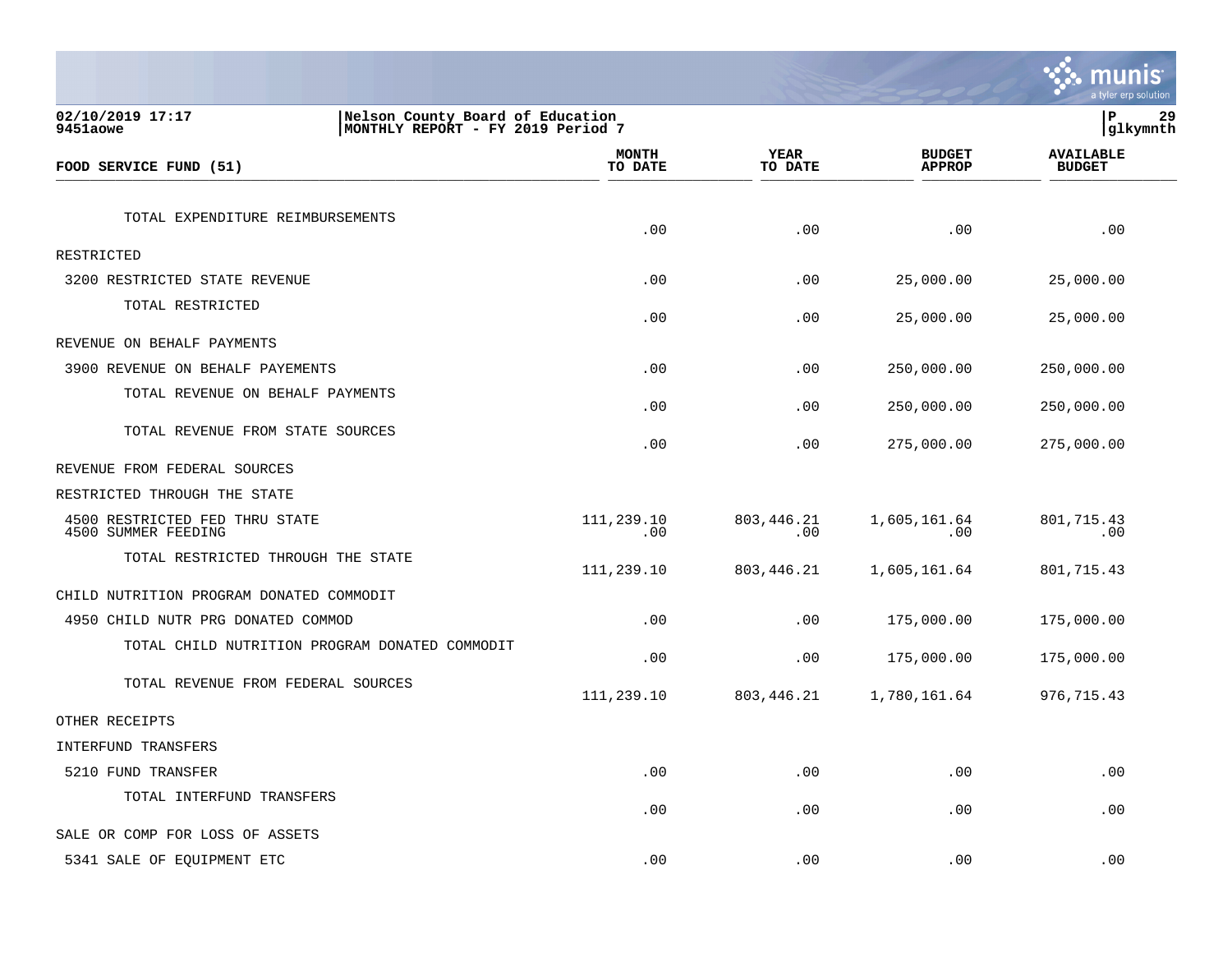

| 02/10/2019 17:17<br>9451aowe   |                                       | Nelson County Board of Education<br>MONTHLY REPORT - FY 2019 Period 7 |                 |                                |                                   |  |
|--------------------------------|---------------------------------------|-----------------------------------------------------------------------|-----------------|--------------------------------|-----------------------------------|--|
| FOOD SERVICE FUND (51)         |                                       | <b>MONTH</b><br>TO DATE                                               | YEAR<br>TO DATE | <b>BUDGET</b><br><b>APPROP</b> | <b>AVAILABLE</b><br><b>BUDGET</b> |  |
| 5342 LOSS COMP - EQUIPMENT ETC |                                       | .00                                                                   | .00             | .00                            | .00                               |  |
|                                | TOTAL SALE OR COMP FOR LOSS OF ASSETS | .00                                                                   | .00             | .00                            | .00                               |  |
| TOTAL OTHER RECEIPTS           |                                       | .00                                                                   | .00             | .00                            | .00                               |  |
| TOTAL RECEIPTS                 |                                       | 176,048.51                                                            | 1,194,353.72    | 2,700,411.64                   | 1,506,057.92                      |  |
| TOTAL REVENUE                  |                                       | 176,048.51                                                            | 1,782,160.92    | 3,267,750.00                   | 1,485,589.08                      |  |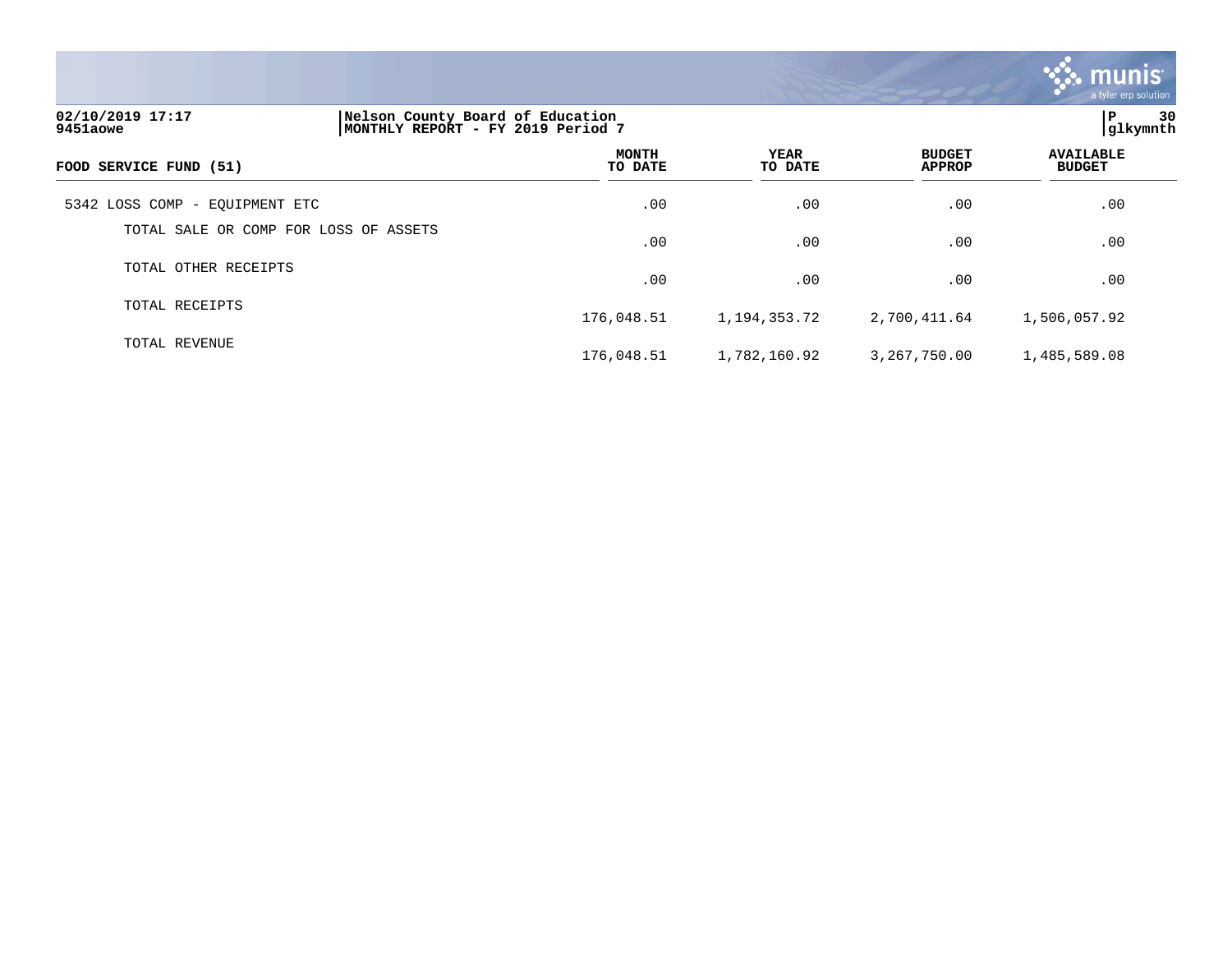|                                                                                                                                                                                                                                                                                                                                        |                                                                       |                                                                                                     |                                                                                                                         |                                                                                                                                             | a tyler erp solution                                                                                                                        |
|----------------------------------------------------------------------------------------------------------------------------------------------------------------------------------------------------------------------------------------------------------------------------------------------------------------------------------------|-----------------------------------------------------------------------|-----------------------------------------------------------------------------------------------------|-------------------------------------------------------------------------------------------------------------------------|---------------------------------------------------------------------------------------------------------------------------------------------|---------------------------------------------------------------------------------------------------------------------------------------------|
| 02/10/2019 17:17<br>9451aowe                                                                                                                                                                                                                                                                                                           | Nelson County Board of Education<br>MONTHLY REPORT - FY 2019 Period 7 |                                                                                                     |                                                                                                                         |                                                                                                                                             | ΙP<br>31<br>glkymnth                                                                                                                        |
| FOOD SERVICE FUND (51)                                                                                                                                                                                                                                                                                                                 |                                                                       | <b>MONTH</b><br>TO DATE                                                                             | <b>YEAR</b><br>TO DATE                                                                                                  | <b>BUDGET</b><br><b>APPROP</b>                                                                                                              | <b>AVAILABLE</b><br><b>BUDGET</b>                                                                                                           |
| EXPENDITURES                                                                                                                                                                                                                                                                                                                           |                                                                       |                                                                                                     |                                                                                                                         |                                                                                                                                             |                                                                                                                                             |
| 0000<br>RESTRICT TO REV & BAL SHT ONLY                                                                                                                                                                                                                                                                                                 |                                                                       |                                                                                                     |                                                                                                                         |                                                                                                                                             |                                                                                                                                             |
| 0100<br>SALARIES PERSONNEL SERVICES<br>0600<br>SUPPLIES                                                                                                                                                                                                                                                                                |                                                                       | .00<br>.00                                                                                          | .00<br>.00                                                                                                              | .00<br>.00                                                                                                                                  | .00<br>.00                                                                                                                                  |
| TOTAL 0000                                                                                                                                                                                                                                                                                                                             | RESTRICT TO REV & BAL SHT ONLY                                        | .00                                                                                                 | .00                                                                                                                     | .00                                                                                                                                         | .00                                                                                                                                         |
| PLANT OPERATIONS AND MAINTENANCE<br>2600                                                                                                                                                                                                                                                                                               |                                                                       |                                                                                                     |                                                                                                                         |                                                                                                                                             |                                                                                                                                             |
| 0100<br>SALARIES PERSONNEL SERVICES<br>0200<br>EMPLOYEE BENEFITS                                                                                                                                                                                                                                                                       |                                                                       | .00<br>.00                                                                                          | .00<br>.00                                                                                                              | .00<br>.00                                                                                                                                  | .00<br>.00                                                                                                                                  |
| TOTAL 2600                                                                                                                                                                                                                                                                                                                             | PLANT OPERATIONS AND MAINTENANCE                                      | .00                                                                                                 | .00                                                                                                                     | .00                                                                                                                                         | .00                                                                                                                                         |
| 3100<br>FOOD SERVICE OPERATION                                                                                                                                                                                                                                                                                                         |                                                                       |                                                                                                     |                                                                                                                         |                                                                                                                                             |                                                                                                                                             |
| 0100<br>SALARIES PERSONNEL SERVICES<br>0200<br>EMPLOYEE BENEFITS<br>0280<br>ON-BEHALF<br>0300<br>PURCHASED PROF AND TECH SERV<br>0400<br>PURCHASED PROPERTY SERVICES<br>0500<br>OTHER PURCHASED SERVICES<br>0600<br>SUPPLIES<br>0700<br>PROPERTY<br>0800<br>DEBT SERVICE AND MISCELLANEOUS<br>0840<br>CONTINGENCY<br>UNDEFINED EXP OBJ |                                                                       | 80,645.62<br>23,709.80<br>.00<br>.00<br>5,882.40<br>920.52<br>73,494.33<br>.00<br>.00<br>.00<br>.00 | 452,284.09<br>128,509.94<br>.00<br>824.00<br>22,991.04<br>6,208.82<br>600,288.11<br>37,260.50<br>1,101.61<br>.00<br>.00 | 1,000,000.00<br>333,270.00<br>250,000.00<br>9,850.00<br>35,000.00<br>24,500.00<br>1,352,000.00<br>20,000.00<br>2,500.00<br>85,630.00<br>.00 | 547,715.91<br>204,760.06<br>250,000.00<br>9,026.00<br>12,008.96<br>18,291.18<br>751,711.89<br>$-17, 260.50$<br>1,398.39<br>85,630.00<br>.00 |
| TOTAL 3100                                                                                                                                                                                                                                                                                                                             | FOOD SERVICE OPERATION                                                | 184,652.67                                                                                          | 1,249,468.11                                                                                                            | 3, 112, 750.00                                                                                                                              | 1,863,281.89                                                                                                                                |
| FUND TRANSFERS<br>5200                                                                                                                                                                                                                                                                                                                 |                                                                       |                                                                                                     |                                                                                                                         |                                                                                                                                             |                                                                                                                                             |
| 0900<br>OTHER ITEMS                                                                                                                                                                                                                                                                                                                    |                                                                       | .00                                                                                                 | .00                                                                                                                     | 155,000.00                                                                                                                                  | 155,000.00                                                                                                                                  |
| TOTAL 5200<br><b>FUND TRANSFERS</b>                                                                                                                                                                                                                                                                                                    |                                                                       | .00                                                                                                 | .00                                                                                                                     | 155,000.00                                                                                                                                  | 155,000.00                                                                                                                                  |
| TOTAL EXPENDITURES                                                                                                                                                                                                                                                                                                                     |                                                                       | 184,652.67                                                                                          | 1,249,468.11                                                                                                            | 3,267,750.00                                                                                                                                | 2,018,281.89                                                                                                                                |
| TOTAL FOR FOOD SERVICE FUND (51)                                                                                                                                                                                                                                                                                                       |                                                                       | $-8,604.16$                                                                                         | 532,692.81                                                                                                              | .00                                                                                                                                         | $-532,692.81$                                                                                                                               |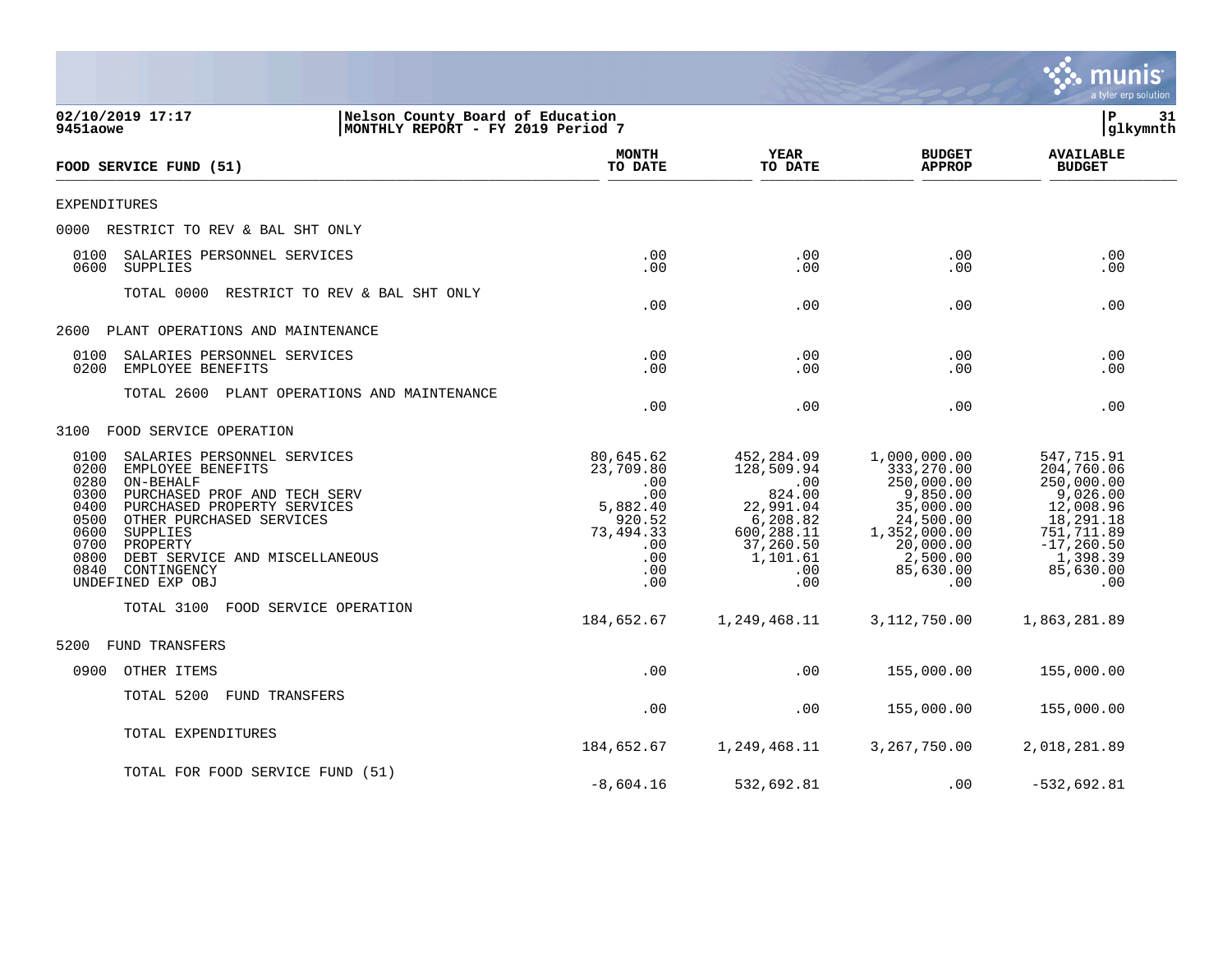|                                                                       |                                                                       |                         |                        |                                | nıs<br>mu<br>a tyler erp solution |
|-----------------------------------------------------------------------|-----------------------------------------------------------------------|-------------------------|------------------------|--------------------------------|-----------------------------------|
| 02/10/2019 17:17<br>9451aowe                                          | Nelson County Board of Education<br>MONTHLY REPORT - FY 2019 Period 7 |                         |                        |                                | P<br>32<br> glkymnth              |
| DAY CARE OPERATIONS (52)                                              |                                                                       | <b>MONTH</b><br>TO DATE | <b>YEAR</b><br>TO DATE | <b>BUDGET</b><br><b>APPROP</b> | <b>AVAILABLE</b><br><b>BUDGET</b> |
| REVENUES                                                              |                                                                       |                         |                        |                                |                                   |
| 0999 BEGINNING BALANCE                                                |                                                                       |                         |                        |                                |                                   |
| TOTAL 0999 BEGINNING BALANCE                                          |                                                                       | .00                     | 449,786.11             | 449,786.11                     | .00                               |
| RECEIPTS                                                              |                                                                       |                         |                        |                                |                                   |
| REVENUE FROM LOCAL SOURCES                                            |                                                                       |                         |                        |                                |                                   |
| TUITION                                                               |                                                                       |                         |                        |                                |                                   |
| 1310 TUITION FROM INDIVIDUALS                                         |                                                                       | .00                     | 243,520.75             | 585,000.00                     | 341, 479.25                       |
| TOTAL TUITION                                                         |                                                                       | .00                     | 243,520.75             | 585,000.00                     | 341, 479.25                       |
| EARNINGS ON INVESTMENTS                                               |                                                                       |                         |                        |                                |                                   |
| 1510 INTEREST ON INVESTMENTS                                          |                                                                       | .00                     | .00                    | .00                            | .00                               |
| TOTAL EARNINGS ON INVESTMENTS                                         |                                                                       | .00                     | .00                    | .00                            | .00                               |
| FOOD SERVICE                                                          |                                                                       |                         |                        |                                |                                   |
| 1621 NON-REIMBURSABLE LUNCH PROG                                      |                                                                       | .00                     | .00                    | .00                            | .00                               |
| TOTAL FOOD SERVICE                                                    |                                                                       | .00                     | .00                    | .00                            | .00                               |
| COMMUNITY SERVICE ACTIVITIES                                          |                                                                       |                         |                        |                                |                                   |
| 1810 DAY CARE FEES                                                    |                                                                       | 59,654.00               | 197,093.05             | .00                            | $-197,093.05$                     |
| TOTAL COMMUNITY SERVICE ACTIVITIES                                    |                                                                       | 59,654.00               | 197,093.05             | .00                            | $-197,093.05$                     |
| OTHER REVENUE FROM LOCAL SOURCES                                      |                                                                       |                         |                        |                                |                                   |
| 1994 RETURN FOR INSUFFICIENT FUNDS<br>1999 MICELLANEOUS LOCAL REVENUE |                                                                       | .00<br>.00              | .00<br>.00             | .00<br>.00                     | .00<br>.00                        |
| TOTAL OTHER REVENUE FROM LOCAL SOURCES                                |                                                                       | .00                     | .00                    | .00                            | .00                               |
| TOTAL REVENUE FROM LOCAL SOURCES                                      |                                                                       | 59,654.00               | 440,613.80             | 585,000.00                     | 144,386.20                        |

 $\bullet$ 

REVENUE FROM STATE SOURCES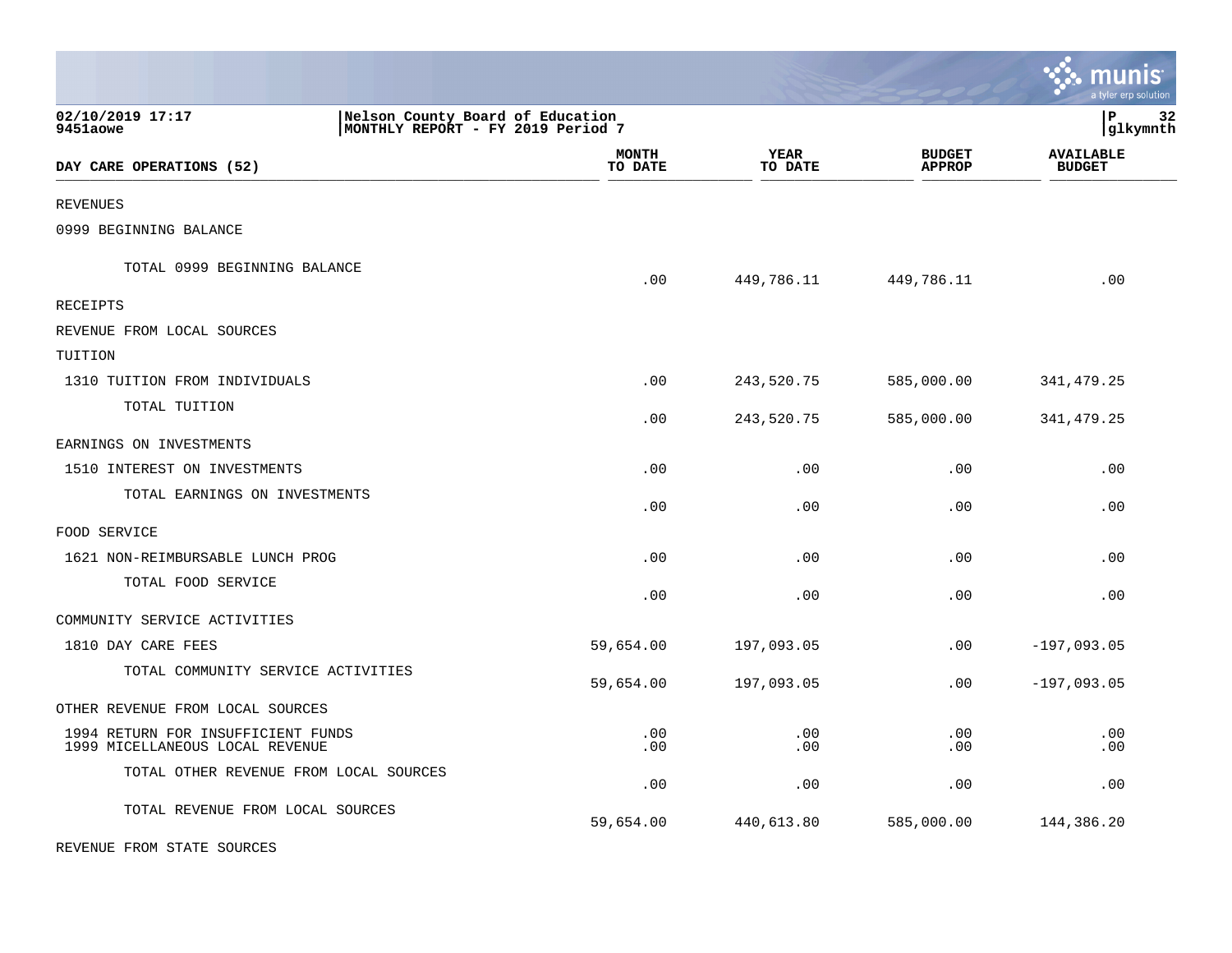

| 02/10/2019 17:17<br>9451aowe     | Nelson County Board of Education<br>MONTHLY REPORT - FY 2019 Period 7 |                        |                                | 33<br>P<br>glkymnth               |
|----------------------------------|-----------------------------------------------------------------------|------------------------|--------------------------------|-----------------------------------|
| DAY CARE OPERATIONS (52)         | <b>MONTH</b><br>TO DATE                                               | <b>YEAR</b><br>TO DATE | <b>BUDGET</b><br><b>APPROP</b> | <b>AVAILABLE</b><br><b>BUDGET</b> |
| RESTRICTED                       |                                                                       |                        |                                |                                   |
| 3200 RESTRICTED STATE REVENUE    | 10,847.50                                                             | 92,660.00              | 150,000.00                     | 57,340.00                         |
| TOTAL RESTRICTED                 | 10,847.50                                                             | 92,660.00              | 150,000.00                     | 57,340.00                         |
| REVENUE ON BEHALF PAYMENTS       |                                                                       |                        |                                |                                   |
| 3900 REVENUE ON BEHALF PAYEMENTS | .00                                                                   | .00                    | 100,213.89                     | 100,213.89                        |
| TOTAL REVENUE ON BEHALF PAYMENTS | .00                                                                   | .00                    | 100,213.89                     | 100,213.89                        |
| TOTAL REVENUE FROM STATE SOURCES | 10,847.50                                                             | 92,660.00              | 250, 213.89                    | 157,553.89                        |
| OTHER RECEIPTS                   |                                                                       |                        |                                |                                   |
| INTERFUND TRANSFERS              |                                                                       |                        |                                |                                   |
| 5210 FUND TRANSFER               | .00                                                                   | .00                    | .00                            | .00                               |
| TOTAL INTERFUND TRANSFERS        | .00                                                                   | .00                    | .00                            | .00                               |
| TOTAL OTHER RECEIPTS             | .00                                                                   | .00                    | .00                            | .00                               |
| TOTAL RECEIPTS                   | 70,501.50                                                             | 533, 273.80            | 835, 213.89                    | 301,940.09                        |
| TOTAL REVENUE                    | 70,501.50                                                             | 983,059.91             | 1,285,000.00                   | 301,940.09                        |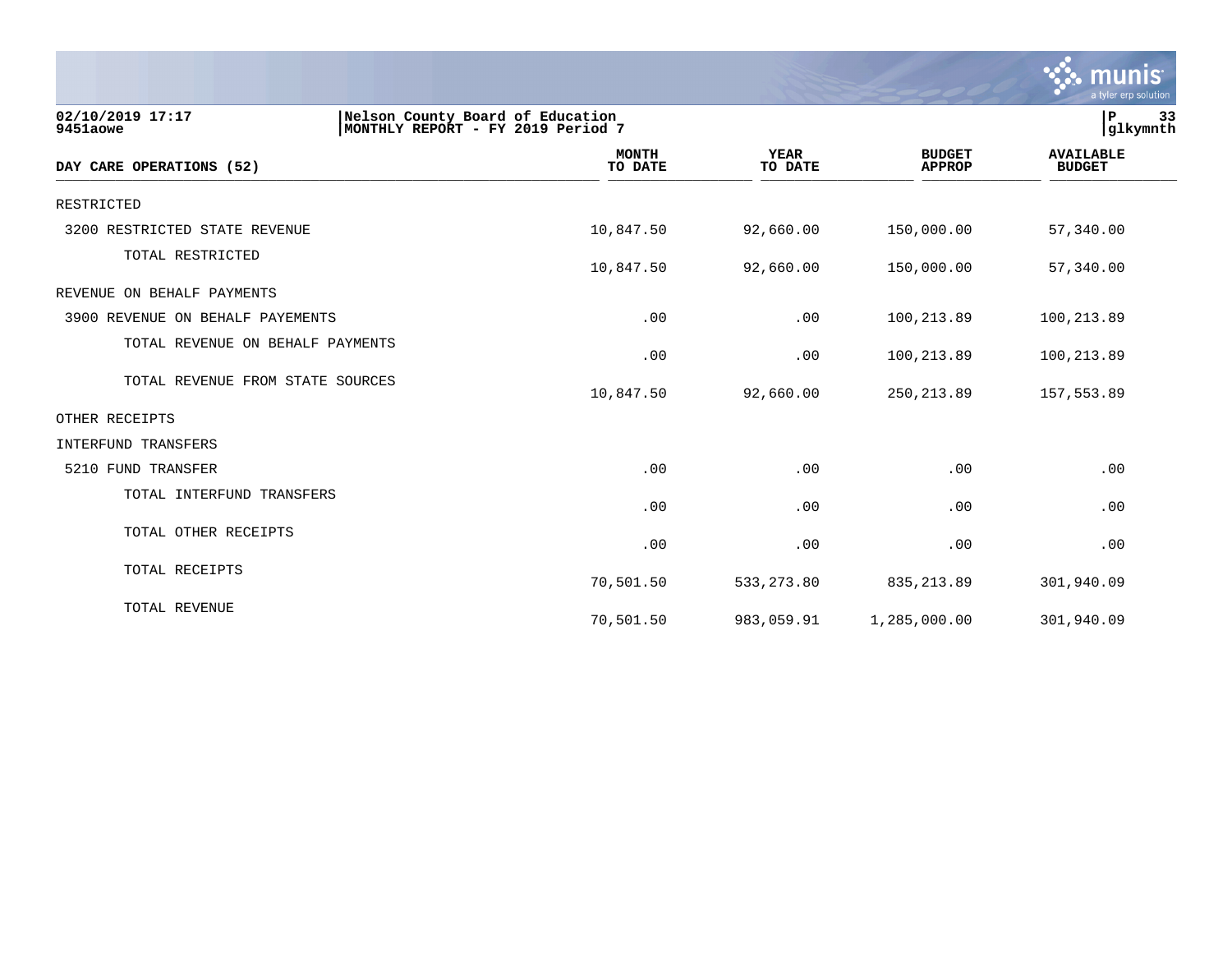

### **02/10/2019 17:17 |Nelson County Board of Education |P 34 9451aowe |MONTHLY REPORT - FY 2019 Period 7 |glkymnth**

| DAY CARE OPERATIONS (52)                                                                                                                                                                                                                                                                                                                                      | <b>MONTH</b><br>TO DATE                                                                   | <b>YEAR</b><br>TO DATE                                                                           | <b>BUDGET</b><br><b>APPROP</b>                                                                                          | <b>AVAILABLE</b><br><b>BUDGET</b>                                                                                      |
|---------------------------------------------------------------------------------------------------------------------------------------------------------------------------------------------------------------------------------------------------------------------------------------------------------------------------------------------------------------|-------------------------------------------------------------------------------------------|--------------------------------------------------------------------------------------------------|-------------------------------------------------------------------------------------------------------------------------|------------------------------------------------------------------------------------------------------------------------|
| <b>EXPENDITURES</b>                                                                                                                                                                                                                                                                                                                                           |                                                                                           |                                                                                                  |                                                                                                                         |                                                                                                                        |
| 3200<br>DAY CARE OPERATIONS                                                                                                                                                                                                                                                                                                                                   |                                                                                           |                                                                                                  |                                                                                                                         |                                                                                                                        |
| 0100<br>SALARIES PERSONNEL SERVICES<br>0200<br>EMPLOYEE BENEFITS<br>0280<br>ON-BEHALF<br>0300<br>PURCHASED PROF AND TECH SERV<br>0400<br>PURCHASED PROPERTY SERVICES<br>0500<br>OTHER PURCHASED SERVICES<br>0600<br><b>SUPPLIES</b><br>0700<br>PROPERTY<br>0800<br>DEBT SERVICE AND MISCELLANEOUS<br>0840<br>CONTINGENCY<br>TOTAL 3200<br>DAY CARE OPERATIONS | 54,308.83<br>14,358.60<br>.00<br>.00<br>.00<br>216.28<br>772.54<br>.00<br>1,172.50<br>.00 | 358,735.29<br>94,048.56<br>.00<br>.00<br>.00<br>1,884.61<br>36, 152.62<br>.00<br>5,661.67<br>.00 | 579,500.00<br>163, 245.00<br>100,213.89<br>1,000.00<br>.00<br>5,660.00<br>83,500.00<br>.00<br>10,635.00<br>241, 246. 11 | 220,764.71<br>69,196.44<br>100,213.89<br>1,000.00<br>.00<br>3,775.39<br>47, 347. 38<br>.00<br>4,973.33<br>241, 246. 11 |
| 5200<br><b>FUND TRANSFERS</b>                                                                                                                                                                                                                                                                                                                                 | 70,828.75                                                                                 | 496,482.75                                                                                       | 1,185,000.00                                                                                                            | 688,517.25                                                                                                             |
| 0700<br>PROPERTY<br>0900<br>OTHER ITEMS                                                                                                                                                                                                                                                                                                                       | .00<br>.00                                                                                | .00<br>.00                                                                                       | .00<br>100,000.00                                                                                                       | .00<br>100,000.00                                                                                                      |
| TOTAL 5200<br><b>FUND TRANSFERS</b>                                                                                                                                                                                                                                                                                                                           | .00                                                                                       | .00                                                                                              | 100,000.00                                                                                                              | 100,000.00                                                                                                             |
| TOTAL EXPENDITURES                                                                                                                                                                                                                                                                                                                                            | 70,828.75                                                                                 | 496,482.75                                                                                       | 1,285,000.00                                                                                                            | 788,517.25                                                                                                             |
| TOTAL FOR DAY CARE OPERATIONS (52)                                                                                                                                                                                                                                                                                                                            | $-327.25$                                                                                 | 486,577.16                                                                                       | .00                                                                                                                     | $-486, 577.16$                                                                                                         |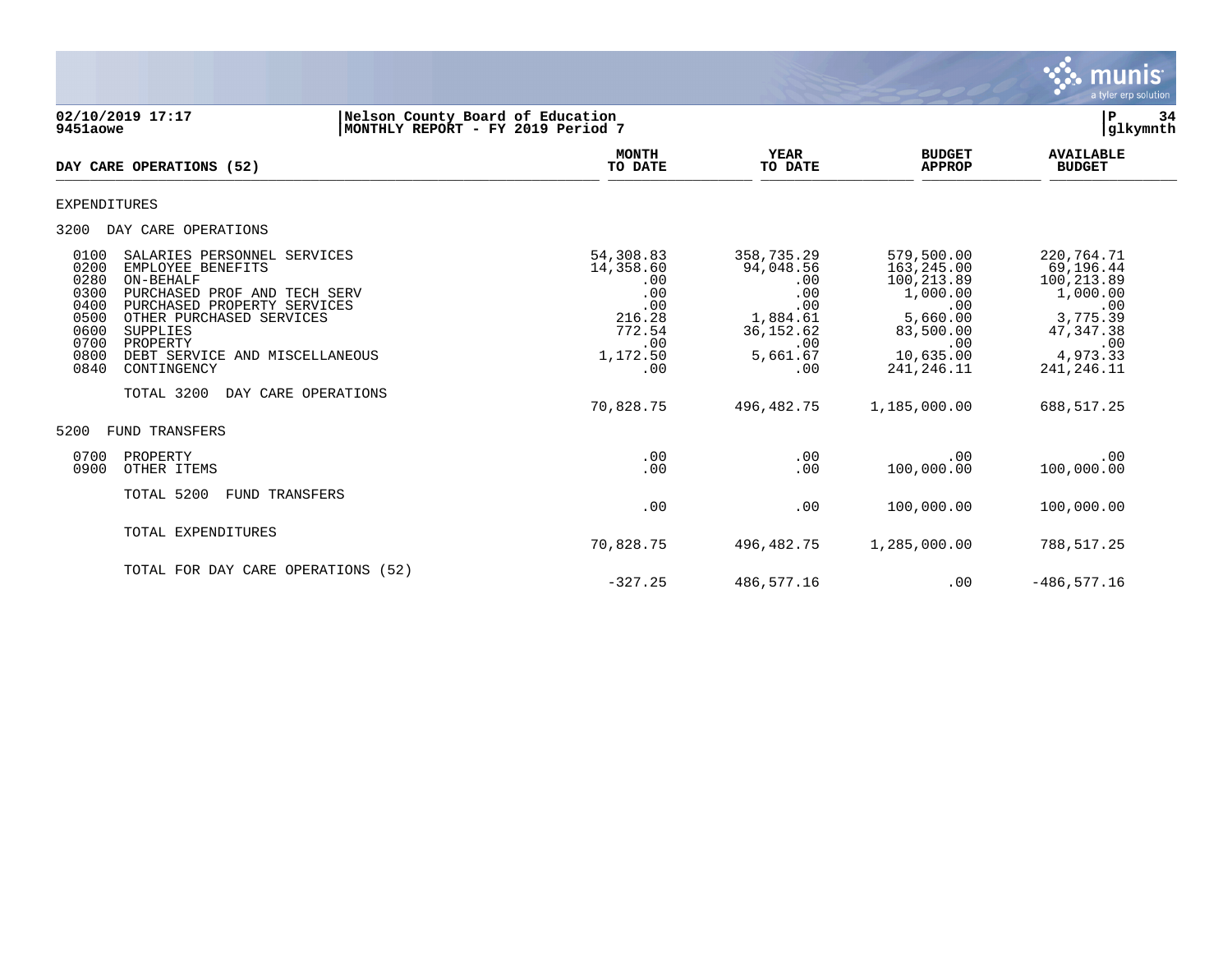|                                  |                                                                       |                         |                        |                                | munis<br>a tyler erp solution     |
|----------------------------------|-----------------------------------------------------------------------|-------------------------|------------------------|--------------------------------|-----------------------------------|
| 02/10/2019 17:17<br>9451aowe     | Nelson County Board of Education<br>MONTHLY REPORT - FY 2019 Period 7 | ∣P<br>35<br>glkymnth    |                        |                                |                                   |
| INTERNAL SERVICE/FISCAL AGENT    |                                                                       | <b>MONTH</b><br>TO DATE | <b>YEAR</b><br>TO DATE | <b>BUDGET</b><br><b>APPROP</b> | <b>AVAILABLE</b><br><b>BUDGET</b> |
| <b>REVENUES</b>                  |                                                                       |                         |                        |                                |                                   |
| 0999 BEGINNING BALANCE           |                                                                       |                         |                        |                                |                                   |
| TOTAL 0999 BEGINNING BALANCE     |                                                                       | .00                     | .00                    | .00                            | .00                               |
| RECEIPTS                         |                                                                       |                         |                        |                                |                                   |
| REVENUE FROM LOCAL SOURCES       |                                                                       |                         |                        |                                |                                   |
| TUITION                          |                                                                       |                         |                        |                                |                                   |
| 1310 TUITION FROM INDIVIDUALS    |                                                                       | .00                     | .00                    | .00                            | .00                               |
| TOTAL TUITION                    |                                                                       | .00                     | .00                    | .00                            | .00                               |
| FOOD SERVICE                     |                                                                       |                         |                        |                                |                                   |
| 1611 LUNCH - REIMBURSABLE        |                                                                       | .00                     | .00                    | .00                            | .00                               |
| TOTAL FOOD SERVICE               |                                                                       | .00                     | .00                    | .00                            | .00                               |
| TOTAL REVENUE FROM LOCAL SOURCES |                                                                       | .00                     | .00                    | .00                            | .00                               |
| OTHER RECEIPTS                   |                                                                       |                         |                        |                                |                                   |
| INTERFUND TRANSFERS              |                                                                       |                         |                        |                                |                                   |
| 5210 FUND TRANSFER               |                                                                       | .00                     | .00                    | .00                            | .00                               |
| TOTAL INTERFUND TRANSFERS        |                                                                       | .00                     | .00                    | .00                            | .00                               |
| TOTAL OTHER RECEIPTS             |                                                                       | .00                     | .00                    | .00                            | .00                               |
| TOTAL RECEIPTS                   |                                                                       | .00                     | .00                    | .00                            | .00                               |
| TOTAL REVENUE                    |                                                                       | .00                     | .00                    | .00                            | .00                               |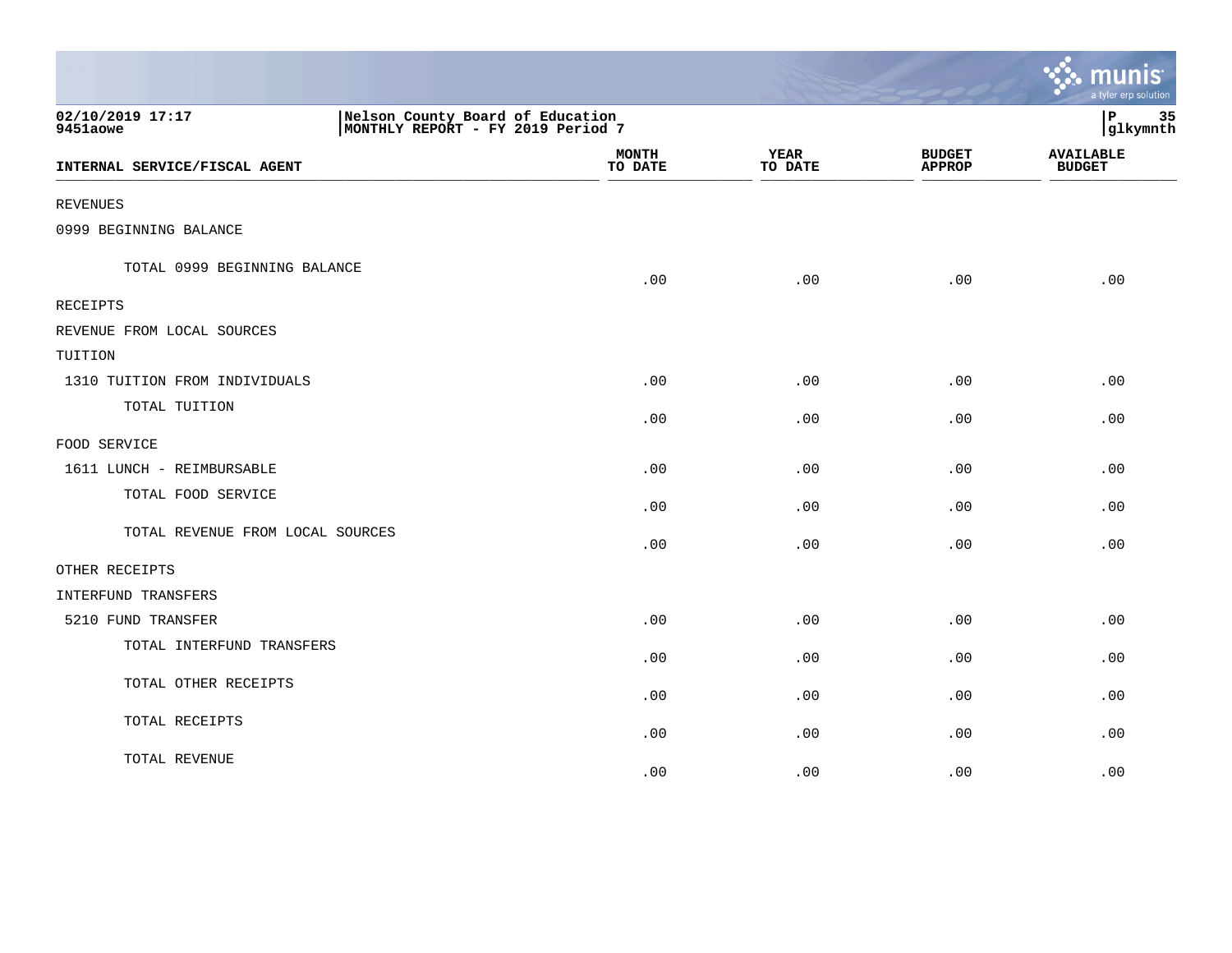

## **02/10/2019 17:17 |Nelson County Board of Education |P 36 9451aowe |MONTHLY REPORT - FY 2019 Period 7 |glkymnth**

| INTERNAL SERVICE/FISCAL AGENT                                                                                                                                    | <b>MONTH</b><br>TO DATE         | <b>YEAR</b><br>TO DATE          | <b>BUDGET</b><br><b>APPROP</b>  | <b>AVAILABLE</b><br><b>BUDGET</b> |
|------------------------------------------------------------------------------------------------------------------------------------------------------------------|---------------------------------|---------------------------------|---------------------------------|-----------------------------------|
| EXPENDITURES                                                                                                                                                     |                                 |                                 |                                 |                                   |
| COMMUNITY SERVICES<br>3300                                                                                                                                       |                                 |                                 |                                 |                                   |
| 0100<br>SALARIES PERSONNEL SERVICES<br>0200<br>EMPLOYEE BENEFITS<br>0300<br>PURCHASED PROF AND TECH SERV<br>0500<br>OTHER PURCHASED SERVICES<br>0600<br>SUPPLIES | .00<br>.00<br>.00<br>.00<br>.00 | .00<br>.00<br>.00<br>.00<br>.00 | .00<br>.00<br>.00<br>.00<br>.00 | .00<br>.00<br>.00<br>.00<br>.00   |
| TOTAL 3300<br>COMMUNITY SERVICES                                                                                                                                 | .00                             | .00                             | .00                             | .00                               |
| 5200<br>FUND TRANSFERS                                                                                                                                           |                                 |                                 |                                 |                                   |
| 0900<br>OTHER ITEMS                                                                                                                                              | .00                             | .00                             | .00                             | .00                               |
| TOTAL 5200<br>FUND TRANSFERS                                                                                                                                     | .00                             | .00                             | .00                             | .00                               |
| TOTAL EXPENDITURES                                                                                                                                               | .00                             | .00                             | .00                             | .00                               |
| TOTAL FOR INTERNAL SERVICE/FISCAL AGENT (61)                                                                                                                     | .00                             | .00                             | .00                             | .00                               |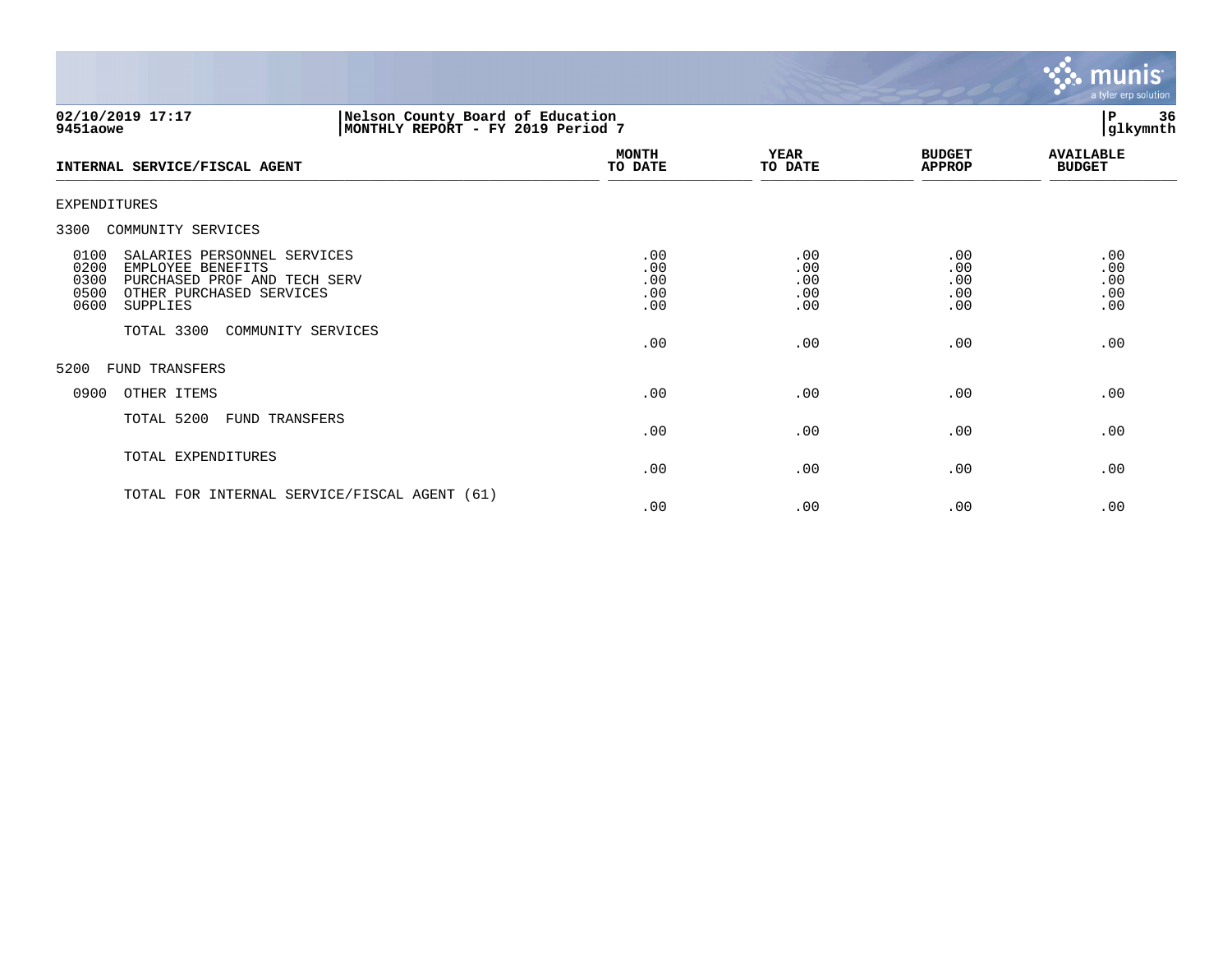|                                                                                          |                                                                       |                         |                        |                                | munis<br>a tyler erp solution     |
|------------------------------------------------------------------------------------------|-----------------------------------------------------------------------|-------------------------|------------------------|--------------------------------|-----------------------------------|
| 02/10/2019 17:17<br>9451aowe                                                             | Nelson County Board of Education<br>MONTHLY REPORT - FY 2019 Period 7 |                         |                        |                                | ∣₽<br>37<br>glkymnth              |
| <b>GOVERNMENTAL ASSETS (8)</b>                                                           |                                                                       | <b>MONTH</b><br>TO DATE | <b>YEAR</b><br>TO DATE | <b>BUDGET</b><br><b>APPROP</b> | <b>AVAILABLE</b><br><b>BUDGET</b> |
| <b>REVENUES</b>                                                                          |                                                                       |                         |                        |                                |                                   |
| RECEIPTS                                                                                 |                                                                       |                         |                        |                                |                                   |
| REVENUE FROM LOCAL SOURCES                                                               |                                                                       |                         |                        |                                |                                   |
| OTHER REVENUE FROM LOCAL SOURCES                                                         |                                                                       |                         |                        |                                |                                   |
| 1930 GAIN/LOSE FA                                                                        |                                                                       | .00                     | .00                    | .00                            | .00                               |
| TOTAL OTHER REVENUE FROM LOCAL SOURCES                                                   |                                                                       | .00                     | .00                    | .00                            | .00                               |
| TOTAL REVENUE FROM LOCAL SOURCES                                                         |                                                                       | .00                     | .00                    | .00                            | .00                               |
| OTHER RECEIPTS                                                                           |                                                                       |                         |                        |                                |                                   |
| SALE OR COMP FOR LOSS OF ASSETS                                                          |                                                                       |                         |                        |                                |                                   |
| 5311 SALE OF LAND & IMPROVEMENTS<br>5331 SALE OF BUILDINGS<br>5341 SALE OF EQUIPMENT ETC |                                                                       | .00<br>.00<br>.00       | .00<br>.00<br>.00      | .00<br>.00<br>.00              | .00<br>.00<br>.00                 |
| TOTAL SALE OR COMP FOR LOSS OF ASSETS                                                    |                                                                       | .00                     | .00                    | .00                            | .00                               |
| TOTAL OTHER RECEIPTS                                                                     |                                                                       | .00                     | .00                    | .00                            | .00                               |
| TOTAL RECEIPTS                                                                           |                                                                       | .00                     | .00                    | .00                            | .00                               |
| TOTAL REVENUE                                                                            |                                                                       | .00                     | .00                    | .00                            | .00                               |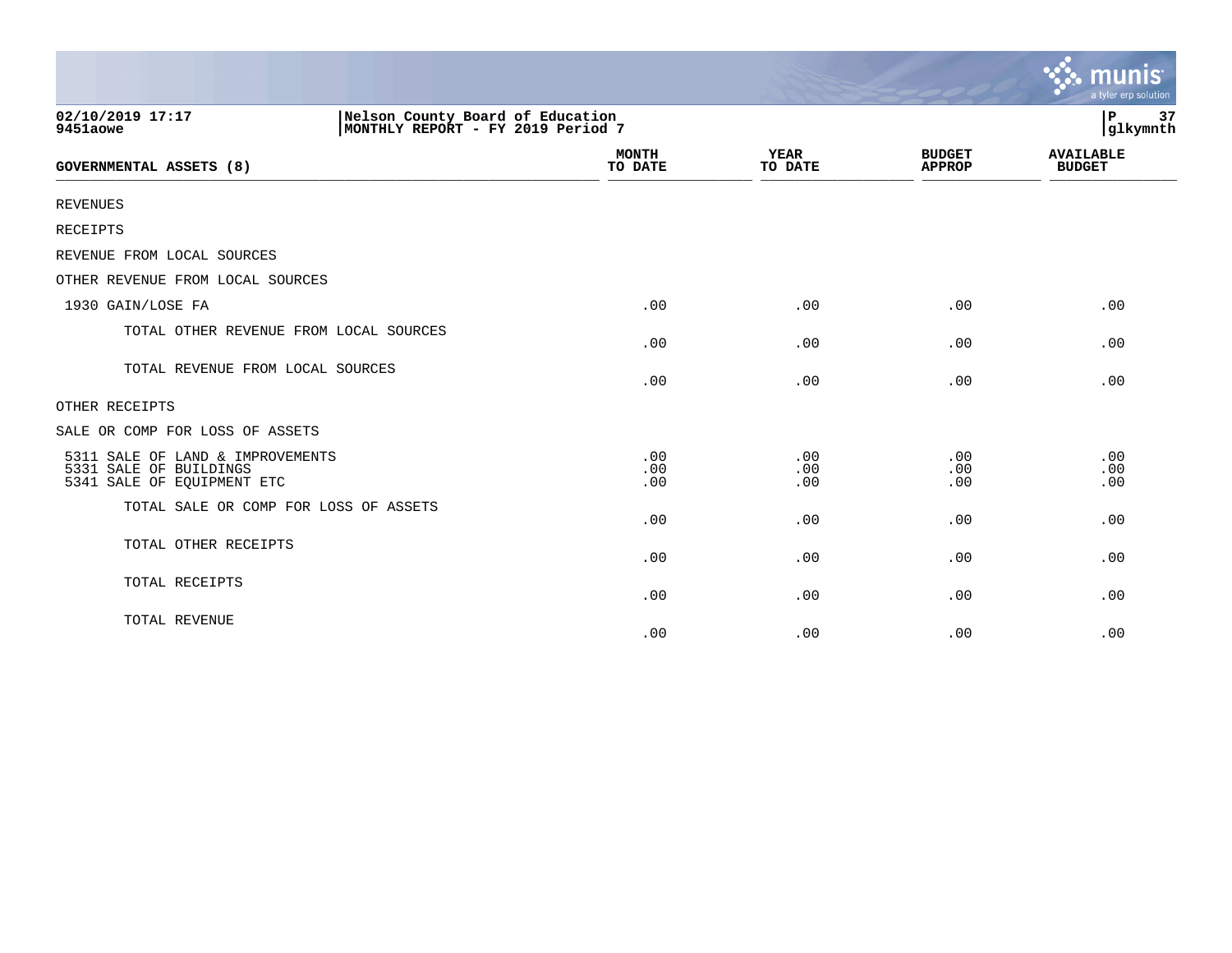|                                             |                                                                       |                         |                 |                                | a tyler erp solution              |
|---------------------------------------------|-----------------------------------------------------------------------|-------------------------|-----------------|--------------------------------|-----------------------------------|
| 02/10/2019 17:17<br>9451aowe                | Nelson County Board of Education<br>MONTHLY REPORT - FY 2019 Period 7 |                         |                 |                                | l P<br>38<br> glkymnth            |
| <b>GOVERNMENTAL ASSETS (8)</b>              |                                                                       | <b>MONTH</b><br>TO DATE | YEAR<br>TO DATE | <b>BUDGET</b><br><b>APPROP</b> | <b>AVAILABLE</b><br><b>BUDGET</b> |
| <b>EXPENDITURES</b>                         |                                                                       |                         |                 |                                |                                   |
| INSTRUCTION<br>1000                         |                                                                       |                         |                 |                                |                                   |
| 0700<br>PROPERTY                            |                                                                       | .00                     | .00             | .00                            | .00                               |
| TOTAL 1000<br>INSTRUCTION                   |                                                                       | .00                     | .00             | .00                            | .00                               |
| 2100<br>STUDENT SUPPORT SERVICES            |                                                                       |                         |                 |                                |                                   |
| 0700<br>PROPERTY                            |                                                                       | .00                     | .00             | .00                            | .00                               |
| TOTAL 2100<br>STUDENT SUPPORT SERVICES      |                                                                       | .00                     | .00             | .00                            | .00                               |
| 2200<br>INSTRUCTIONAL STAFF SUPP SERV       |                                                                       |                         |                 |                                |                                   |
| 0700<br>PROPERTY                            |                                                                       | .00                     | .00             | .00                            | .00                               |
| TOTAL 2200<br>INSTRUCTIONAL STAFF SUPP SERV |                                                                       | .00                     | .00             | .00                            | .00                               |
| 2300<br>DISTRICT ADMIN SUPPORT              |                                                                       |                         |                 |                                |                                   |
| 0700<br>PROPERTY                            |                                                                       | .00                     | .00             | .00                            | .00                               |
| TOTAL 2300 DISTRICT ADMIN SUPPORT           |                                                                       | .00                     | .00             | .00                            | .00                               |
| 2400<br>SCHOOL ADMIN SUPPORT                |                                                                       |                         |                 |                                |                                   |
| 0700 PROPERTY                               |                                                                       | .00                     | .00             | .00                            | .00                               |
| TOTAL 2400<br>SCHOOL ADMIN SUPPORT          |                                                                       | .00                     | .00             | .00                            | .00                               |
| 2500<br>BUSINESS SUPPORT SERVICES           |                                                                       |                         |                 |                                |                                   |
| 0700<br>PROPERTY                            |                                                                       | .00                     | .00             | .00                            | .00                               |
| TOTAL 2500<br>BUSINESS SUPPORT SERVICES     |                                                                       | .00                     | .00             | .00                            | .00                               |
| 2600<br>PLANT OPERATIONS AND MAINTENANCE    |                                                                       |                         |                 |                                |                                   |
| 0700<br>PROPERTY                            |                                                                       | .00                     | .00             | .00                            | .00                               |
| TOTAL 2600                                  | PLANT OPERATIONS AND MAINTENANCE                                      | .00                     | .00             | .00                            | .00                               |

2700 STUDENT TRANSPORTATION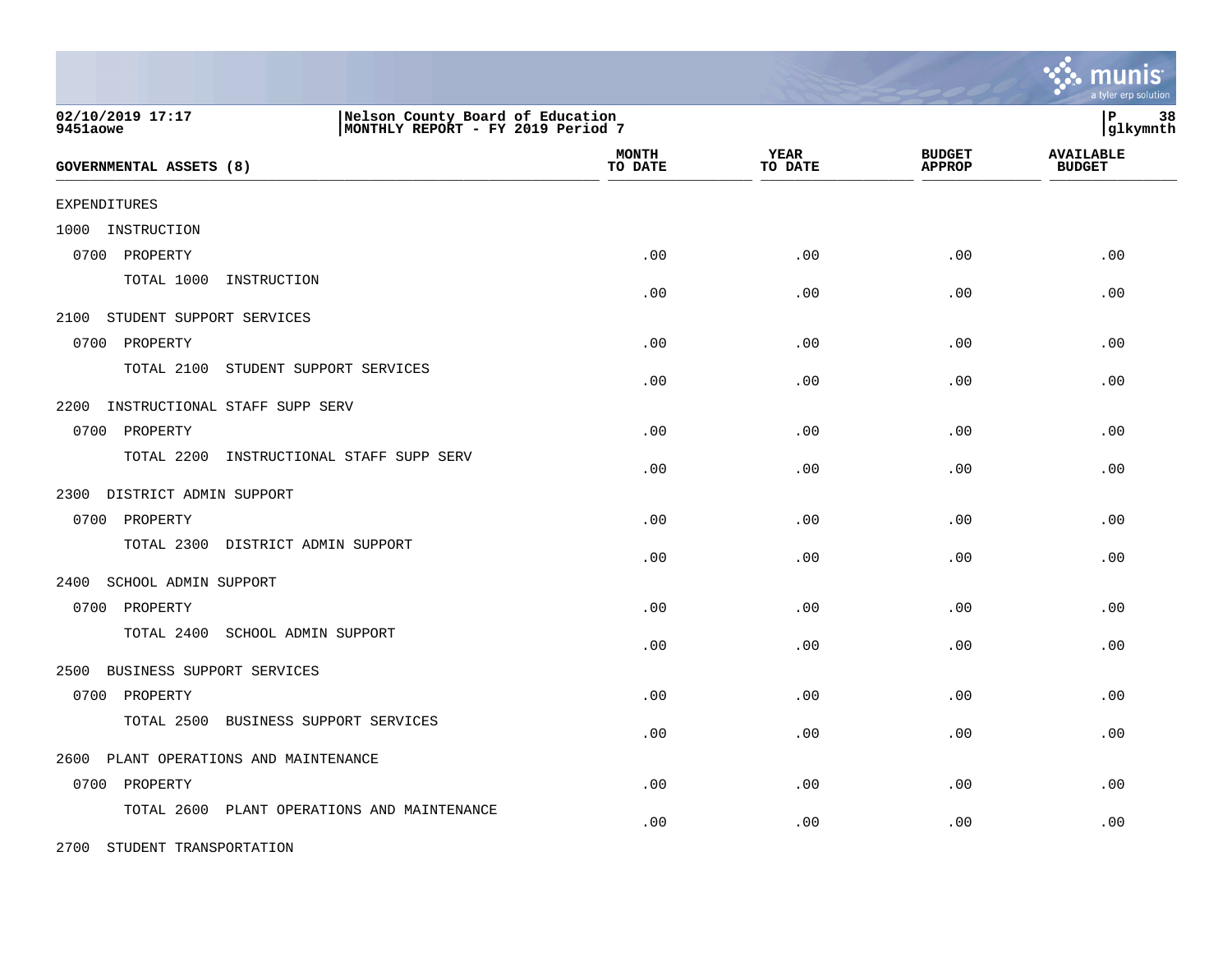

| 02/10/2019 17:17<br>Nelson County Board of Education<br>MONTHLY REPORT - FY 2019 Period 7<br>9451aowe |                                      |                         |                 |                                |                                   |
|-------------------------------------------------------------------------------------------------------|--------------------------------------|-------------------------|-----------------|--------------------------------|-----------------------------------|
|                                                                                                       | GOVERNMENTAL ASSETS (8)              | <b>MONTH</b><br>TO DATE | YEAR<br>TO DATE | <b>BUDGET</b><br><b>APPROP</b> | <b>AVAILABLE</b><br><b>BUDGET</b> |
| 0700                                                                                                  | PROPERTY                             | .00                     | .00             | .00                            | .00                               |
|                                                                                                       | TOTAL 2700<br>STUDENT TRANSPORTATION | .00                     | .00             | .00                            | .00                               |
|                                                                                                       | TOTAL EXPENDITURES                   | .00                     | .00             | .00                            | .00                               |
|                                                                                                       | TOTAL FOR GOVERNMENTAL ASSETS (8)    | .00                     | .00             | .00                            | .00                               |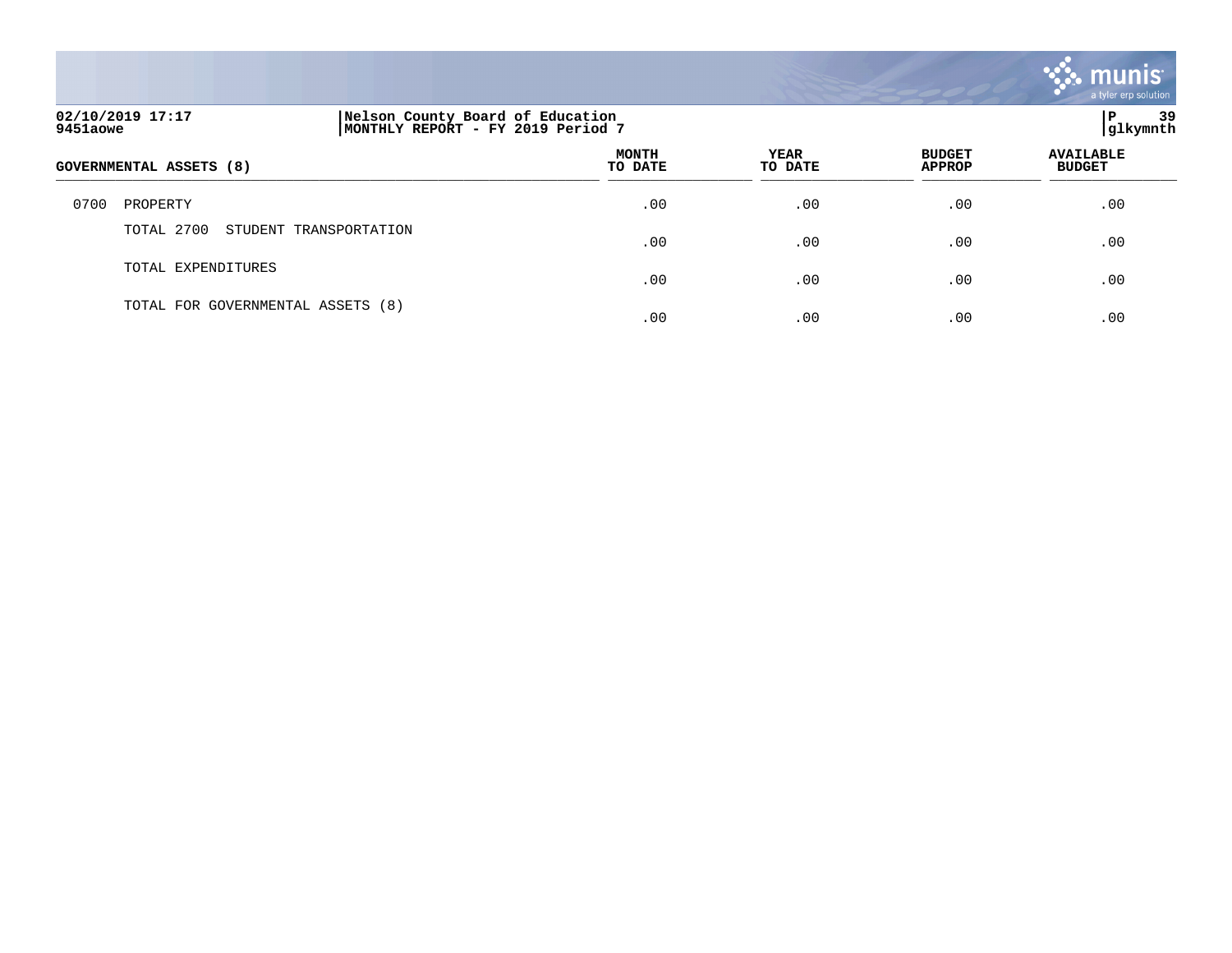|                                  |                                        |                                                                       |                        |                                | <u>ኛ፦ munis</u><br>a tyler erp solution |  |
|----------------------------------|----------------------------------------|-----------------------------------------------------------------------|------------------------|--------------------------------|-----------------------------------------|--|
| 02/10/2019 17:17<br>9451aowe     |                                        | Nelson County Board of Education<br>MONTHLY REPORT - FY 2019 Period 7 |                        |                                | 40<br>P<br>glkymnth                     |  |
| BUSINESS ASSETS - FOOD SERVICE   |                                        | <b>MONTH</b><br>TO DATE                                               | <b>YEAR</b><br>TO DATE | <b>BUDGET</b><br><b>APPROP</b> | <b>AVAILABLE</b><br><b>BUDGET</b>       |  |
| <b>REVENUES</b>                  |                                        |                                                                       |                        |                                |                                         |  |
| RECEIPTS                         |                                        |                                                                       |                        |                                |                                         |  |
| REVENUE FROM LOCAL SOURCES       |                                        |                                                                       |                        |                                |                                         |  |
| OTHER REVENUE FROM LOCAL SOURCES |                                        |                                                                       |                        |                                |                                         |  |
| 1930 GAIN/LOSE FA                |                                        | .00                                                                   | .00                    | .00                            | .00                                     |  |
|                                  | TOTAL OTHER REVENUE FROM LOCAL SOURCES | .00                                                                   | .00                    | .00                            | .00                                     |  |
| TOTAL REVENUE FROM LOCAL SOURCES |                                        | .00                                                                   | .00                    | .00                            | .00                                     |  |
| TOTAL RECEIPTS                   |                                        | .00                                                                   | .00                    | .00                            | .00                                     |  |
| TOTAL REVENUE                    |                                        | .00                                                                   | .00                    | .00                            | .00                                     |  |

and the contract of the contract of the contract of the contract of the contract of the contract of the contract of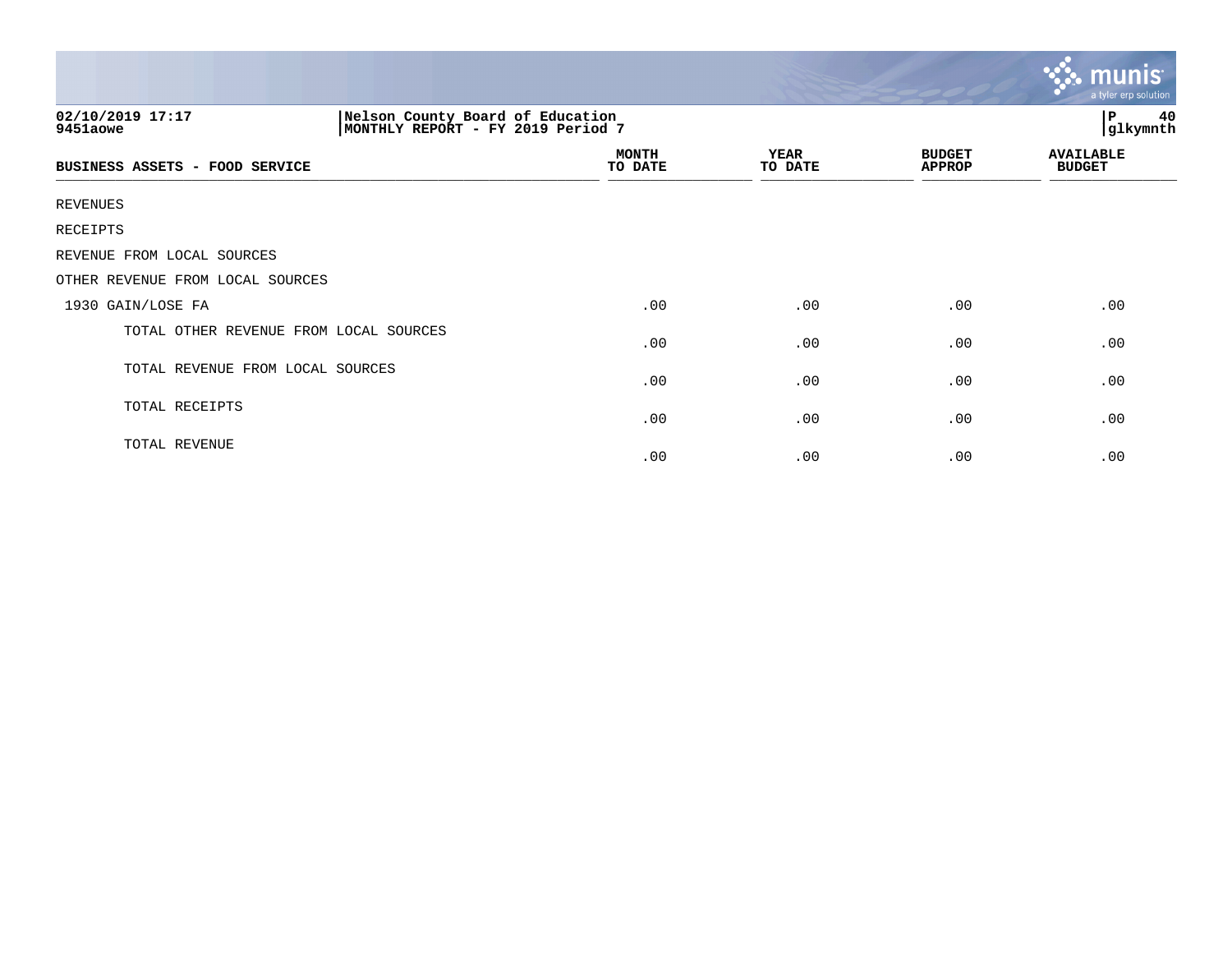

## **02/10/2019 17:17 |Nelson County Board of Education |P 41 9451aowe |MONTHLY REPORT - FY 2019 Period 7 |glkymnth**

| BUSINESS ASSETS - FOOD SERVICE                | <b>MONTH</b><br>TO DATE | YEAR<br>TO DATE | <b>BUDGET</b><br><b>APPROP</b> | <b>AVAILABLE</b><br><b>BUDGET</b> |
|-----------------------------------------------|-------------------------|-----------------|--------------------------------|-----------------------------------|
| EXPENDITURES                                  |                         |                 |                                |                                   |
| 3100<br>FOOD SERVICE OPERATION                |                         |                 |                                |                                   |
| PROPERTY<br>0700                              | .00                     | .00             | .00                            | .00                               |
| TOTAL 3100<br>FOOD SERVICE OPERATION          | .00                     | .00             | .00                            | .00                               |
| TOTAL EXPENDITURES                            | .00                     | .00             | .00                            | .00                               |
| TOTAL FOR BUSINESS ASSETS - FOOD SERVICE (81) | .00                     | .00             | .00                            | .00                               |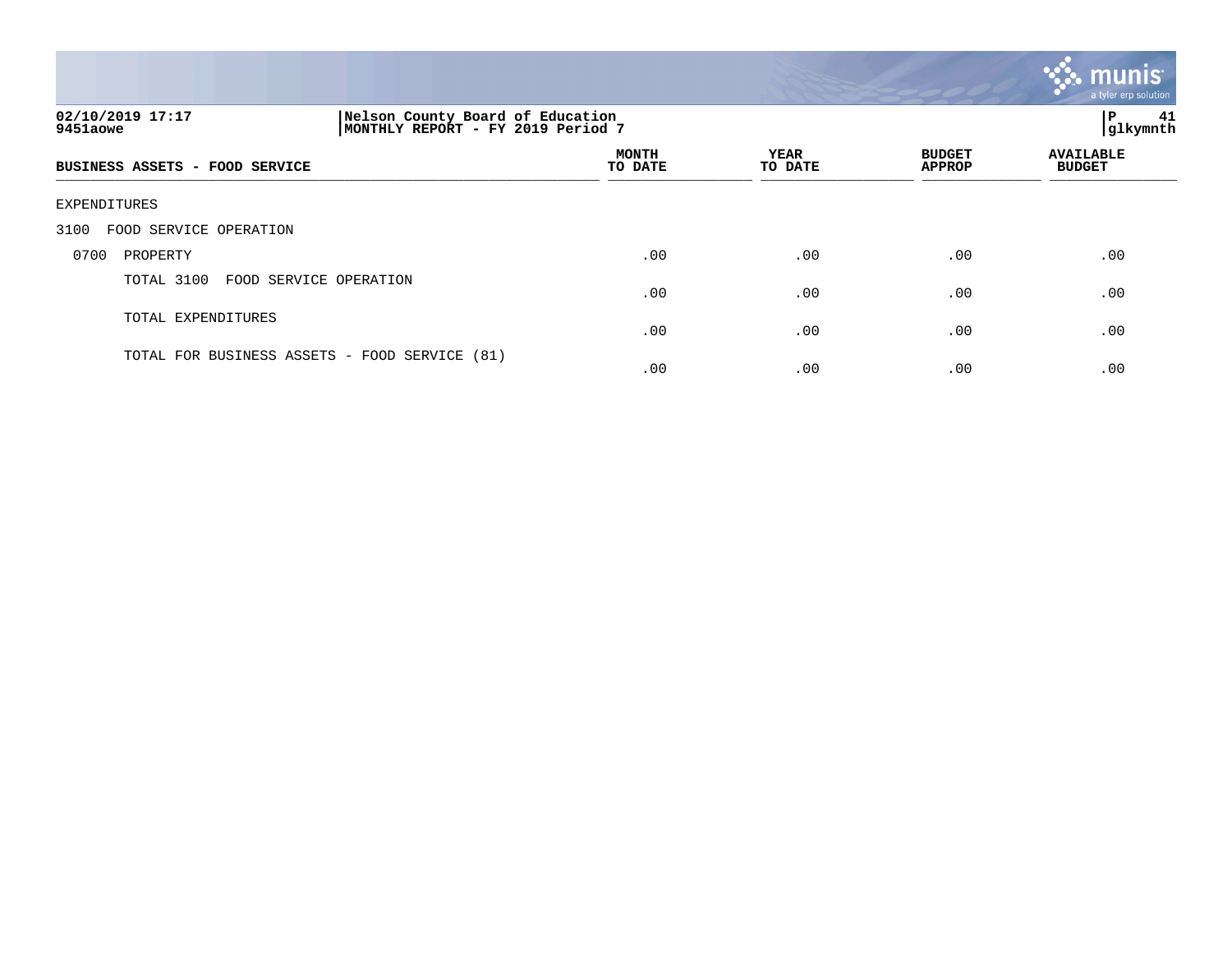|                                        |                                                                       |                         |                 |                                | $\mathbb{C}$ . munis<br>a tyler erp solution |  |
|----------------------------------------|-----------------------------------------------------------------------|-------------------------|-----------------|--------------------------------|----------------------------------------------|--|
| 02/10/2019 17:17<br>9451aowe           | Nelson County Board of Education<br>MONTHLY REPORT - FY 2019 Period 7 |                         |                 |                                | 42<br>$\, {\bf P}$<br>glkymnth               |  |
| BUSINESS ASSETS - DAY CARE (82         |                                                                       | <b>MONTH</b><br>TO DATE | YEAR<br>TO DATE | <b>BUDGET</b><br><b>APPROP</b> | <b>AVAILABLE</b><br><b>BUDGET</b>            |  |
| <b>REVENUES</b>                        |                                                                       |                         |                 |                                |                                              |  |
| RECEIPTS                               |                                                                       |                         |                 |                                |                                              |  |
| REVENUE FROM LOCAL SOURCES             |                                                                       |                         |                 |                                |                                              |  |
| OTHER REVENUE FROM LOCAL SOURCES       |                                                                       |                         |                 |                                |                                              |  |
| 1930 GAIN/LOSE FA                      |                                                                       | .00                     | .00             | .00                            | .00                                          |  |
| TOTAL OTHER REVENUE FROM LOCAL SOURCES |                                                                       | .00                     | .00             | .00                            | .00                                          |  |
| TOTAL REVENUE FROM LOCAL SOURCES       |                                                                       | .00                     | .00             | .00                            | .00                                          |  |
| TOTAL RECEIPTS                         |                                                                       | .00                     | .00             | .00                            | .00                                          |  |
| TOTAL REVENUE                          |                                                                       | .00                     | .00             | .00                            | .00                                          |  |

and the contract of the contract of the contract of the contract of the contract of the contract of the contract of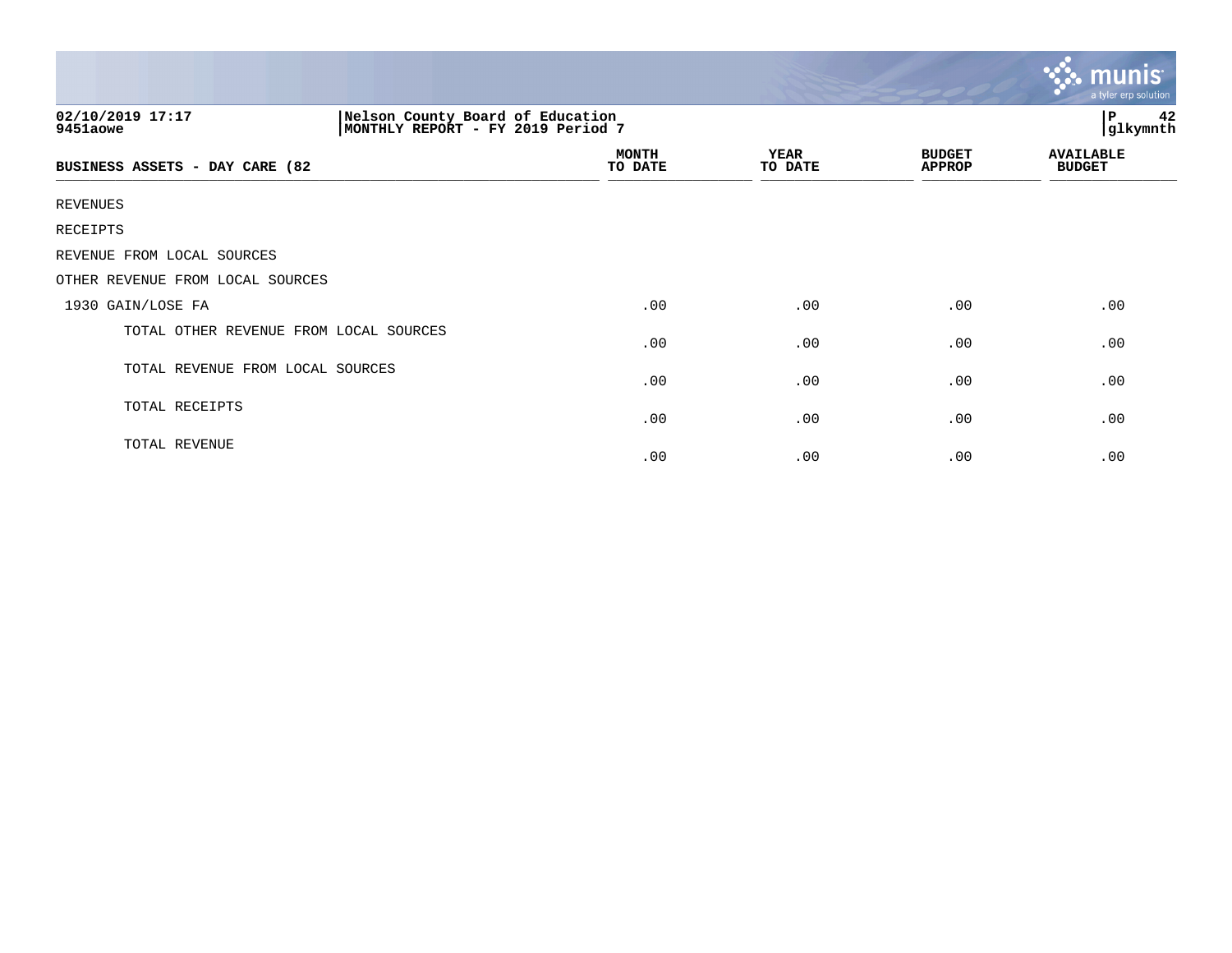

# **02/10/2019 17:17 |Nelson County Board of Education |P 43 9451aowe |MONTHLY REPORT - FY 2019 Period 7 |glkymnth MONTH AVAILABLE YEAR BUDGET** AVAILABLE **BUSINESS ASSETS - DAY CARE (82 TO DATE TO DATE APPROP BUDGET**   $\overline{\text{Solving the number of vertices labeled as a given number of vertices labeled as a given number of vertices labeled as a given number of vertices labeled as a given number of vertices labeled as a given number of vertices labeled as a given number of vertices labeled as a given number of vertices labeled as a given number of vertices labeled as a given number of vertices labeled as a given number of vertices labeled as a given number of vertices labeled as a given number of vertices labeled as a given number of vertices labeled as a given number of vertices labeled as a given number of vertices labeled as a given number of vertices labeled as a given number of vertices labeled as a given number of vertices labeled as a given number of vertices labeled as a given number of vertices labeled as a given number of vertices labeled as a given number of vertices labeled as a given number of vertices labeled as a given number of vertices labeled as a given number of vertices labeled as a given number of vertices labeled as a given number of vertices labeled as a given number of vertices labeled as a given number of vertices labeled as a given number$ EXPENDITURES 3200 DAY CARE OPERATIONS 0700 PROPERTY .00 .00 .00 .00 TOTAL 3200 DAY CARE OPERATIONS  $.00$  .  $.00$  .  $.00$  .  $.00$  .  $.00$  .  $.00$ TOTAL EXPENDITURES  $.00$  .  $.00$  .  $.00$  .  $.00$  .  $.00$  .  $.00$ TOTAL FOR BUSINESS ASSETS - DAY CARE (82)

 $.00$  .  $.00$  .  $.00$  .  $.00$  .  $.00$  .  $.00$